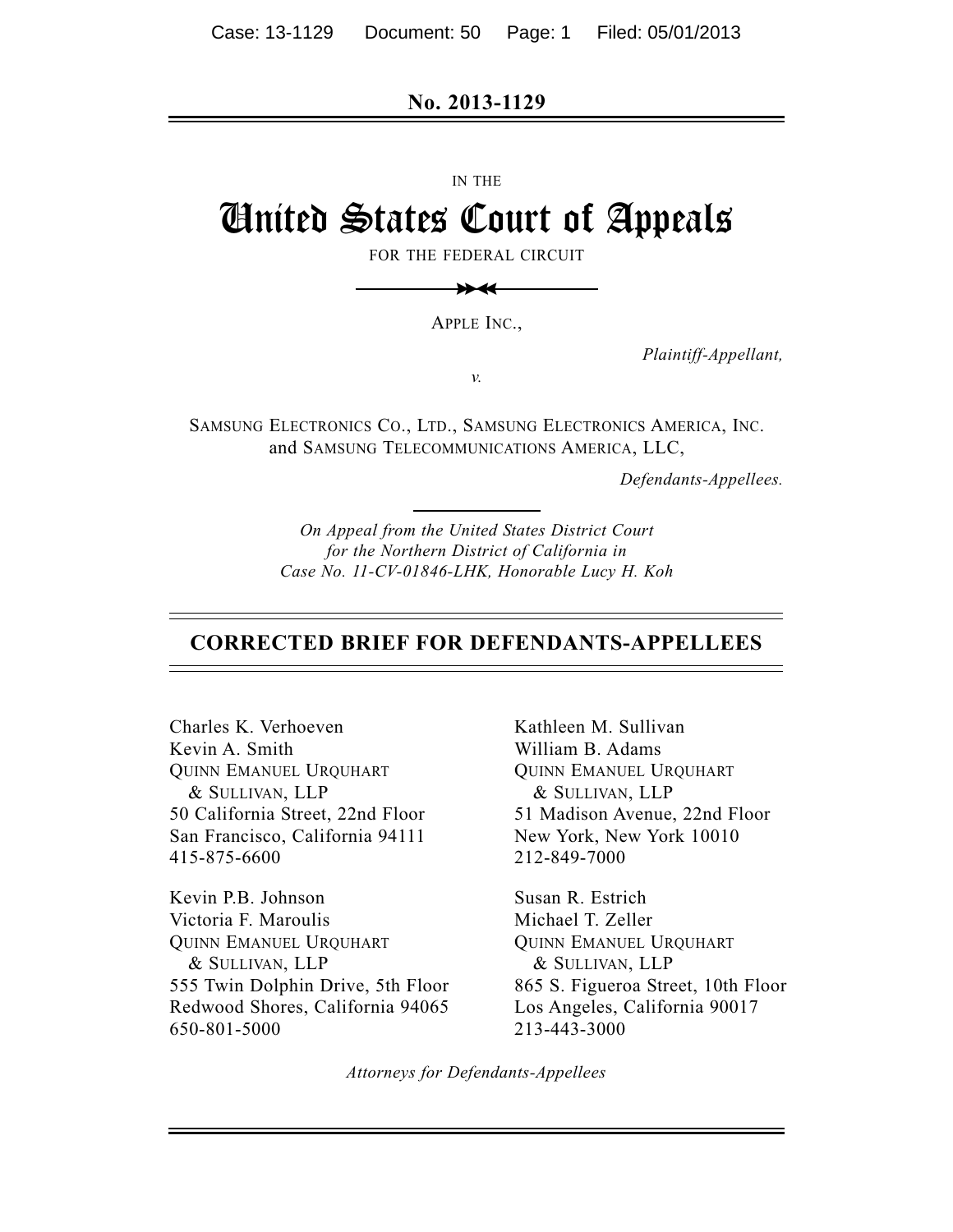#### **CERTIFICATE OF INTEREST**

Counsel for Defendants-Appellees certifies the following:

#### **1. The full name of every party or amicus represented by me is:**

Samsung Electronics Co., Ltd., Samsung Electronics America, Inc. and Samsung Telecommunications America, LLC

**2. The name of the real party in interest (if the party named in the caption is not the real party in interest) represented by me is:** N/A

**3. All parent corporations and any publicly held companies that own 10 percent or more of the stock of the party or amicus curiae represented by me are:**

Samsung Electronics America, Inc. ("SEA") is a wholly-owned subsidiary of Samsung Electronics Co., Ltd. ("SEC"), a publicly held corporation organized under the laws of the Republic of Korea. SEC is not owned by any parent corporation and no other publicly held corporation owns 10% or more of its stock. No other publicly held corporation owns 10% or more of SEA's stock. Samsung Telecommunications America, LLC ("STA") is a wholly-owned subsidiary of SEA. No other publicly held corporation owns 10% or more of STA's stock.

**4. The names of all law firms and the partners or associates that appeared for the party or amicus now represented by me in the trial court or are expected to appear in this court are:**

i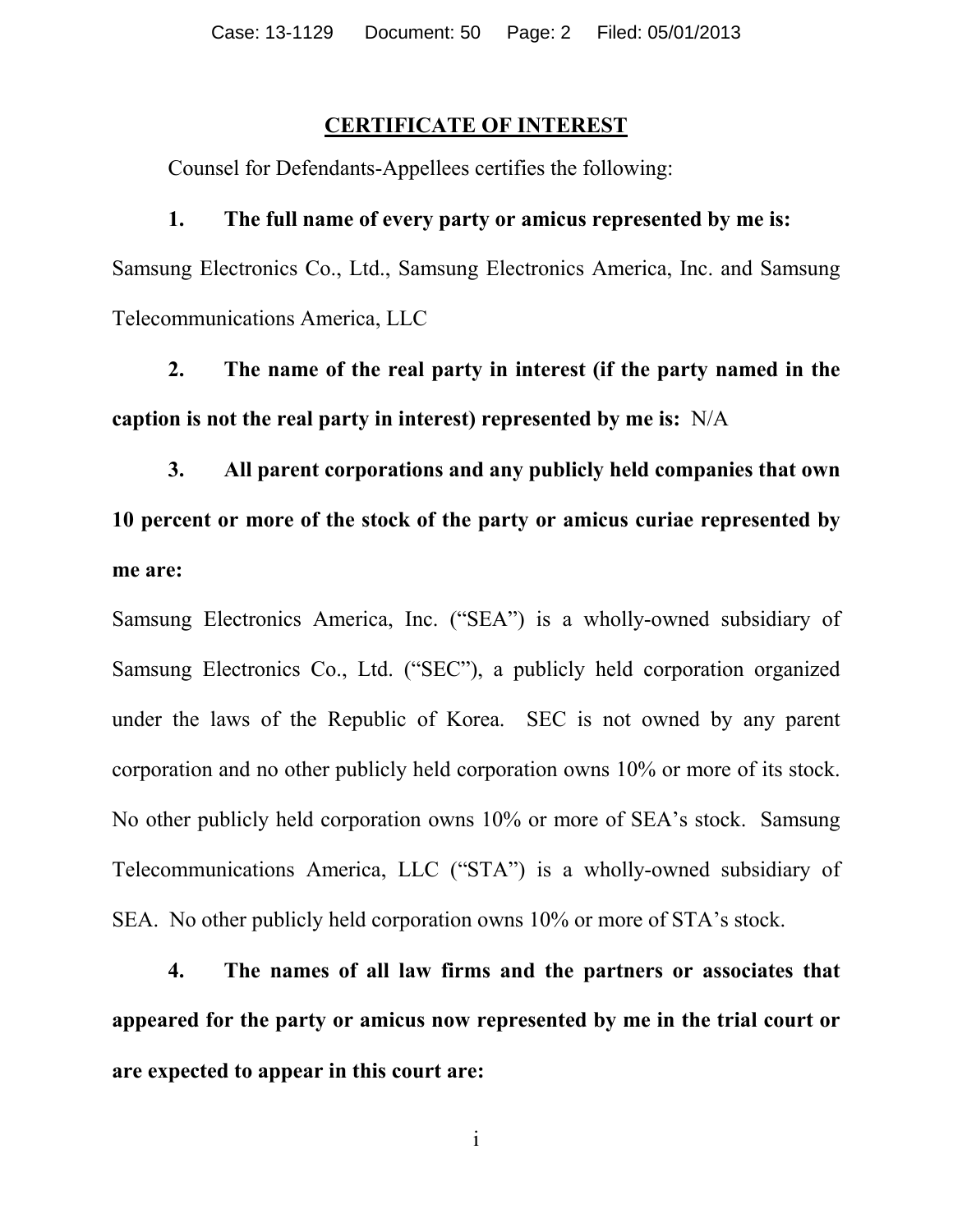Quinn Emanuel Urquhart & Sullivan, LLP: John B. Quinn; Charles K. Verhoeven; Kathleen M. Sullivan; Kevin P.B. Johnson; Victoria F. Maroulis; Michael T. Zeller; Todd M. Briggs; Margret M. Caruso; Rachel Herrick Kassabian; Kevin A. Smith; William B. Adams; Albert P. Bedecarre; Kara M. Borden; Jon C. Cederberg; Melissa N. Chan; Edward J. DeFranco; Susan R. Estrich; Ryan S. Goldstein; Diane Hutnyan; Brian E. Mack; Joseph Milowic; William C. Price; Christopher E. Stretch; Mark Tung; Curran M. Walker; Alan L. Whitehurst; Robert Wilson; B. Dylan Proctor; John M. Pierce; Scott L. Watson; Robert J. Becher; Anthony P. Alden; Carey R. Ramos

Steptoe & Johnson LLP: John M. Caracappa; Paul A. Gennari; Michael R. Heimbold; Huan-Yi Lin; Kfir B. Levy

Crone Hawxhurst LLP: Daryl M. Crone

Dated: April 29, 2013 Respectfully submitted,

/s/ Kathleen M. Sullivan Kathleen M. Sullivan QUINN EMANUEL URQUHART & SULLIVAN, LLP 51 Madison Avenue, 22nd Floor New York, NY 10010 Telephone: (212) 849-7000 Facsimile:  $(212)$  849-7100 kathleensullivan@quinnemanuel.com *Attorney for Defendants-Appellees*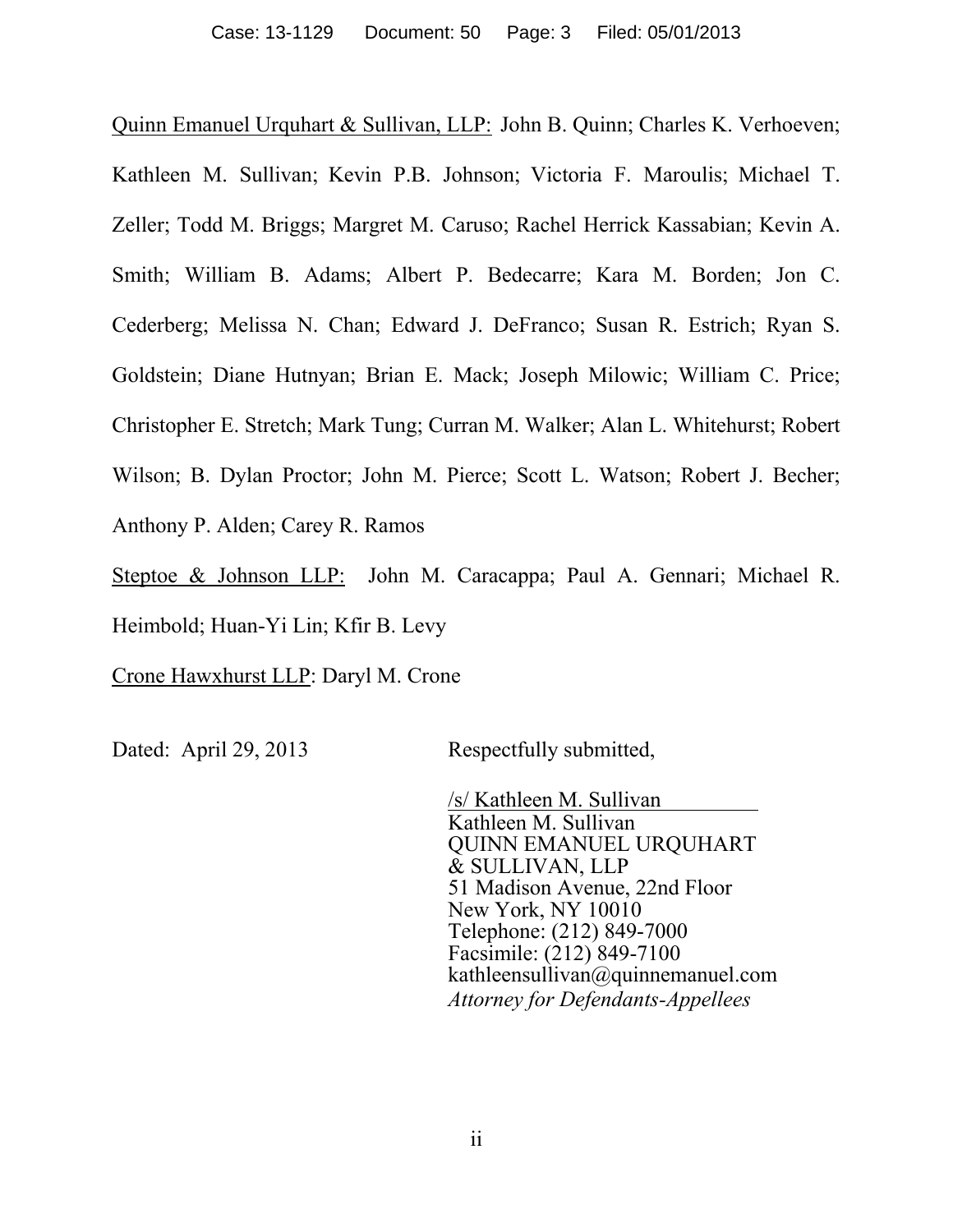# **TABLE OF CONTENTS**

# **Page**

| A.              |                  |     | Apple's Complaint And The Preliminary Injunction Orders 4  |
|-----------------|------------------|-----|------------------------------------------------------------|
| <b>B</b> .      |                  |     |                                                            |
| $\mathcal{C}$ . |                  |     |                                                            |
| D.              |                  |     |                                                            |
|                 | 1.               |     |                                                            |
|                 |                  | (a) |                                                            |
|                 |                  | (b) |                                                            |
|                 |                  | (c) |                                                            |
|                 |                  | (d) |                                                            |
|                 |                  | (e) |                                                            |
|                 | $\overline{2}$ . |     |                                                            |
| E.              |                  |     | The District Court's Orders On Other Post-Trial Motions 12 |
|                 |                  |     |                                                            |
|                 |                  |     |                                                            |
|                 |                  |     |                                                            |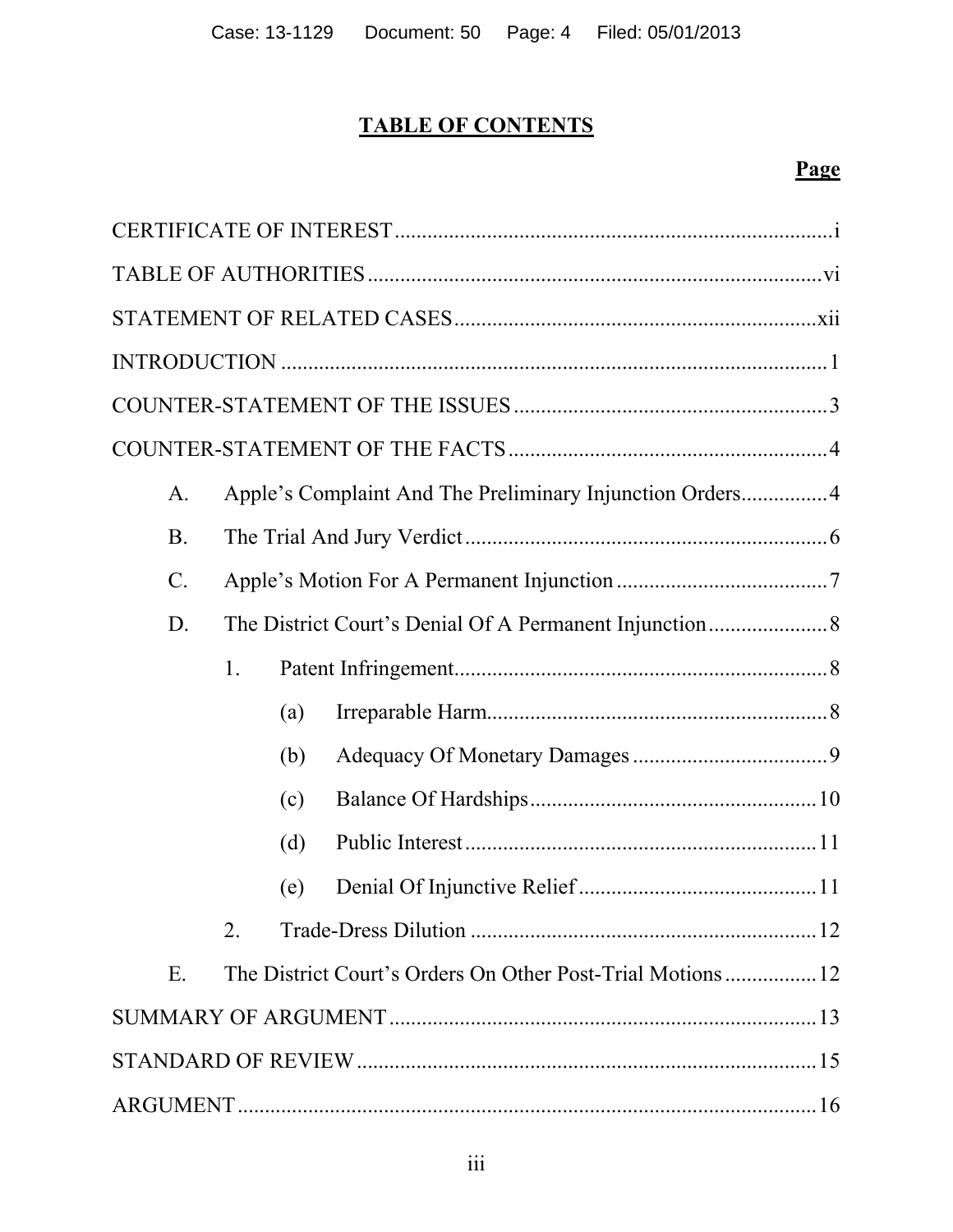| $I_{\cdot}$ |                 |                | THE DISTRICT COURT PROPERLY DENIED PERMANENT                                                                                                          |  |
|-------------|-----------------|----------------|-------------------------------------------------------------------------------------------------------------------------------------------------------|--|
|             | A.              |                | Apple Cannot Show Irreparable Harm From Patent                                                                                                        |  |
|             |                 | 1.             | Irreparable Harm Must Have A Causal Nexus To                                                                                                          |  |
|             |                 | 2.             | Causal Nexus Is Required For Permanent Injunctions                                                                                                    |  |
|             |                 | 3 <sub>1</sub> | The Causal Nexus Requirement Will Not Foreclose                                                                                                       |  |
|             |                 | 4.             | The District Court Properly Found That Apple's Patented<br>Designs Do Not Drive Demand For Samsung's Products29                                       |  |
|             |                 | 5.             | The District Court Properly Found That Apple's Utility<br>Patents Do Not Drive Demand For Samsung's Products34                                        |  |
|             |                 | 6.             | Lack Of Irreparable Harm Is Further Supported By<br>Evidence That Apple No Longer Sells Products<br>Embodying Its Patents And Samsung No Longer Sells |  |
|             | <b>B.</b>       |                | Monetary Remedies Are Adequate To Compensate Apple For                                                                                                |  |
|             |                 | 1.             | The District Court Did Not Apply An "Impossibly"                                                                                                      |  |
|             |                 | 2.             | Apple Extensively Licensed Its Intellectual Property 41                                                                                               |  |
|             |                 | 3.             |                                                                                                                                                       |  |
|             | $\mathcal{C}$ . |                |                                                                                                                                                       |  |
|             | D.              |                |                                                                                                                                                       |  |
| II.         |                 |                | THE DISTRICT COURT PROPERLY DENIED PERMANENT<br>INJUNCTIVE RELIEF ON APPLE'S TRADE-DRESS DILUTION                                                     |  |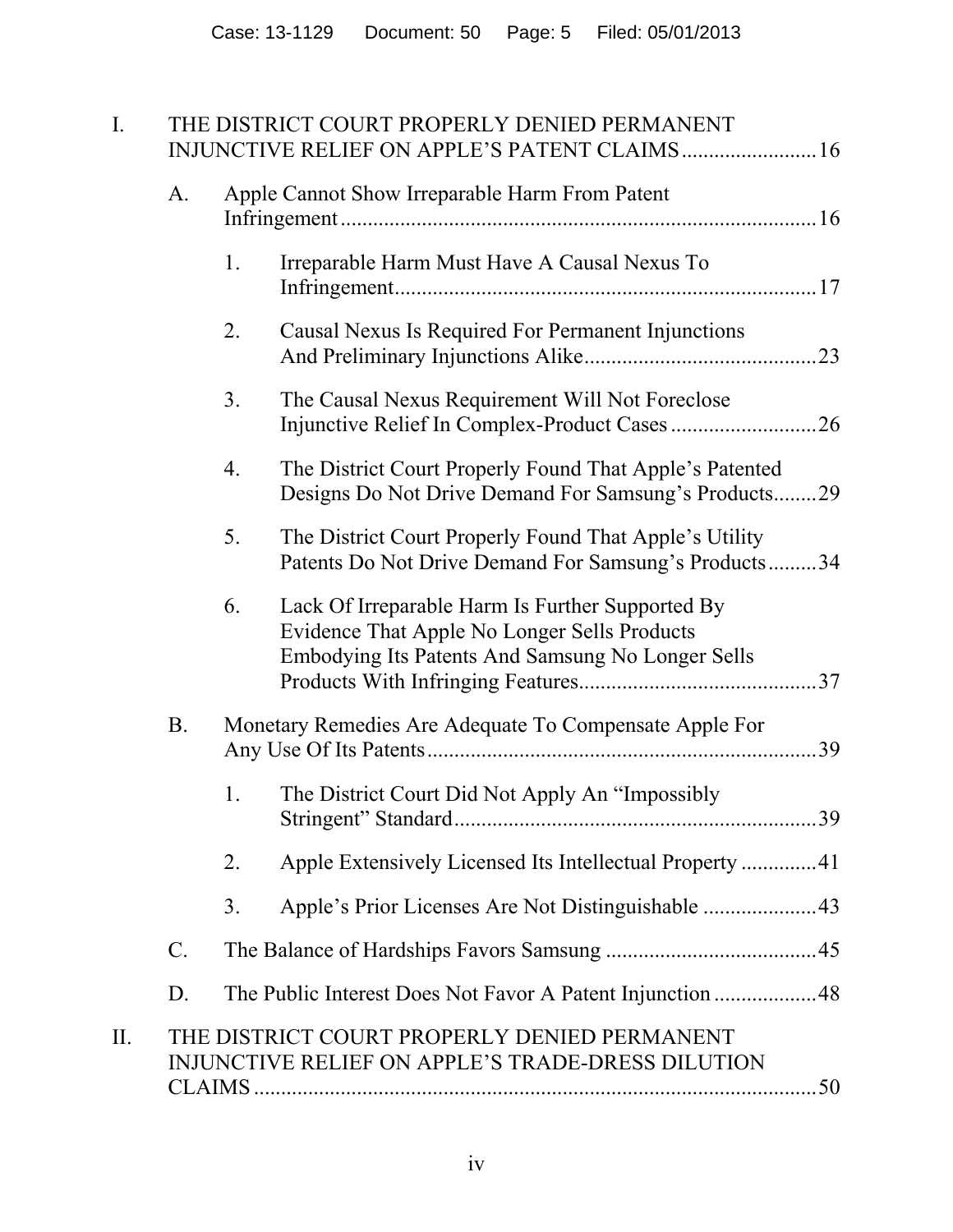| A.              | A Permanent Injunction Is Not Necessary To Prevent        |     |
|-----------------|-----------------------------------------------------------|-----|
|                 | A Showing Of Irreparable Harm Is Required For A<br>1.     |     |
|                 | Apple Failed To Show Irreparable Harm From Trade-<br>2.   | .52 |
| Β.              | Monetary Remedies Are Adequate To Compensate Any Harm     | .53 |
| $\mathcal{C}$ . | The Public Interest Does Not Favor A Trade-Dress Dilution | 56  |
|                 |                                                           |     |
|                 |                                                           |     |
|                 |                                                           | .61 |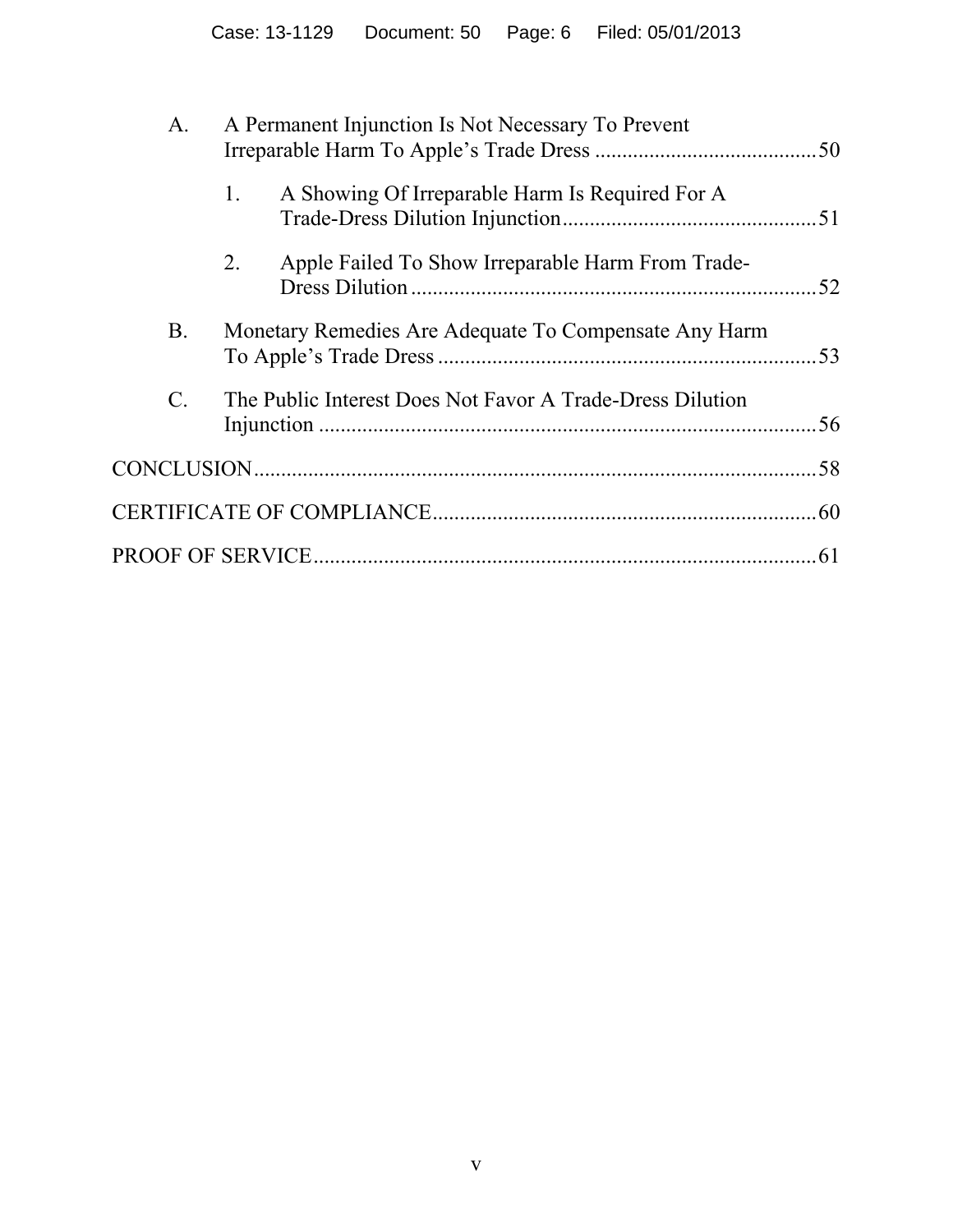# **TABLE OF AUTHORITIES**

# **Page(s)**

# **Cases**

| Abbott Labs v. Andrx Pharm., Inc.,                          |     |
|-------------------------------------------------------------|-----|
| Abbott Labs. v. Sandoz, Inc.,                               |     |
| ActiveVideo Networks, Inc. v. Verizon Communications, Inc., |     |
| Acumed LLC v. Stryker Corp.,                                |     |
| Advanced Med. Optics, Inc. v. Alcon Labs., Inc.,            |     |
| Allee v. Medrano,                                           |     |
| Amoco Production Co. v. Village of Gambell, Alaska,         |     |
| Amstar Corp. v. Envirotech Corp.,                           |     |
| Apple, Inc. v. Motorola, Inc.,                              |     |
| Apple, Inc. v. Samsung Elecs. Co., Ltd.,                    |     |
| Apple Inc. v. Samsung Elecs. Co., Ltd.,                     |     |
| Automated Merch. Sys., Inc. v. Crane Co.,                   | .20 |
| Belden Techs. Inc. v. Superior Essex Commc'ns LP,           |     |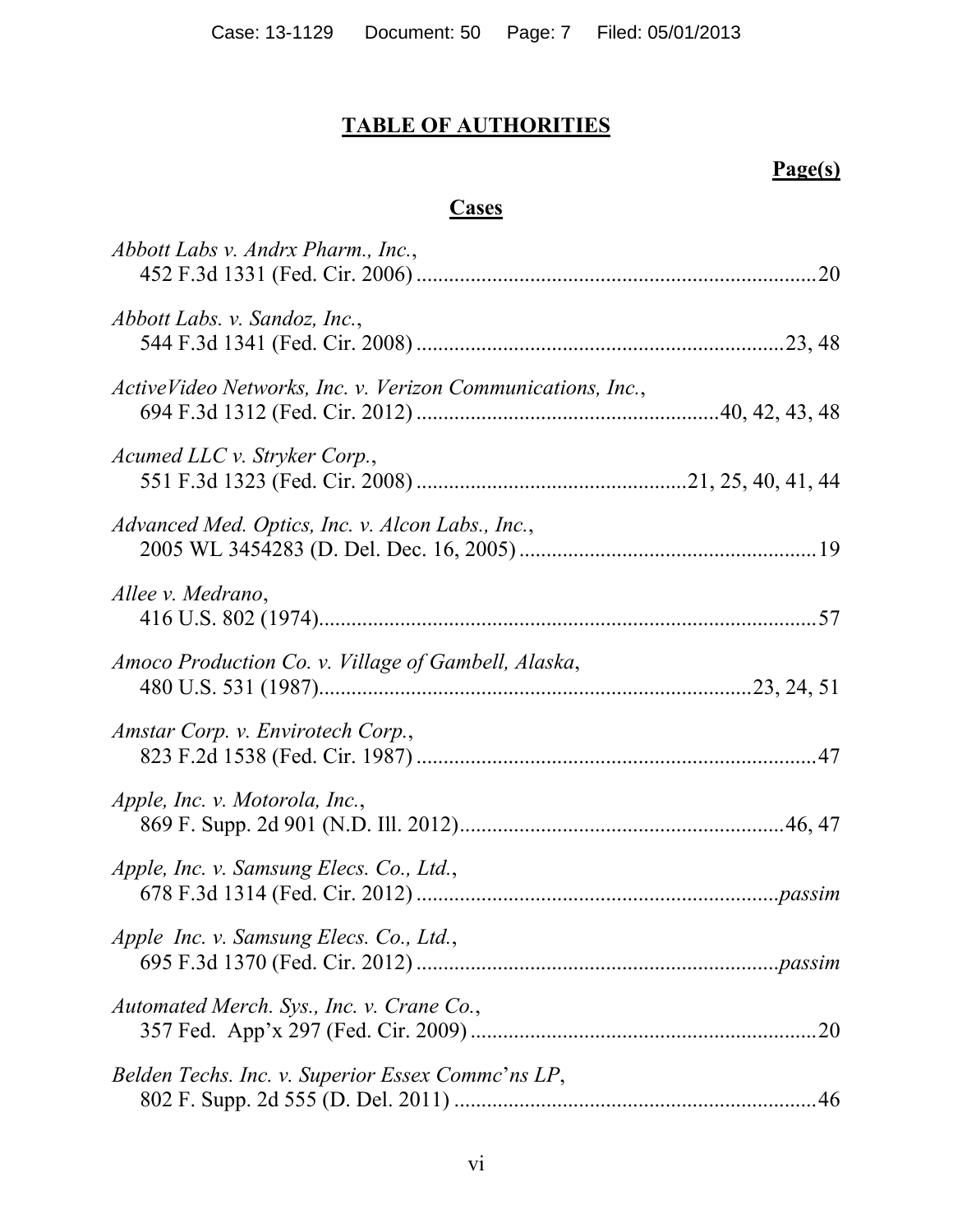| Broadcom Corp. v. Qualcomm Inc.,                                   |    |
|--------------------------------------------------------------------|----|
| Cant Strip Corp. of Am. v. Schuller Int'l, Inc.,                   |    |
| Conoco, Inc. v. Energy & Envtl. Int'l, L.C.,                       |    |
| eBay, Inc. Inc. v. MercExchange, L.L.C.,                           |    |
| Edwards Lifesciences $AGv$ . CoreValve, Inc.,                      |    |
| Ferrari S.p.A. Esercizio Fabbriche Automobili e Corse v. McBurnie, |    |
| Grupo Mexicano de Desarrollo S.A. v. Alliance Bond Fund, Inc.,     | 25 |
| Gucci America, Inc. v. Guess?, Inc.,                               |    |
| Hecht Co. v. Bowles,                                               |    |
| High Tech. Med. Instrumentation, Inc. v. New Image Indus., Inc.,   |    |
| Humanscale Corp. v. CompX Int'l, Inc.,                             |    |
| <i>i4i Ltd. P'ship v. Microsoft Corp.,</i>                         |    |
| <i>i4i Ltd. P'ship v. Microsoft Corp.,</i>                         |    |
| <i>Innogenetics, N.V. v. Abbott Labs.,</i>                         |    |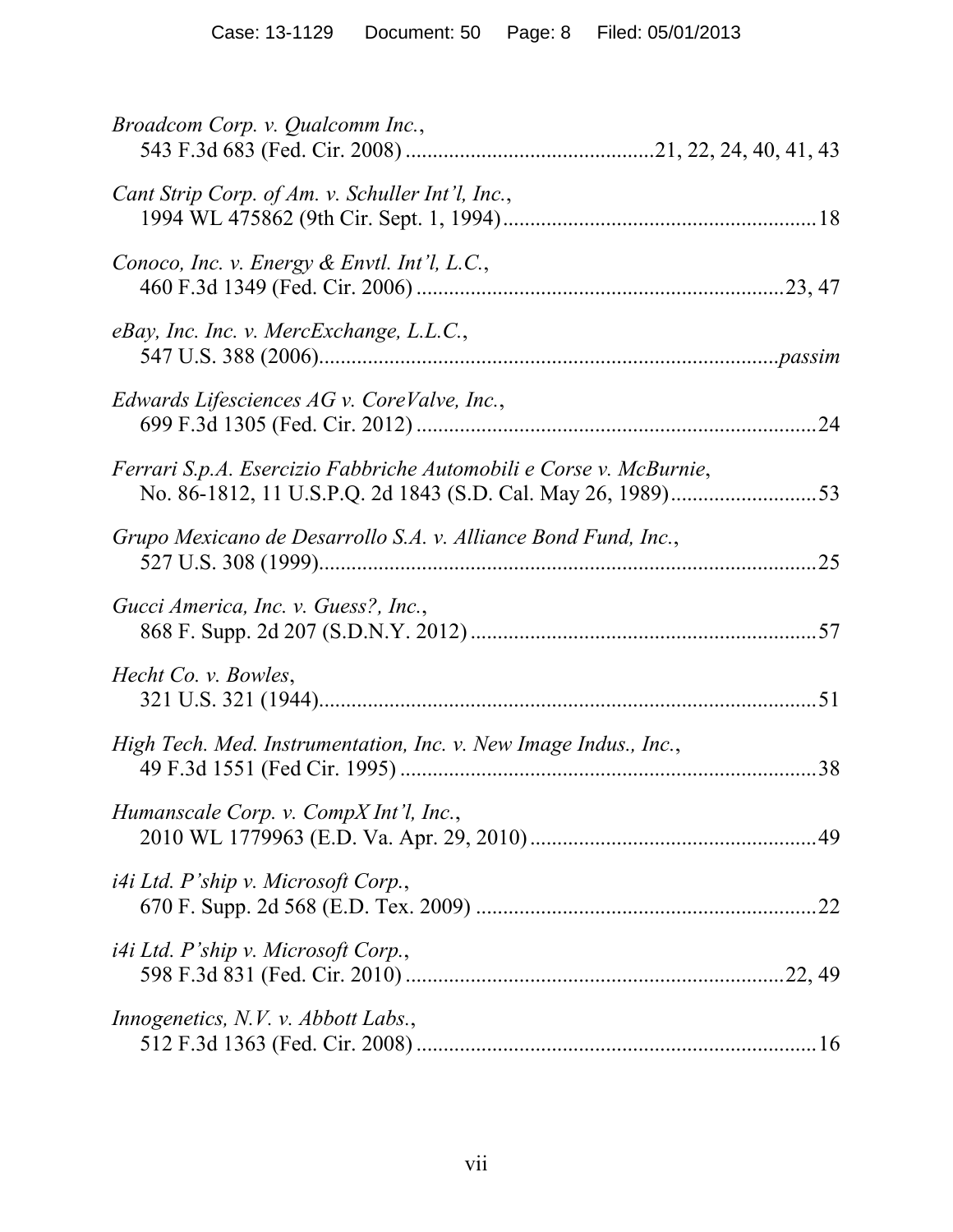| International Rectifier Corp. v. IXYS Corp.,               |  |
|------------------------------------------------------------|--|
| Jeneric/Pentron, Inc. v. Dillon Co.,                       |  |
| Johns Hopkins Univ. v. CellPro, Inc.,                      |  |
| LG Elecs. U.S.A., Inc. v. Whirlpool Corp.,                 |  |
| Lucent Techs, Inc. v. Gateway, Inc.,                       |  |
| MercExchange, L.L.C. v. eBay, Inc.,                        |  |
| Merial Ltd. v. Cipla Ltd.,                                 |  |
| $M-F-G$ Corp. v. EMRA Corp.,                               |  |
| Mostaghim v. Fashion Inst. of Tech.,                       |  |
| Nichia Corp. v. Seoul Semi. Ltd.,                          |  |
| Nissan Motor Co. v. Nisan Computer Corp.,                  |  |
| O2 Micro Int'l, Ltd. v. Beyond Innovation Tech. Co., Ltd., |  |
| OBH, Inc. v. Spotlight Magazine, Inc.,                     |  |
| Paice L.L.C. v. Toyota Motor Corp.,                        |  |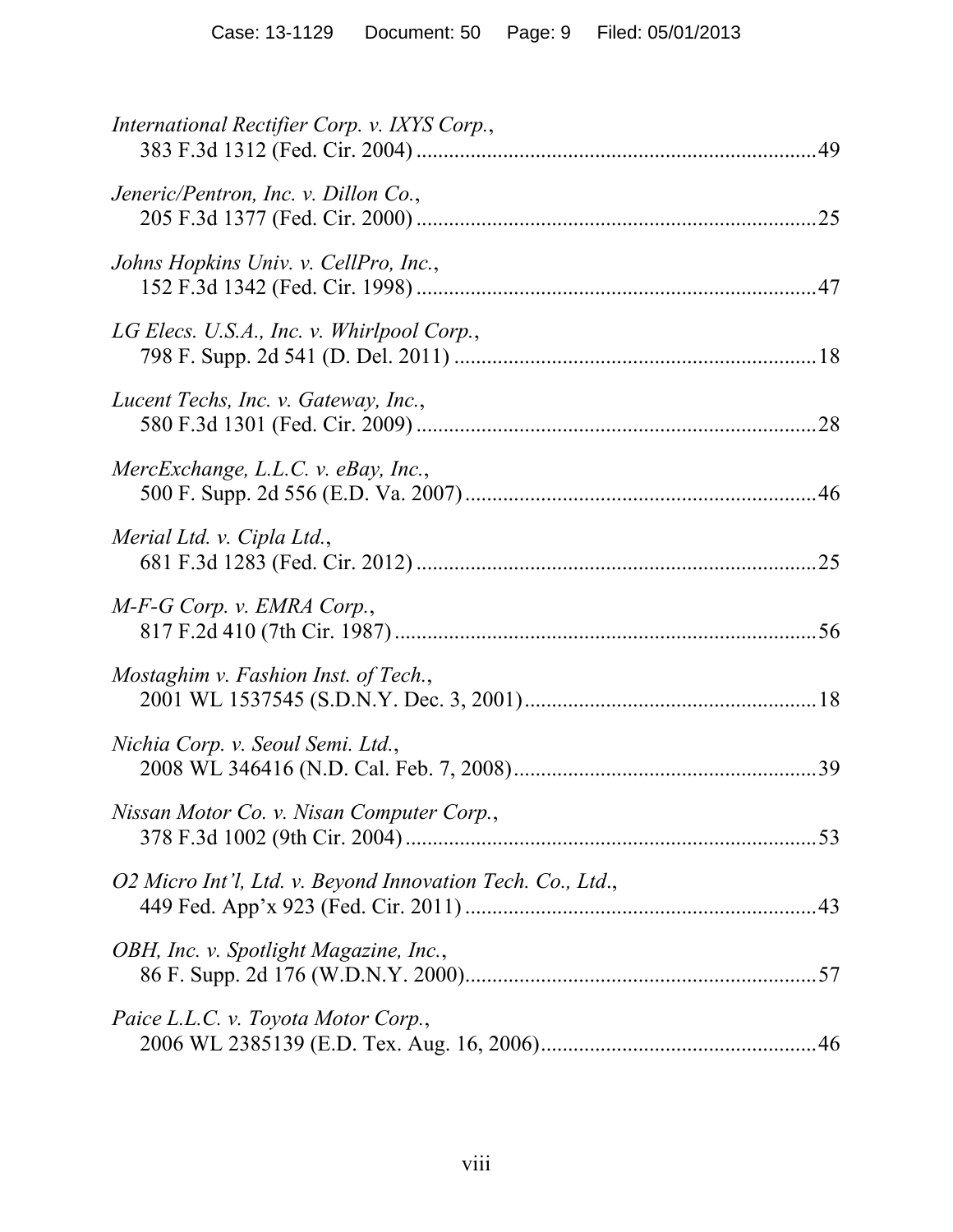| Perfetti Van Melle USA v. Cadbury Adams USA L.L.C.,                       |
|---------------------------------------------------------------------------|
| Polo Fashions, Inc. v. Dick Bruhn, Inc.,                                  |
| Presidio Components, Inc. v. Am. Technical Ceramics Corp.,                |
| Procter & Gamble Co. v. Ultreo, Inc.,                                     |
| Quad/Tech, Inc. v. Q.I. Press Controls B.V.,                              |
| Reader's Digest Ass'n, Inc. v. Conservative Digest, Inc.,                 |
| Reebok Int'l Ltd. v. J. Baker, Inc.,                                      |
| Richardson v. Stanley Works, Inc.,                                        |
| Robert Bosch L.L.C. v. Pylon Manufacturing Corp.,                         |
| Roper Corp. v. Litton Sys., Inc.,                                         |
| S.O.I.TEC Silicon On Insulator Tech., S.A. v. MEMC Elec. Materials, Inc., |
| Sanofi-Synthelabo v. Apotex, Inc.,                                        |
| Spine Solutions, Inc. v. Medtronic Sofamor Danek USA, Inc.,<br>.39        |
| Stanley v. Univ. of S. Cal.,                                              |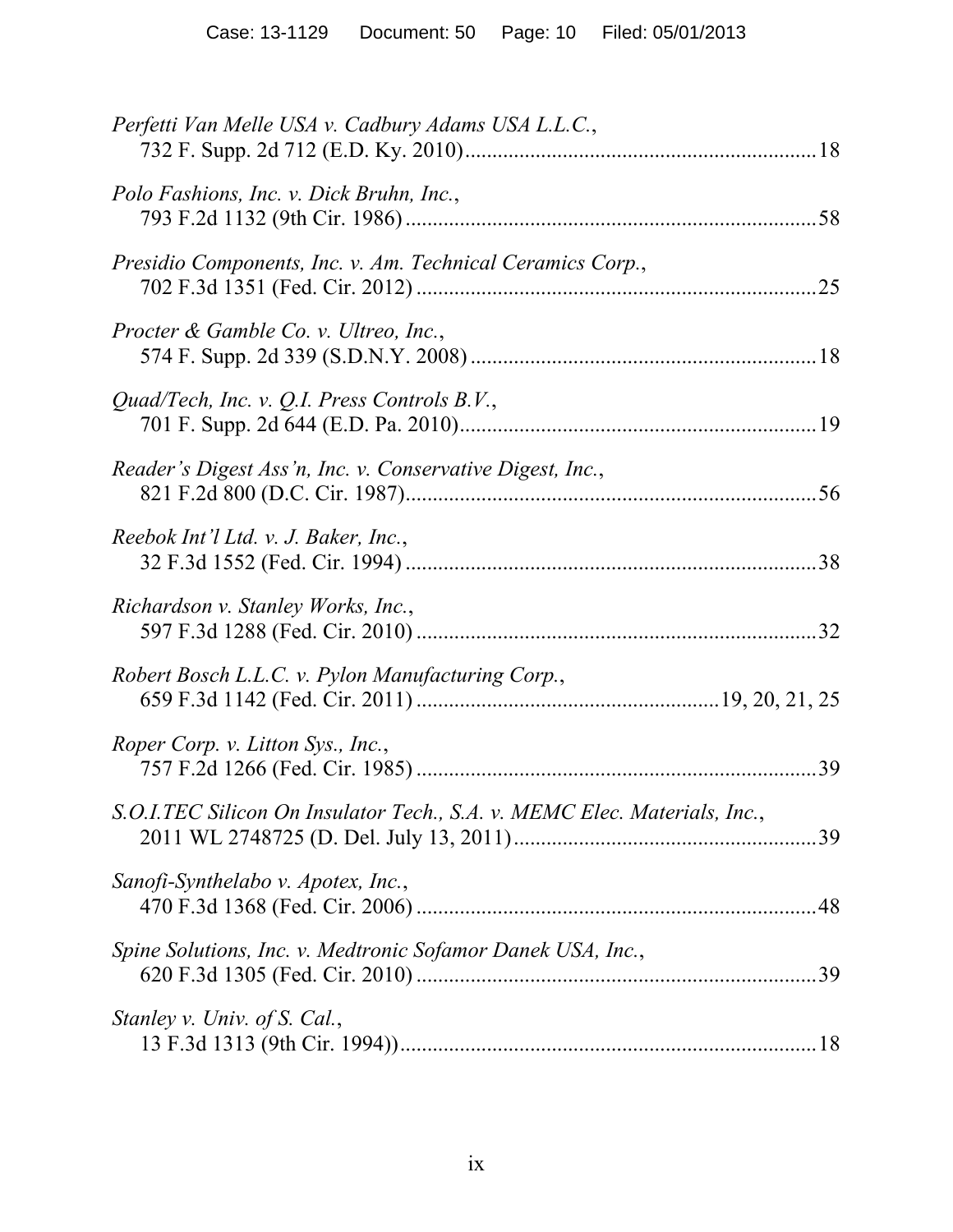| Sundance, Inc. v. DeMonte Fabricating Ltd.,               |  |
|-----------------------------------------------------------|--|
| Uniloc USA, Inc. v. Microsoft Corp.,                      |  |
| United States Polo Ass'n v. PRL USA Holdings, Inc.,       |  |
| Verizon Servs. v. Vonage Holdings Corp.,                  |  |
| Voda v. Cordis Corp.,                                     |  |
| Volkswagenwerk Aktiengesellchaft v. Church,               |  |
| Warner Chilcott Labs. Ireland Ltd. v. Mylan Pharms. Inc., |  |
| Whitserve, L.L.C. v. Computer Packages, Inc.,             |  |
| Winter v. NRDC,                                           |  |
| <b>Statutes &amp; Rules</b>                               |  |
|                                                           |  |
|                                                           |  |
|                                                           |  |

# **Miscellaneous Authorities**

Fed. R. Civ. P. 59(e) ................................................................................................13

| Bonnie Cao, <i>Apple co-founder Wozniak says he hates Samsung patent verdict</i> , |            |
|------------------------------------------------------------------------------------|------------|
|                                                                                    |            |
| Brian Love, <i>Apple-Samsung patent fight: Fuzzy math</i> , L.A. TIMES,            |            |
|                                                                                    | $\sim$ $1$ |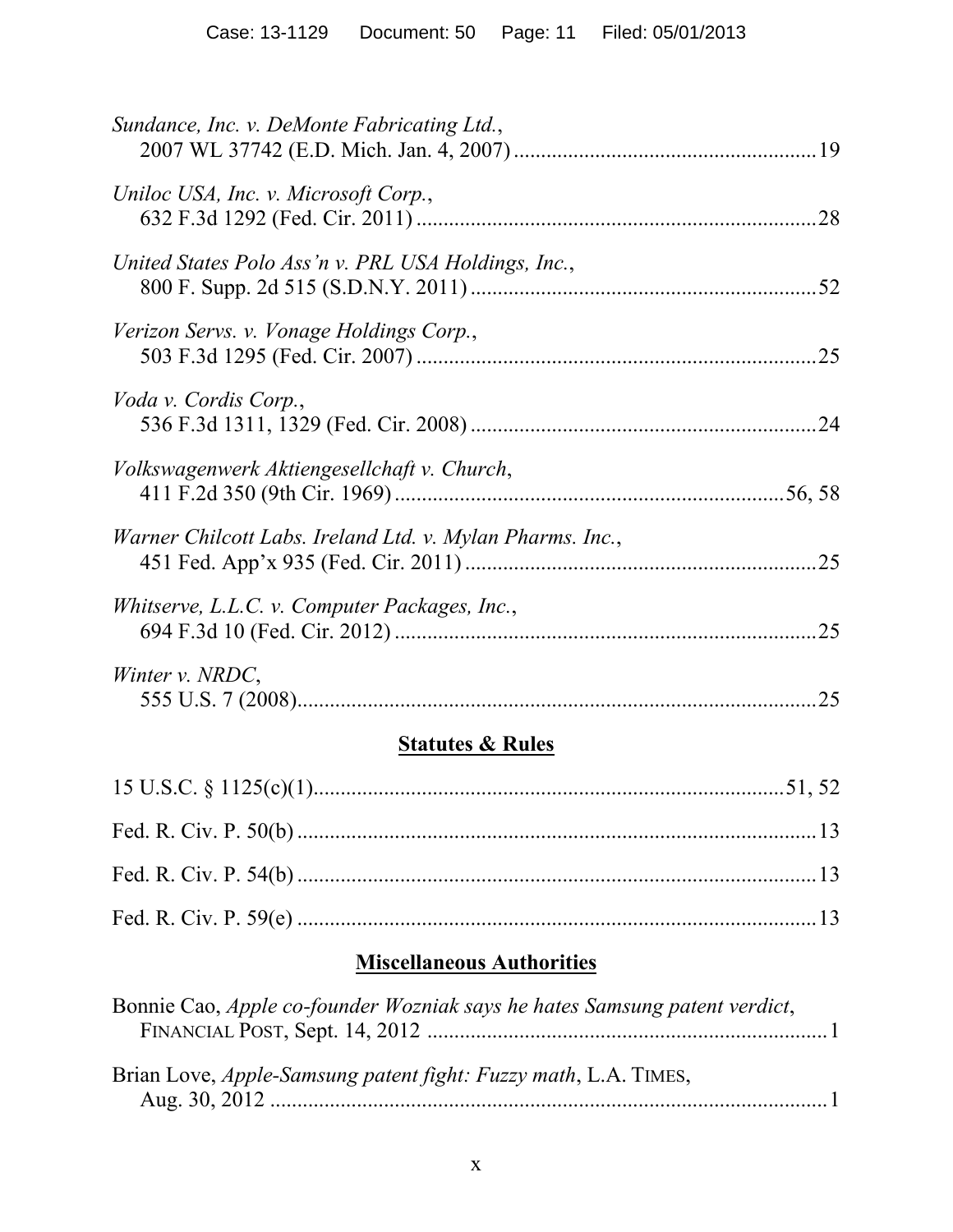| Chares Duhigg & Steve Lorr, The Patent Used as a Sword, N.Y. TIMES, Oct. 7,  |
|------------------------------------------------------------------------------|
| Editorial, Apple's Courtroom Win Reveals Deeper Woes in U.S. Patents, BOSTON |
| Fed. Trade Comm'n, The Evolving IP Marketplace: Aligning Patent              |
| Kal Raustiala & Christopher Sprigman, Apple vs. Samsung: Is Copying Theft or |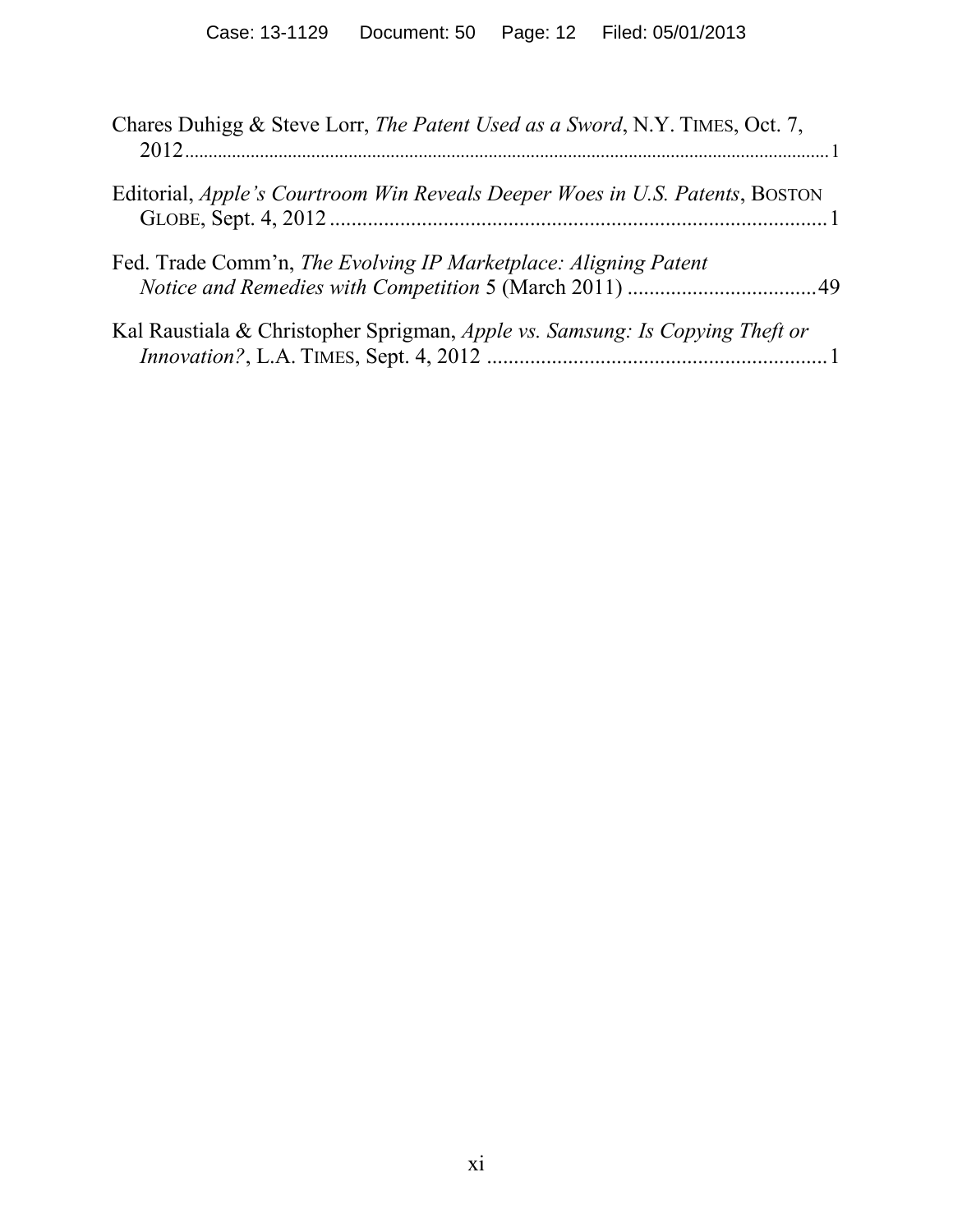# **STATEMENT OF RELATED CASES**

Defendants-Appellees identify the following appeals as related:

*Apple, Inc. v. Samsung Elecs. Co.*, No. 2012-1105, 678 F.3d 1314 (Fed. Cir. 2012)

(Bryson, J., joined by Prost, J.; opinion concurring in part and dissenting in part by O'Malley, J.)

*Apple Inc. v. Samsung Elecs. Co.*, No. 2012-1506 (voluntarily dismissed)

*Apple Inc. v. Samsung Elecs. Co.*, Nos. 2012-1600, 2012-1606, 2013-1146 (argued

March 26, 2013, before Prost, O'Malley, & Bryson, JJ.)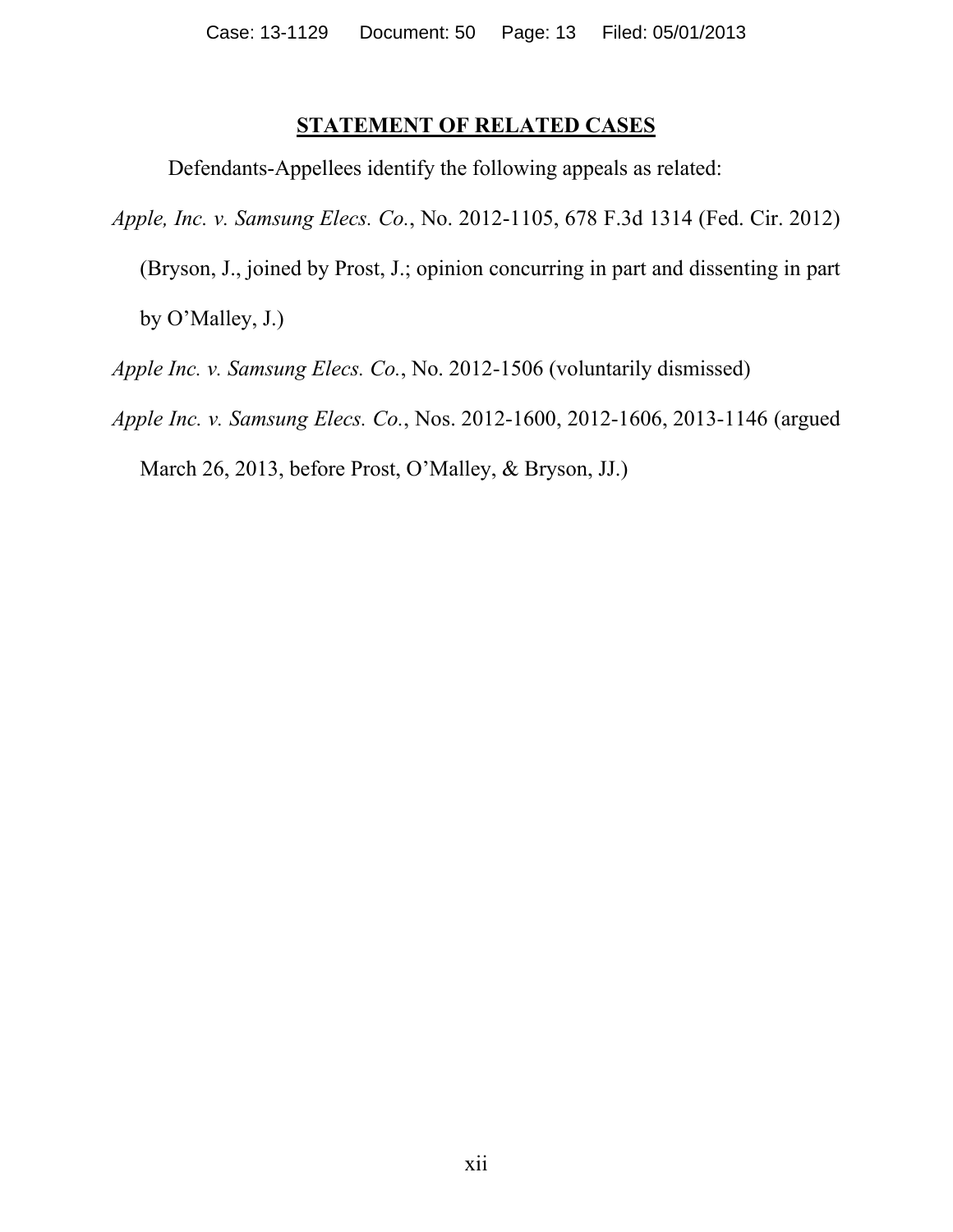### **INTRODUCTION**

In a detailed opinion that carefully applied well-established precedents of this Court to the facts of this case, the district court denied Apple's request for a broad permanent injunction against 26 accused Samsung smartphones and tablet computers as well as other devices never accused or adjudicated below. In this interlocutory appeal, Apple seeks to overturn that decision even before this Court has the chance to review the liability determinations upon which Apple's argument depends—liability determinations that have been widely criticized  $1$  and that Samsung will vigorously contest when the judgment below becomes final and appealable. Apple's arguments should be rejected, and the district court's denial of a permanent injunction should be affirmed. The district court was well within its discretion to conclude that not a single one of the traditional injunctive relief factors favors a permanent injunction based on patent infringement.

l

<sup>1</sup> *See, e.g.*, Chares Duhigg & Steve Lorr, *The Patent Used as a Sword*, N.Y. TIMES, Oct. 7, 2012; Kal Raustiala & Christopher Sprigman, *Apple vs. Samsung: Is Copying Theft or Innovation?*, L.A. TIMES, Sept. 4, 2012 ("Does anyone own the rectangle? Should anyone own the rectangle?"); Brian Love, *Apple-Samsung patent fight: Fuzzy math*, L.A. TIMES, Aug. 30, 2012; Editorial, *Apple's Courtroom Win Reveals Deeper Woes in U.S. Patents*, BOSTON GLOBE, Sept. 4, 2012; *see also* Bonnie Cao, *Apple co-founder Wozniak says he hates Samsung patent verdict*, FINANCIAL POST, Sept. 14, 2012 ("'I hate it,' Wozniak said when asked about the patent fights between Apple and Samsung. 'I don't think the decision of California will hold. And I don't agree with it — very small things I don't really call that innovative."").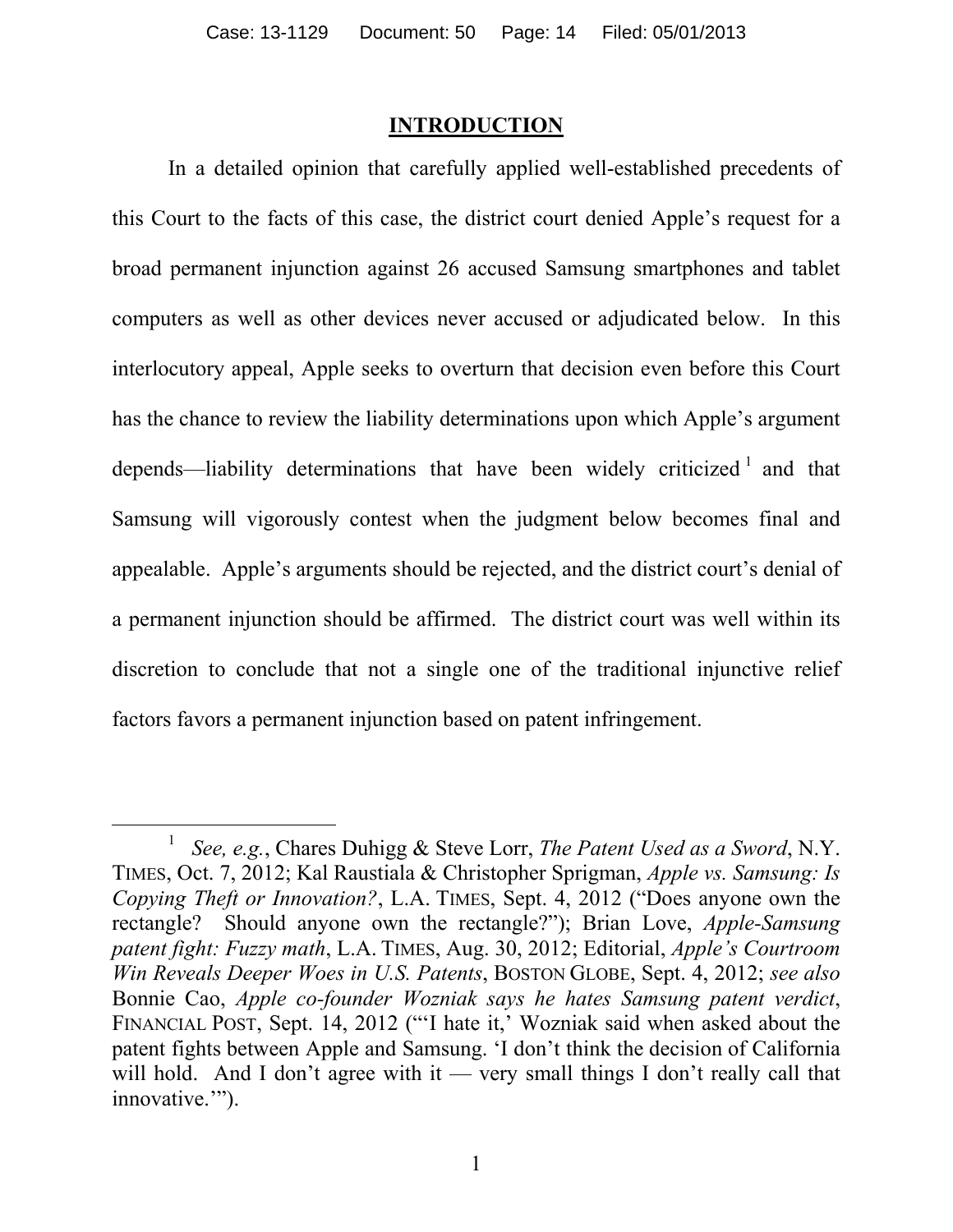*First*, the district court properly found that Apple failed to show the irreparable harm necessary for an injunction. To show irreparable harm, Apple must prove causal nexus between infringement and injury, but the district court properly found that the most Apple did was to introduce evidence that some consumers value "design" and "ease of use" *in general*, a far cry from a showing that the limited features covered by Apple's design and utility patents drive consumer demand for Samsung products. Apple argues that it should not have to prove causal nexus, but that argument defies this Court's binding precedents making such a showing a well-established feature of irreparable harm analysis. Apple also argues that such a requirement applies only to preliminary and not permanent injunctions, but such a distinction is baseless.

*Second*, the district court properly found that Apple also failed to show that monetary remedies will be inadequate in light of its long history of licensing its patents, including its offer to license to Samsung.

*Third*, the district court did not find that the balance of hardships tips in favor of Apple, and in fact, Samsung would suffer the greater hardship from the broad-ranging injunction Apple seeks. Such an injunction would not stop any ongoing infringement, for Samsung has either discontinued the accused products or designed around any infringing features in the ones it still sells. Thus, the only effect of an injunction would be to confuse and intimidate Samsung's carriers and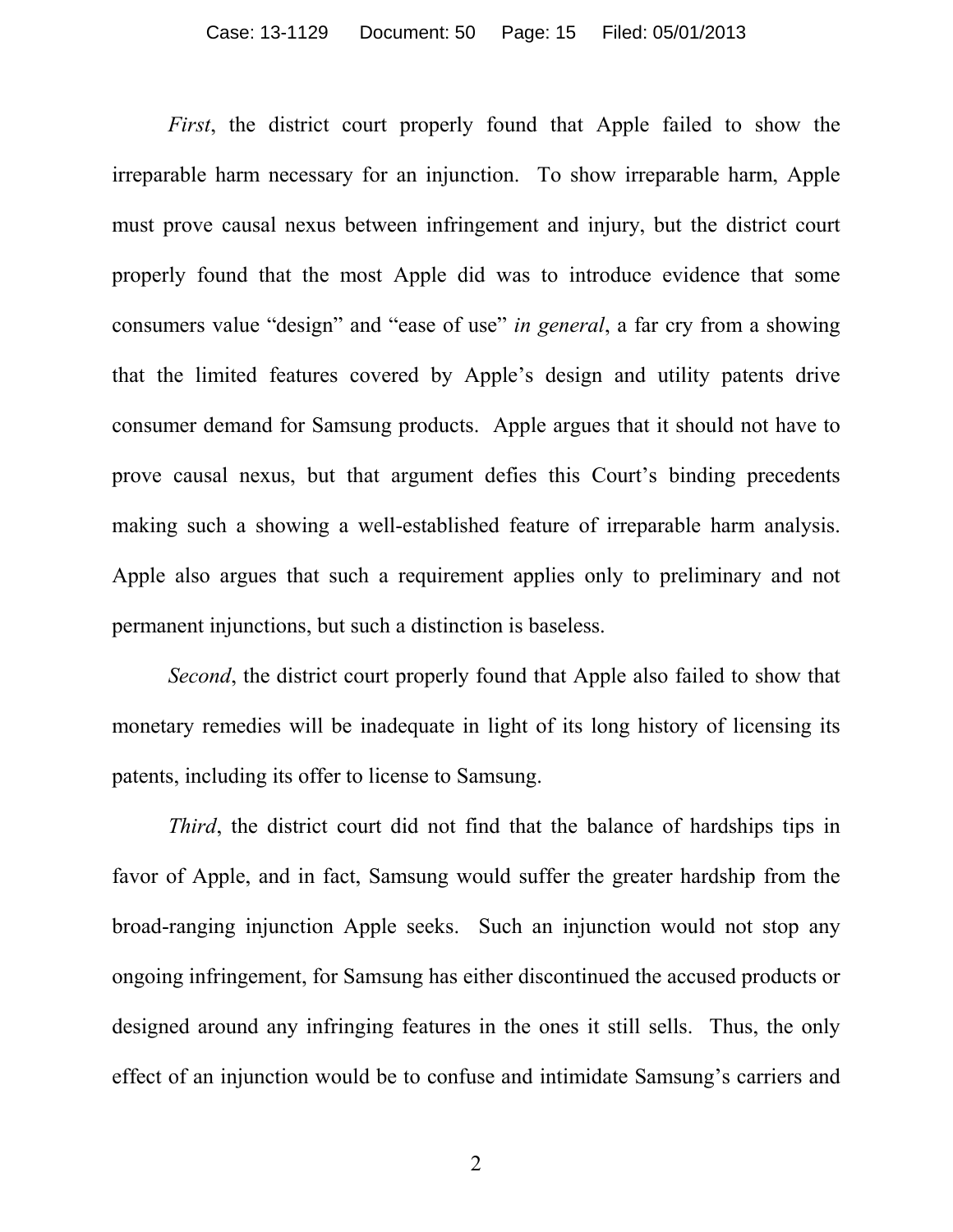retailers with respect to *non*-accused products never adjudicated in this case, harming Samsung's longstanding market relationships.

*Fourth*, the district court properly found that an injunction would not serve the public interest, for it would suppress sales of complex products, only minor features of which were found to infringe.

The district court similarly acted well within its discretion in denying a permanent injunction based on unregistered trade-dress dilution, a decision that is further supported by the absence of irreparable harm to Apple, a factor the district court incorrectly ruled inapplicable under the Federal Trademark Dilution Act.

The order denying a permanent injunction should be affirmed.

## **COUNTER-STATEMENT OF THE ISSUES**

1. Whether the district court's denial of a permanent injunction based on patent infringement is within its discretion where:

a. Apple is not irreparably harmed because its patented features do not drive consumer demand for Samsung's accused smartphones and tablet computers, Samsung has discontinued or designed around the infringing products or features, and Apple no longer sells the products claimed to embody most of the patents;

b. Apple can be adequately compensated by monetary remedies as shown by its licensing history;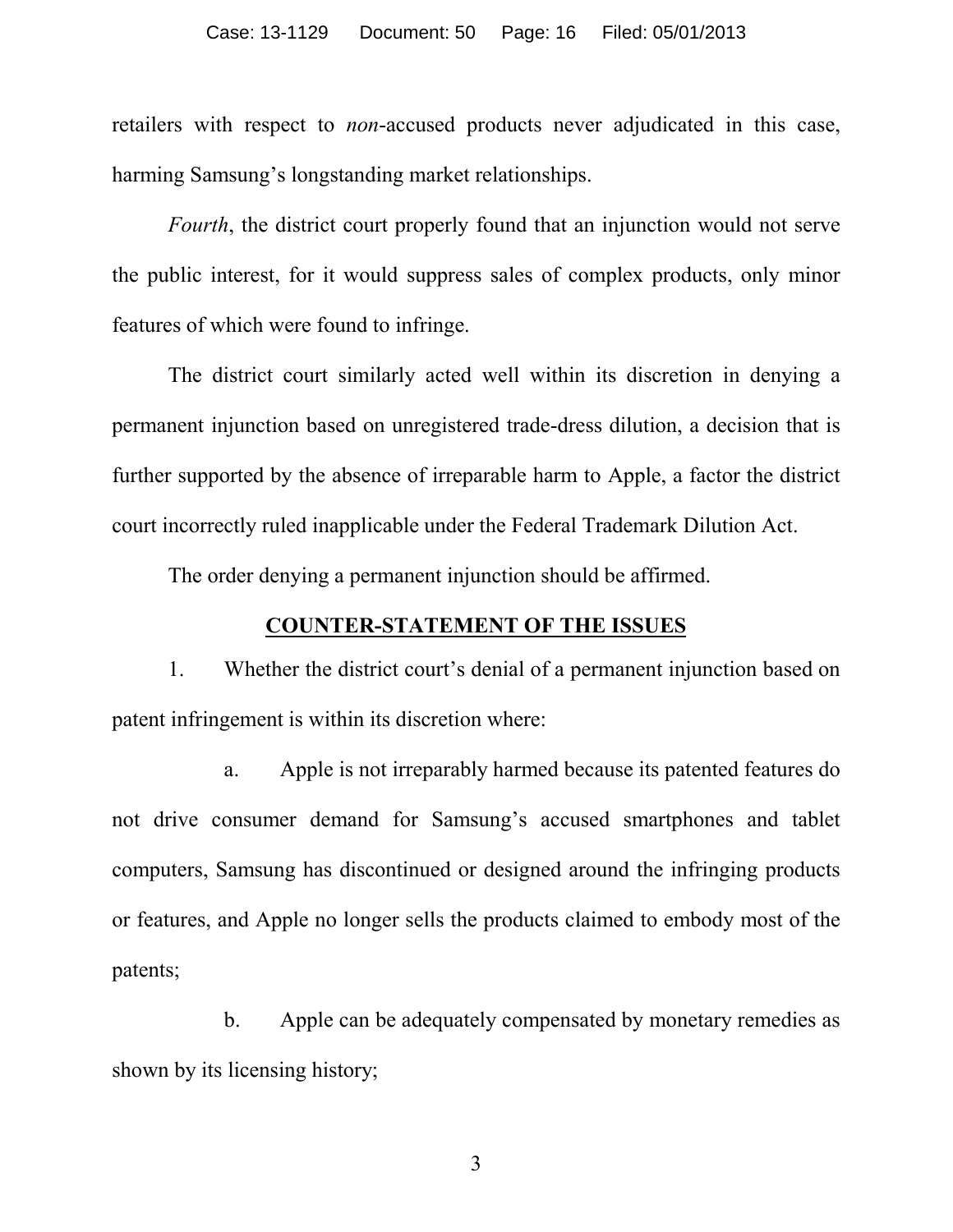#### Case: 13-1129 Document: 50 Page: 17 Filed: 05/01/2013

c. the balance of hardships favors Samsung because an injunction will disrupt its relationships with carriers and their customers; and

d. the public interest would be disserved by enjoining sales of entire complex products of which the infringing components are only minor parts.

2. Whether the district court's denial of a permanent injunction based on trade-dress dilution is within its discretion where:

a. Apple is not irreparably harmed (as it should have been required to show) because Samsung has discontinued the relevant smartphones and tablet computers and Apple no longer sells the products claimed to use the relevant trade dress;

b. Apple can be adequately compensated by monetary remedies as shown by its licensing history; and

c. the public interest would be disserved by enjoining products that have been discontinued.

#### **COUNTER-STATEMENT OF THE FACTS**

#### **A. Apple's Complaint And The Preliminary Injunction Orders**

Apple filed an initial complaint on April 15, 2011, and an amended complaint on June 16, 2011, alleging infringement of four design patents (U.S. Patent Nos. D604,305; D593,087; D618,677; and D504,889) and three utility patents (U.S. Patent Nos. 7,469,381; 7,844,915; and 7,864,163) as well as trade-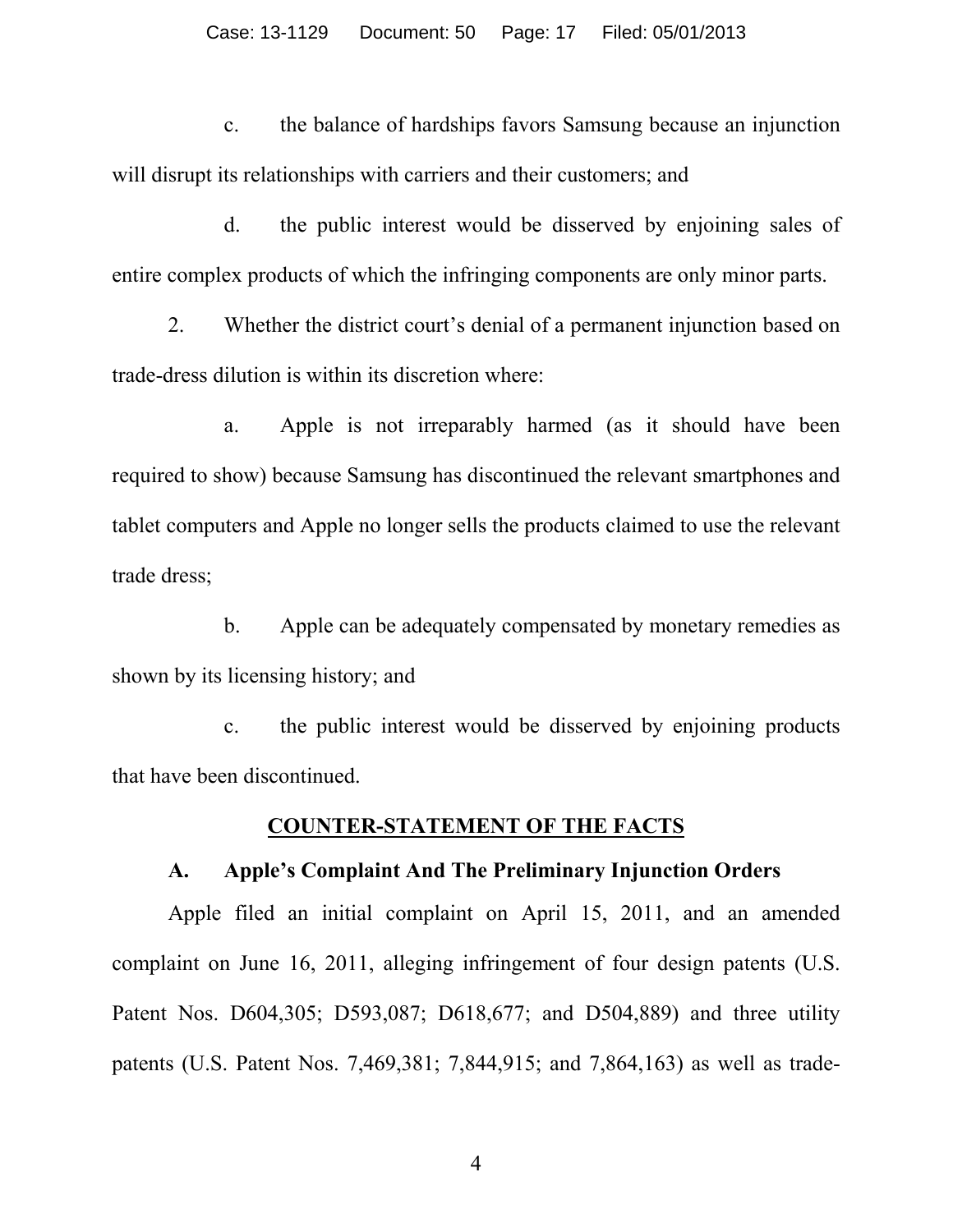dress infringement and dilution. A50106-44; A50461-A50524. In July 2011, Apple moved for a preliminary injunction against the sale of four Samsung products based on alleged infringement of the D'889, D'087, D'677 and '381 patents. A51002-38. Apple did not seek a preliminary injunction as to its tradedress claims or its other design and utility patent claims.

The district court denied Apple's preliminary injunction motion. A51039- A51103. It found that Apple failed to show likely irreparable harm from infringement of the '381 and D'677 patents (A51065-A51074; A51101-A51102) given the lack of causal connection between Apple's patented features and any lost sales or market share, and that Samsung had raised serious questions as to the validity of the D'087 and D'889 patents (A51058-A51059; A51083-A51088).

On appeal from the preliminary injunction ruling, this Court affirmed in all respects except as to D'889 patent. *Apple, Inc. v. Samsung Elecs. Co., Ltd*., 678 F.3d 1314 (Fed. Cir. 2012) ("*Apple I*"). With respect to the '381, D'677, and D'087 patents, this Court affirmed based on Apple's failure to show a "causal" nexus between Samsung's infringement and the alleged harm to Apple." *Id*. at 1324, 1327-28. Because Apple had not proven that the claimed designs "drive the demand for the product," it failed to show that sales would not "be lost even if the offending feature were absent from the accused product." *Id*. at 1324. This Court discounted evidence that Samsung employees believed that Samsung should use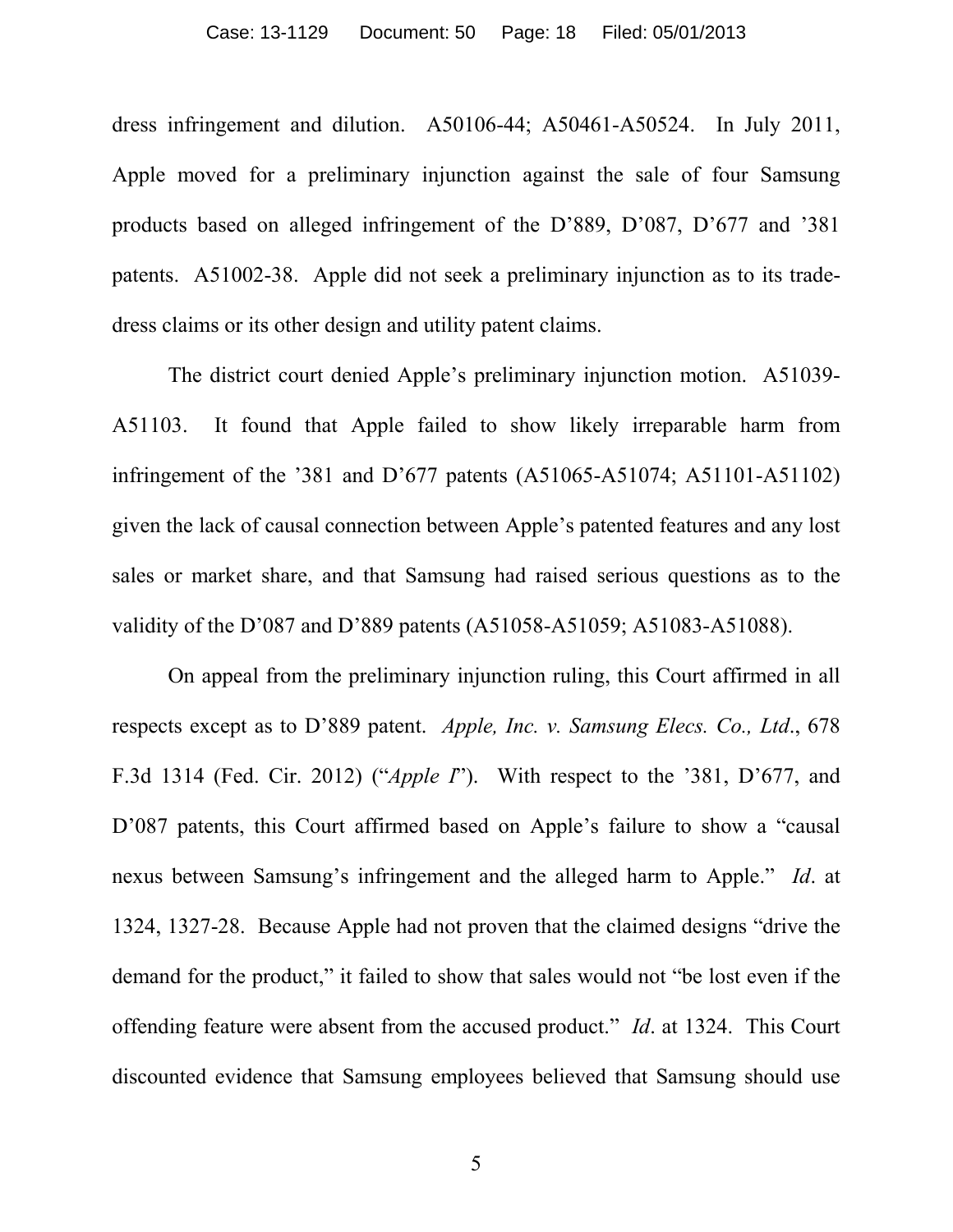the accused features, reasoning that "the relevant inquiry focuses on the objective reasons as to why the patentee lost sales, not on the infringer's subjective beliefs as to why it gained them." *Id*. at 1327-28.

This Court reversed with respect to the D'889 patent solely on the ground that it was not likely invalid, *id*. at 1328-31, noting that the district court's finding of likely irreparable harm as to this patent was supported by evidence "that design mattered more to customers in making tablet purchases, which helped Apple establish the requisite nexus" and that the D'889 patent—unlike Apple's other asserted design patents—"claimed all views of the patented device." *Id*. at 1328. On remand for consideration of the balance of hardships and the public interest, *id*. at 1332, the district court entered a preliminary injunction against Samsung's Galaxy Tab 10.1 (A51323-A51330) that was lifted after the jury found, contrary to the district court's predictions, that the Tab 10.1 did *not* infringe the D'889 patent (A4191; A51444-A51447).

# **B. The Trial And Jury Verdict**

At trial, Apple accused 28 Samsung products of infringing various combinations of three utility patents and four design patents, and of infringing and diluting one registered trade dress and three unregistered trade dresses. On August 24, 2012, the jury returned a verdict on a product-by-product basis (A4185-94), finding that 21 products infringed the '381 patent, 21 products infringed the '915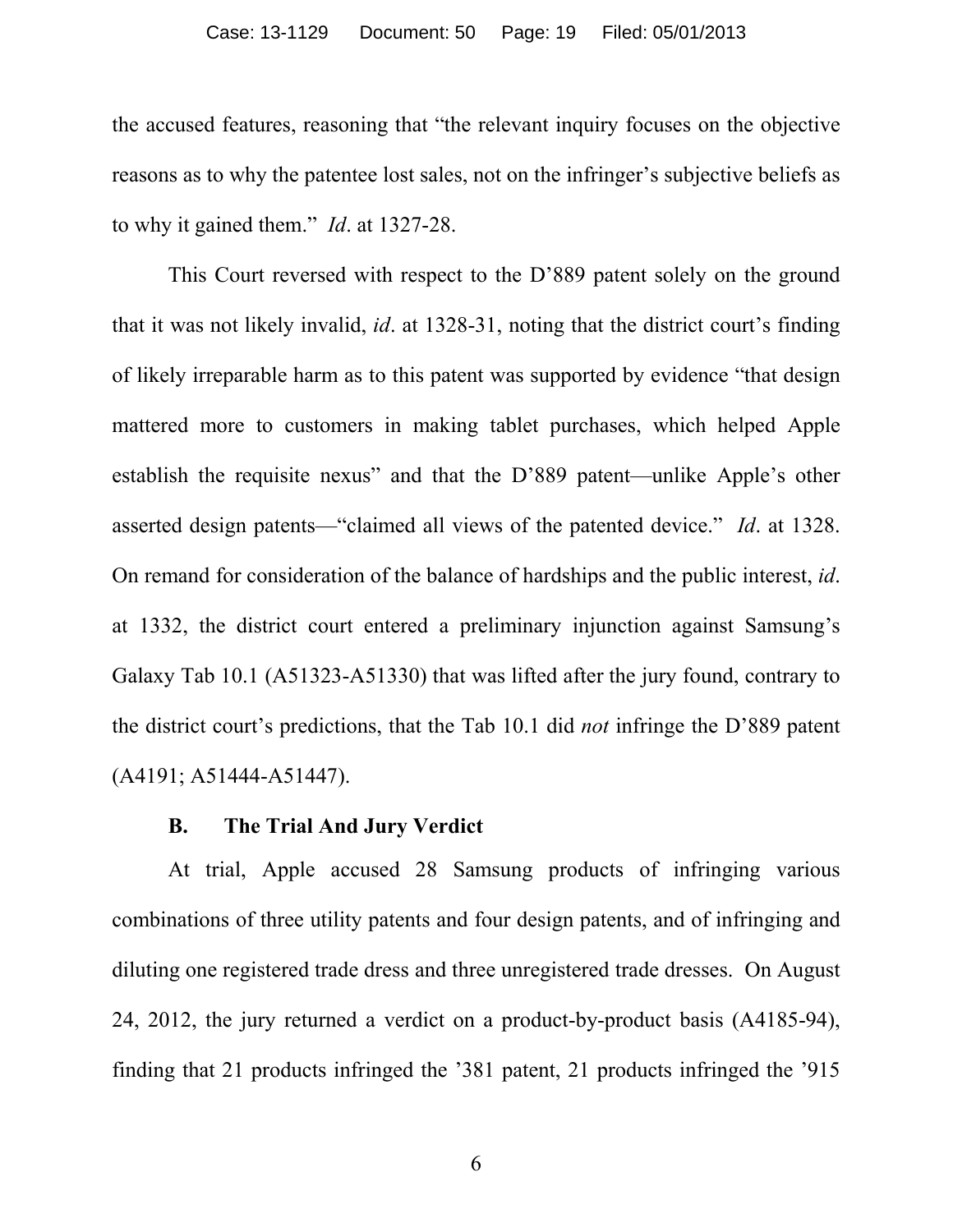patent, 16 products infringed the '163 patent, 12 products infringed the D'677 patent, three products infringed the D'087 patent, and 13 products infringed the D'305 patent. A4185-A4184. The jury found that Apple's "Registered iPhone" Trade Dress" and "Unregistered iPhone 3G Trade Dress" were protectable and famous, but that its "Unregistered Combination iPhone Trade Dress" and "Unregistered iPad/iPad 2 Trade Dress" were not. A4194. The jury rejected Apple's claims of trade-dress infringement but found that six products diluted Apple's "Registered iPhone Trade Dress" and "Unregistered iPhone 3G Trade Dress." A4195-99. The jury found no infringement or dilution by Samsung's Galaxy Tab 10.1 tablet computers. A4190-A4199. The jury awarded \$1,049,343,540 in damages (A4199) on 23 products, finding \$0 in damages for five products (A4200).

### **C. Apple's Motion For A Permanent Injunction**

After trial, Apple moved for a permanent injunction against the sale of 26 accused Samsung products and any other unspecified products that are "not more than colorably different from any of the infringing feature or features in any of the Infringing Product." A4212-A4252. Apple argued that Samsung's infringement of three utility and three design patents and/or dilution of two trade dresses threatened general irreparable harm without specifying harm on a product- or patent-specific basis. A4221-A4228.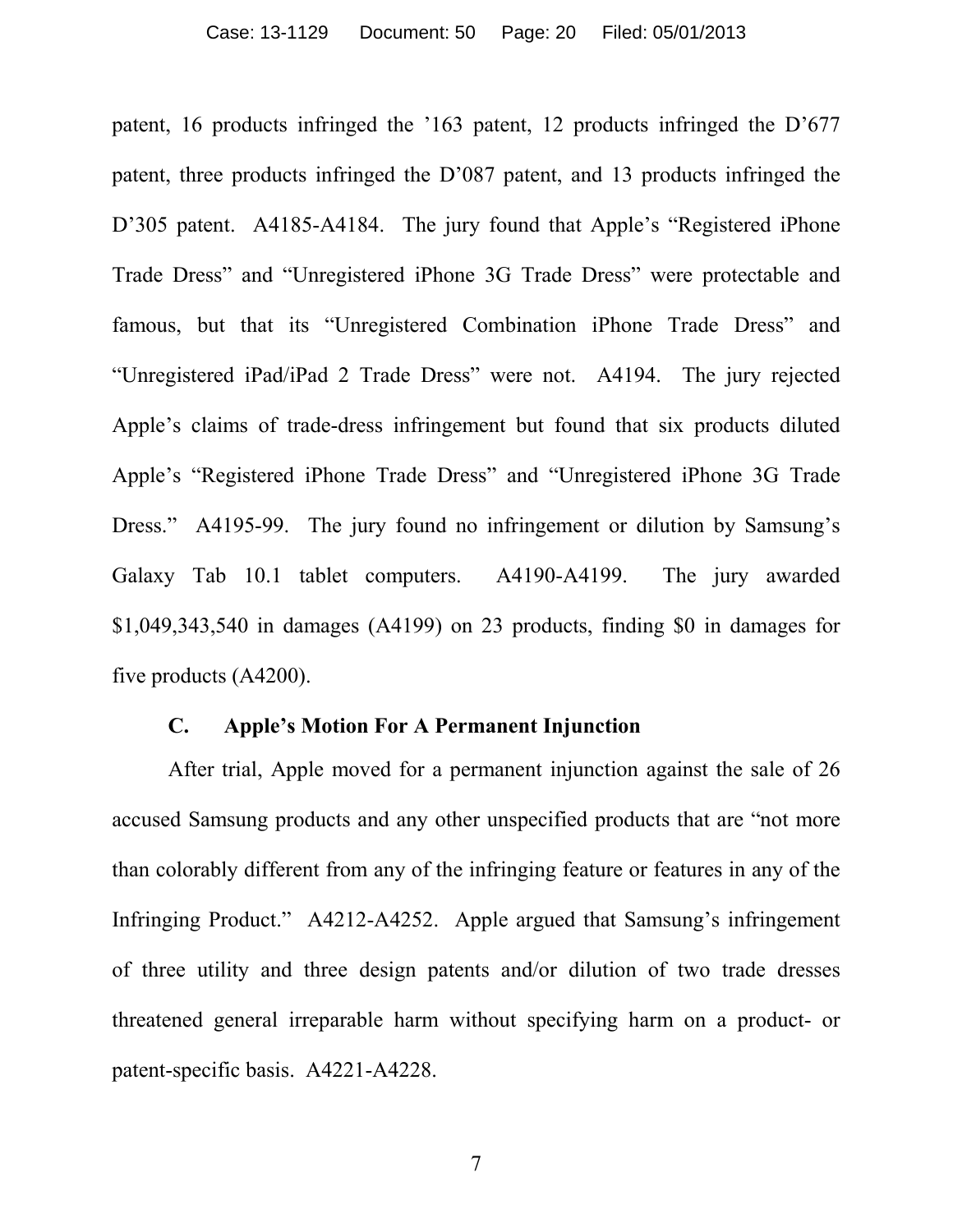By that time, Apple had discontinued selling the iPhone 3G and 3GS, the only products that had embodied the D'087 patent, practiced the D'305 patent,  $2$  or practiced the trade dresses that the jury found likely to be diluted (A4210; A21022- A21024; A4225; A50479-A50480), and Samsung had ceased selling nearly all the accused products and redesigned the still-sold Galaxy S II (T-Mobile), Galaxy S II Epic 4G Touch, and Galaxy S II Skyrocket (A52000-A52031; A52056-A52058; A52344-A52361).

## **D. The District Court's Denial Of A Permanent Injunction**

After briefing and oral argument, the district court entered an order on December 17, 2012, denying Apple's motion for a permanent injunction. A1-A23.

# **1. Patent Infringement**

 $\overline{a}$ 

On Apple's claim to injunctive relief for patent infringement, the district court carefully evaluated each of the four traditional factors as required by *eBay, Inc. v. MercExchange, L.L.C.*, 547 U.S. 388, 391 (2006). A2-A13; A16-A21.

### **(a) Irreparable Harm**

The district court found no irreparable harm, finding no legal support for Apple's assertion of irreparable harm "in the aggregate" (A7) and ruling that Apple had failed to establish that Samsung's specific acts of infringement had caused

<sup>&</sup>lt;sup>2</sup> Although Apple has argued that the iPhone 4 embodies the D'305 patent (A21369), that patent was designed to have the appearance of a "missing row" of icons (A51120; A51299; A52047-A52048)—a feature the iPhone 4 does not incorporate (A50472).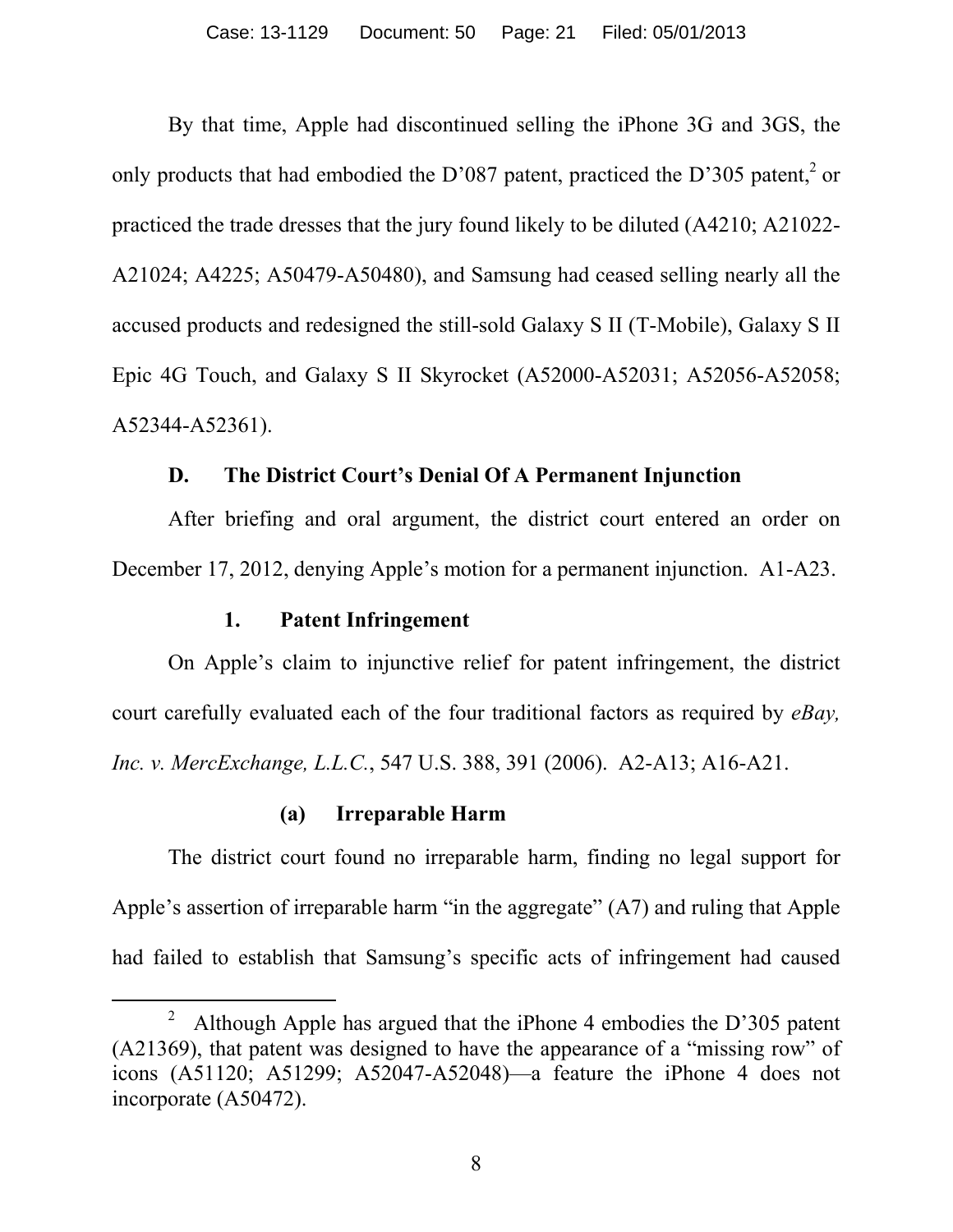Apple any loss of downstream sales or market share. The evidence that "design, as a general matter, is important in consumer choice," the court found, fails to show that any specific patented design features drive consumer demand, especially as "[t]he design of the phones includes elements of all three design patents, as well as a whole host of unprotectable, unpatented features" (A8) and "Apple does not have a patent on" some features consumers valued like "glossiness" or "black color" (A9). The district court likewise found Apple's evidence that consumers generally value "ease of use" far too general to support a causal nexus between Apple's "very specific" utility patents and consumer demand for Samsung's products. A10. Supposed evidence of copying was not probative of what drives consumer demand, the court found, for what "Samsung *thought* would attract purchasers" is not the same as "what *actually* attracted purchasers." A11. And an Apple expert witness's survey on the price premiums that Samsung consumers might pay for Apple's patented features "is not the same as evidence that consumers will buy a Samsung phone instead of an Apple phone because it contains that feature" (Al1) and thus failed to show "that any patented feature drives consumer demand for the entire product" (A12).

#### **(b) Adequacy Of Monetary Damages**

In ruling that money damages were adequate to compensate Apple for any harm (A16-18), the district court found that "Apple has in the past been willing to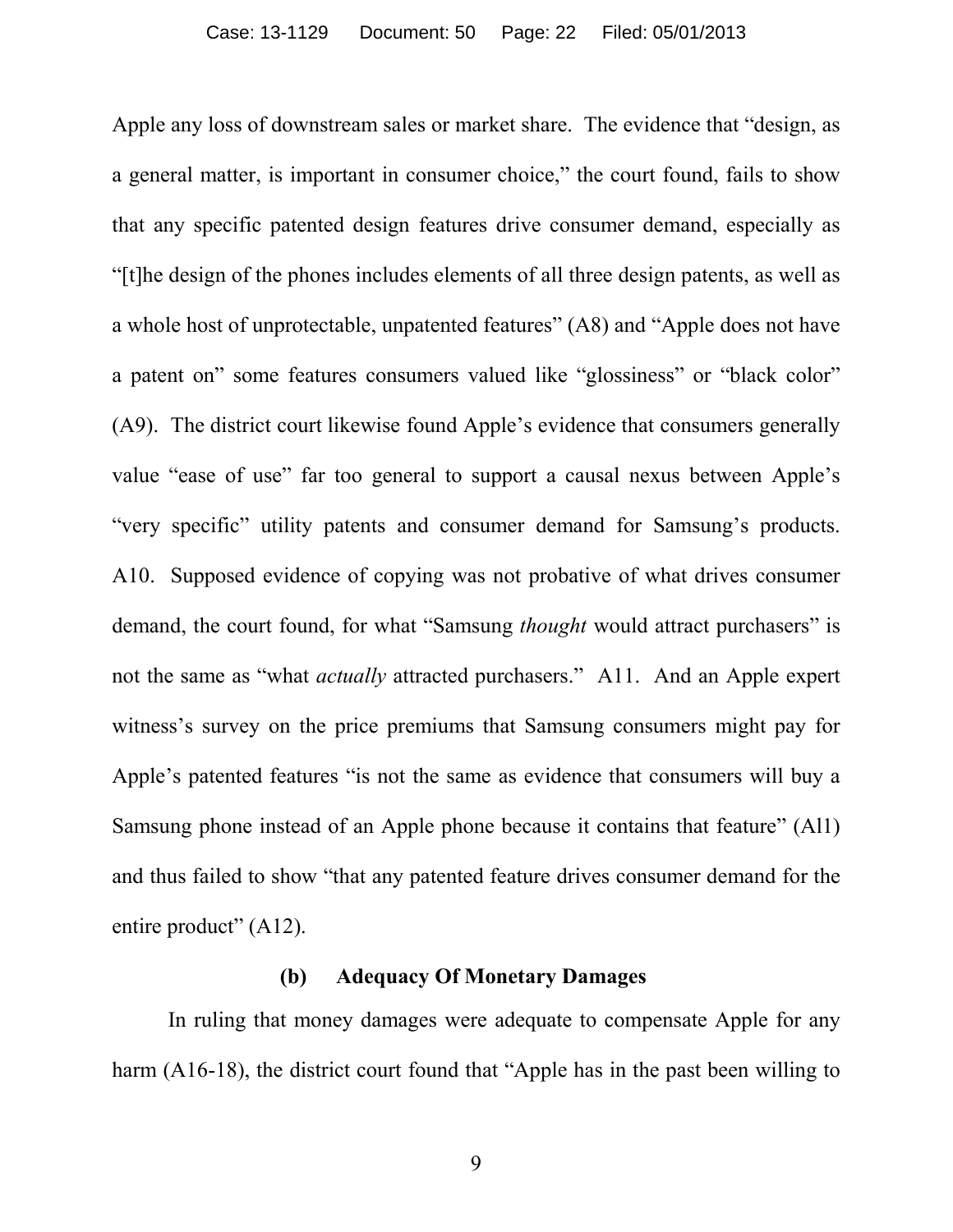extend license offers to Samsung" (A17); that "Apple has agreed to licenses with companies with whom it competes, including Samsung" (A17); that Apple has "licensed the precise utility patents at issue here" to Nokia ('381 patent), IBM ('915 patent, '163 patent), and HTC ('381 patent, '915 patent, '163 patent) (A17); and that Apple has licensed its allegedly "unique user experience IP," as Apple's licensing executive Boris Teksler admitted (A17). The court also noted that "there is no suggestion that Samsung will have any difficulty paying the damages it owes," "reinforce[ing] the fact that Apple will be substantially compensated for its injuries without an injunction." A18.

# **(c) Balance Of Hardships**

The district court found that the balance of hardships was neutral, recognizing that, "[i]f an injunction were granted, Samsung would not be able to sell any of the twenty-six products found to infringe Apple's patents," but discounting this harm because Samsung "no longer sells 23 of these products in any form, and has already begun to implement design-arounds for the three products it does still make." A18-19 (internal citation omitted). The district court also discounted the disruption an injunction would cause to Samsung's carriers and their customers because "carriers who sold the infringing products have assumed the risk of this type of disruption" and harm to consumers "is more appropriately considered under the fourth factor." A19.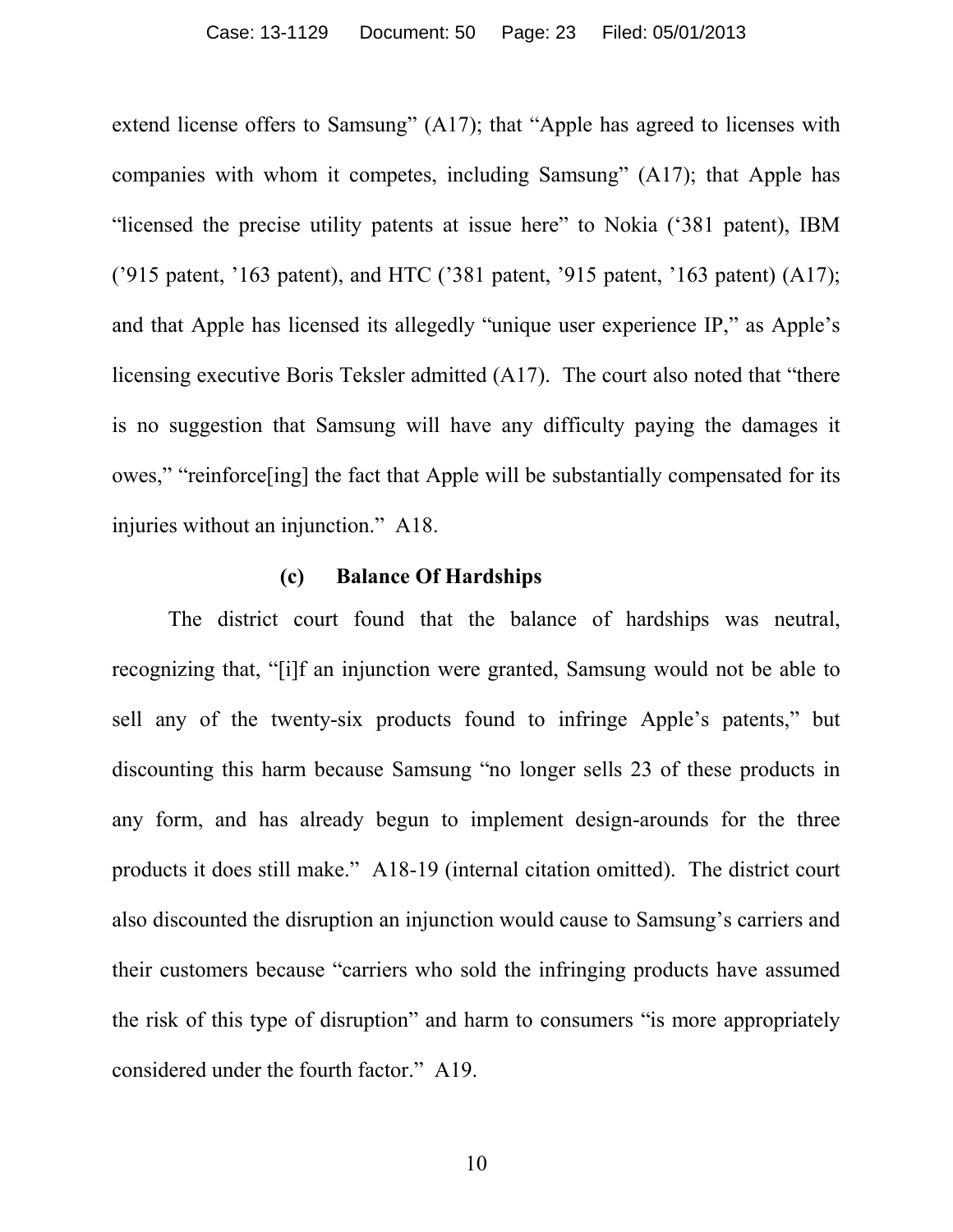#### **(d) Public Interest**

The district court next concluded that the public interest weighed against an injunction, noting that Apple's claimed public interest "in preserving the rights of patentholders" could not overcome the fact that "only limited features of the phones have been found to infringe any of Apple's intellectual property" and that Samsung's phones "contain a far greater number of non-infringing features to which consumers would no longer have access if this Court were to issue an injunction." A20-21.

#### **(e) Denial Of Injunctive Relief**

Upon weighing all four factors, the district court declined to issue a permanent injunction for patent infringement. A21-23. The court did not find any factor dispositive, but did emphasize Apple's failure "to link the harms it has suffered to Samsung's infringement" and the fact that the "phones at issue in this case contain a broad range of features, only a small fraction of which are covered by Apple's patents." A21-22. The court concluded that, "[e]specially given the lack of causal nexus, the fact that none of the patented features is core to the functionality of the accused products makes an injunction particularly inappropriate here." A22 (citing *eBay*, 547 U.S. at 396-97 (Kennedy, J., concurring)).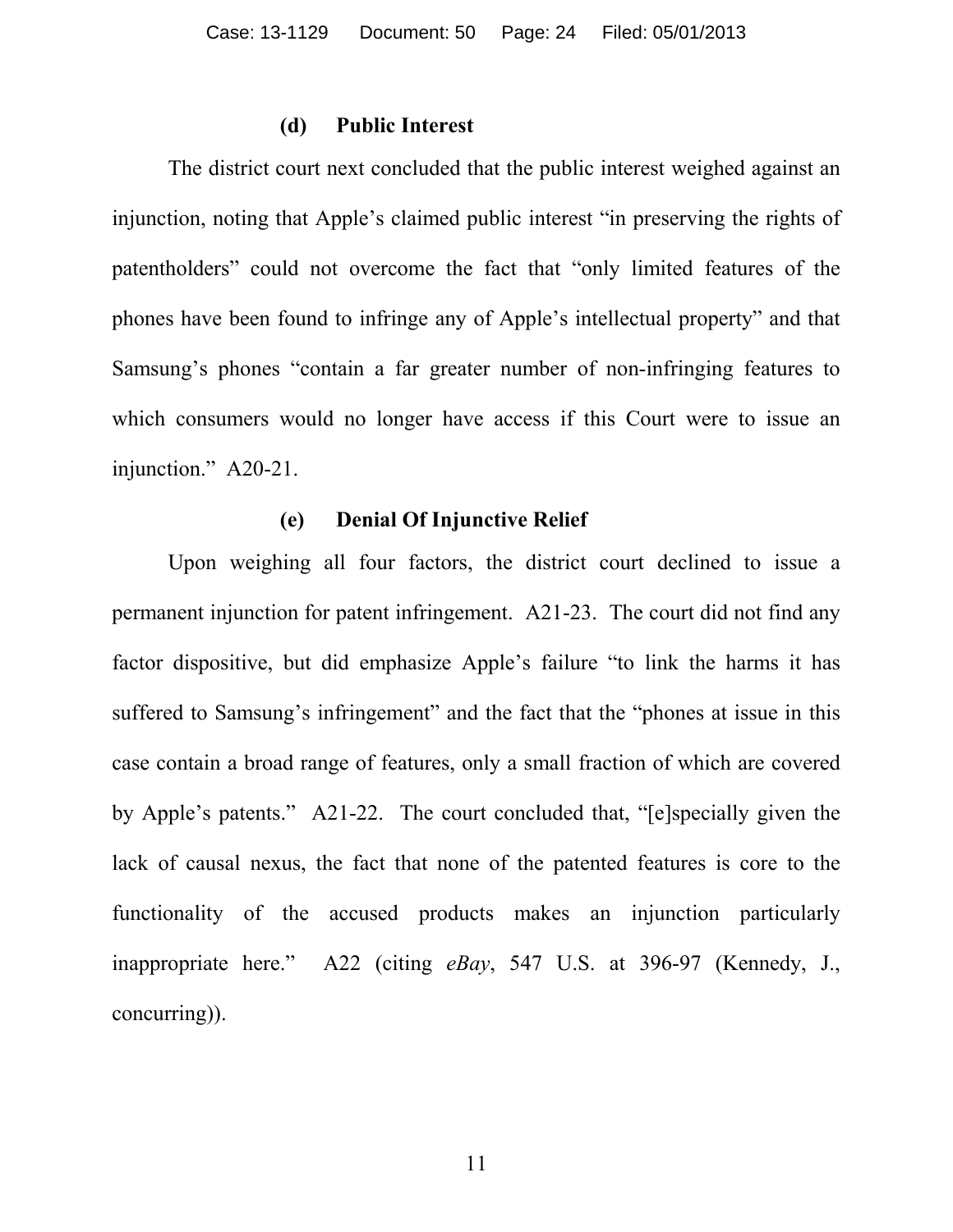## **2. Trade-Dress Dilution**

The district court also declined to issue an injunction based on trade-dress dilution, concluding that a showing of irreparable harm beyond the dilution itself was not required for an injunction under the Federal Trademark Dilution Act but that the remaining three *eBay* factors counseled against an injunction. A12-A16. Specifically, the court found that money damages would adequately compensate Apple for any trade-dress dilution because Apple had previously licensed components of its "unique user experience IP" including its trade dress (A17) and there was no dispute that Samsung could pay any damages owed (A18). As to the balance of hardships, the court found that Apple "cannot credibly claim to suffer any significant hardship in the absence of a trade dress injunction" because Samsung was no longer selling any products found to dilute Apple's trade dress. A15; *see also* A18. And the court found that a trade-dress dilution injunction "cannot be in the public interest" "where there are no diluting products still on the market." A21. Weighing these factors, the court concluded that "the case for [a trade dress] injunction is especially weak, because there are no diluting products still available." A22.

## **E. The District Court's Orders On Other Post-Trial Motions**

In addition to denying Apple's motion for a permanent injunction, the district court denied Apple's motion for \$535 million in enhanced damages under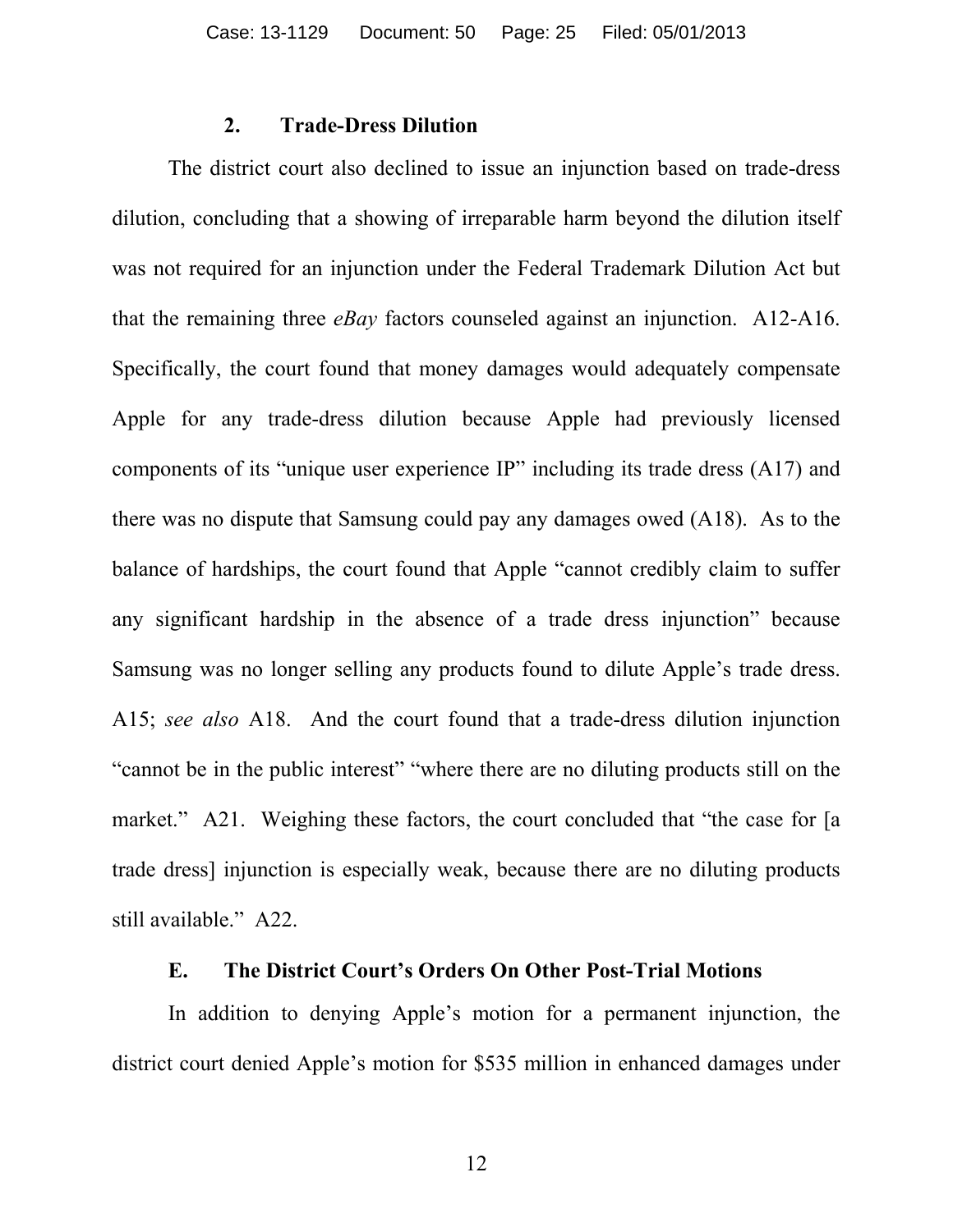the Patent Act and Lanham Act (A91-A137), ruling that, while the jury had found subjective willfulness as to infringement of some of Apple's patents (A4192), Samsung's infringement was not objectively willful as a matter of law (A91- A130). The court also granted in part Samsung's motion for a new trial on damages, vacating \$450,514,650 in damages as to 14 Samsung products on the ground that the jury had relied upon on a legally impermissible notice date. A52155-A52181. Finally, the district court denied Samsung's motions under Fed. R. Civ. P. 50(b) and 59(e) for judgment as a matter of law or new trial on noninfringement or invalidity. A24-A58, A91-A130. The PTO has since issued a final office action rejecting as invalid claim 19 of the '381 patent (*see* A52207- A52321) and an initial office action rejecting claim 8 of the '915 patent (*see* A52079-A52154), the only claims of either patent at issue in this action.

Samsung thereafter moved for entry of a partial final judgment pursuant to Fed. R. Civ. P. 54(b) as to the 14 products not subject to the new trial order and for a stay of the new trial pending appeal of that judgment. A52182-A52206. On April 29, 2013, the district court denied that motion and scheduled a new trial for November 2013.

#### **SUMMARY OF ARGUMENT**

The district court acted well within its discretion in denying Apple's motion for a permanent injunction.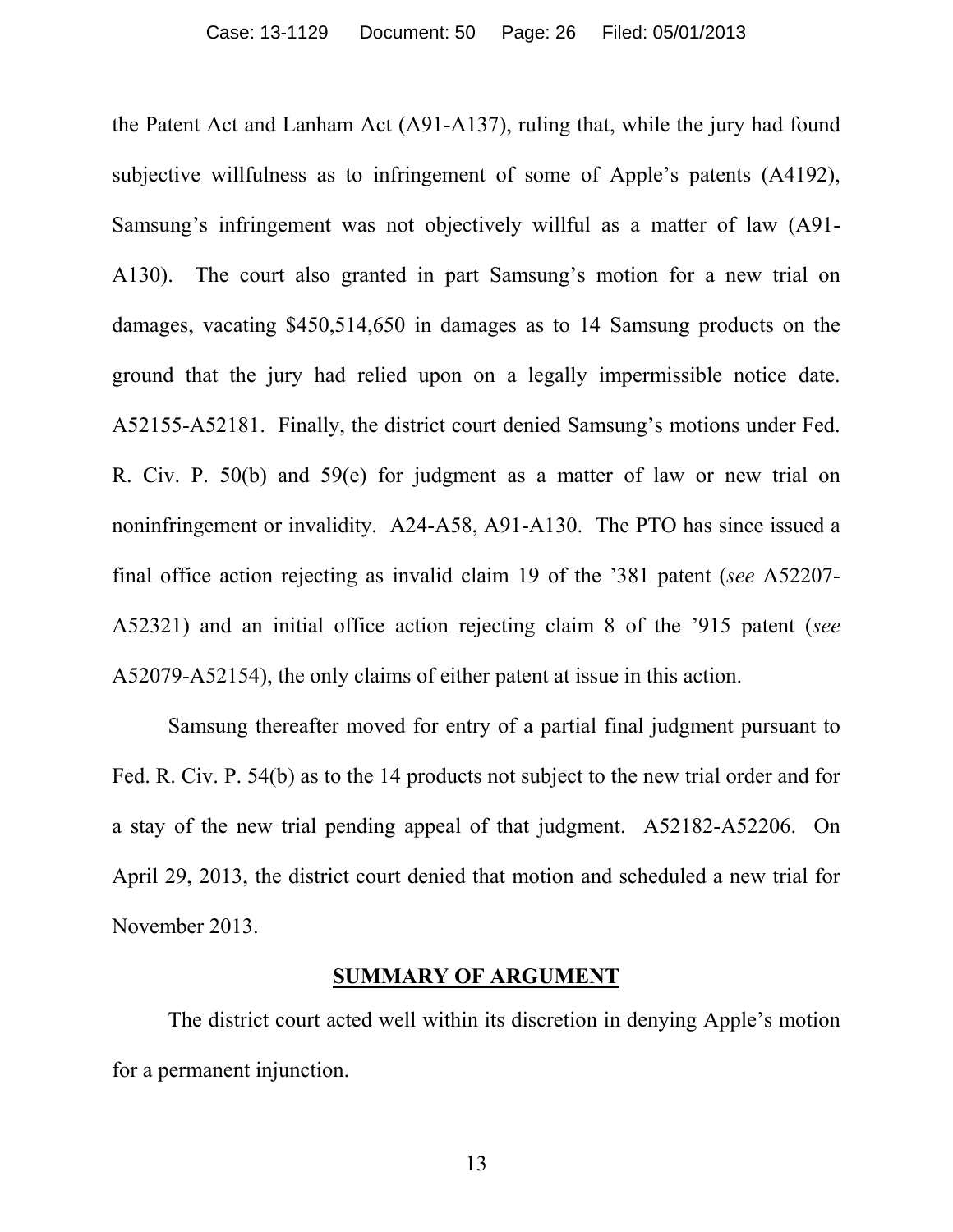#### Case: 13-1129 Document: 50 Page: 27 Filed: 05/01/2013

1. The district court's conclusion that *none* of the four *eBay* factors favors an injunction on Apple's patent claims is well supported. *First*, the court properly concluded that Apple had not demonstrated irreparable harm, as it presented no evidence that any market share or downstream sales it might lose to Samsung is caused by Samsung's use of the patented features as opposed to legitimate competition and demand for the noninfringing features of Samsung's products. Apple relied on generalized evidence that some consumers value concepts such as "design" and "ease of use" but offered no evidence that consumers purchased Samsung's products based on the partial designs and utility patents at issue here. The requirement of a causal nexus between infringement of patented features and irreparable harm is well-established and applies to permanent injunctions no less than preliminary injunctions.

*Second*, the district court's conclusion that a monetary remedy is sufficient to compensate Apple for any infringement is supported by evidence that Apple had offered Samsung a license prior to trial for some of the patents-in-suit, that Apple has licensed the patents-in-suit (including to competitors Nokia and HTC), that Apple has licensed its "unique user experience IP," and that Samsung has the undisputed ability to pay a substantial damages award.

*Third*, the district court properly found that the balance of hardships was at best neutral, ruling that Apple could not use an injunction to punish Samsung's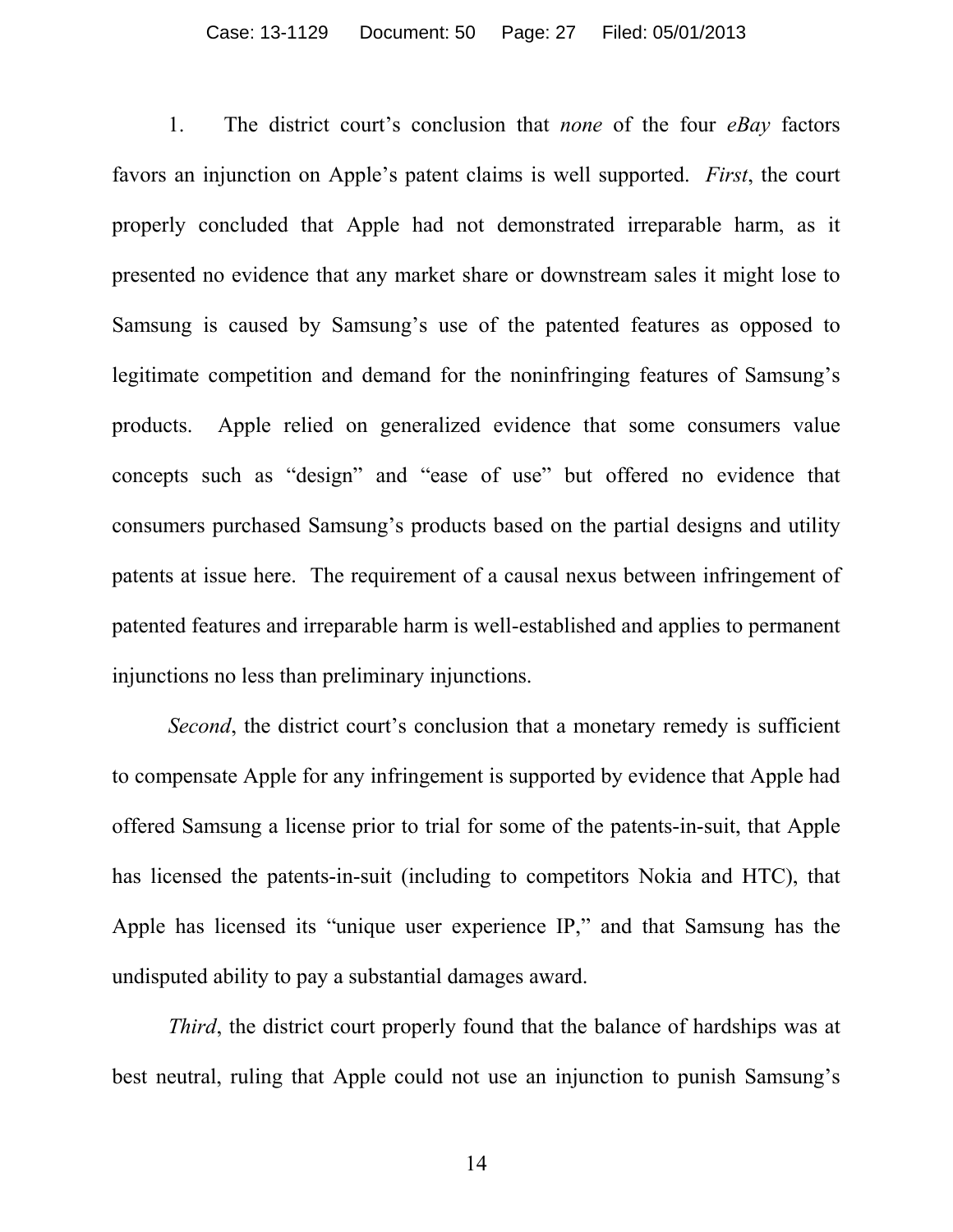supposed willfulness (the court later found Samsung not objectively willful), and the balance of hardships in fact favors Samsung because the sole meaningful effect of any injunction would be to intimidate Samsung's carriers and their customers over products neither accused nor adjudicated in this case.

*Finally*, as to the public interest, the district court properly relied on wellsettled authority in concluding that it would not be in the public interest to deprive consumers of complex products that infringe only patents covering limited noncore features and designs that are a minor part of accused products.

2. The district court's denial of a trade-dress dilution injunction also was well within its discretion under the latter three *eBay* factors. That ruling is further supported by the lack of irreparable harm to Apple given that Samsung had ceased selling all of the purportedly diluting products by the time Apple moved for a permanent injunction—an additional factor that the district court (incorrectly) ruled legally irrelevant.

### **STANDARD OF REVIEW**

This Court reviews the denial of a motion for a permanent injunction for abuse of discretion. *eBay*, 547 U.S. at 391. This Court "may find an abuse of discretion on a showing that the court made a clear error of judgment in weighing relevant factors or exercised its discretion based upon an error of law or clearly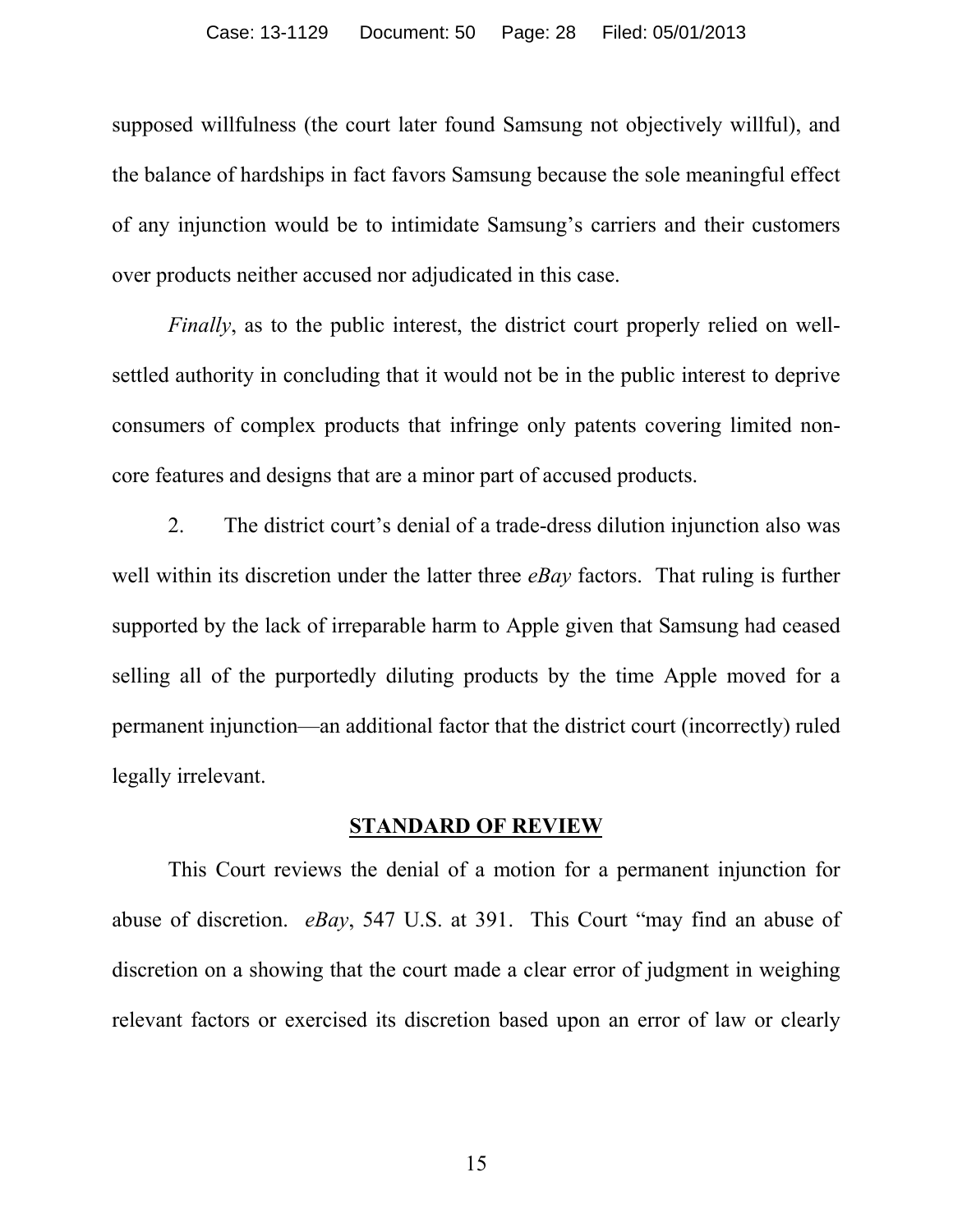erroneous factual findings." *Innogenetics, N.V. v. Abbott Labs*., 512 F.3d 1363, 1379 (Fed. Cir. 2008).

#### **ARGUMENT**

For a permanent injunction to issue, the movant must demonstrate: "(1) that it has suffered an irreparable injury; (2) that remedies available at law, such as monetary damages, are inadequate to compensate for that injury; (3) that, considering the balance of hardships between the plaintiff and defendant, a remedy in equity is warranted; and (4) that the public interest would not be disserved by a permanent injunction." *eBay*, 547 U.S. at 391*.* The district court acted well within its discretion in denying an injunction upon finding that Apple had failed to demonstrate that even a single *eBay* factor supported an injunction here for either patent infringement or trade-dress dilution.

# **I. THE DISTRICT COURT PROPERLY DENIED PERMANENT INJUNCTIVE RELIEF ON APPLE'S PATENT CLAIMS**

#### **A. Apple Cannot Show Irreparable Harm From Patent Infringement**

The record supports the district court's finding that Apple would not be irreparably harmed from infringement of the patents-in-suit. A7-12. To show irreparable harm, a patentee "must establish both of the following requirements: 1) that absent an injunction, it will suffer irreparable harm, and 2) that a sufficiently strong causal nexus relates the alleged harm to the alleged infringement." *Apple Inc. v. Samsung Elecs. Co., Ltd.*, 695 F.3d 1370, 1374 (Fed. Cir. 2012) ("*Apple*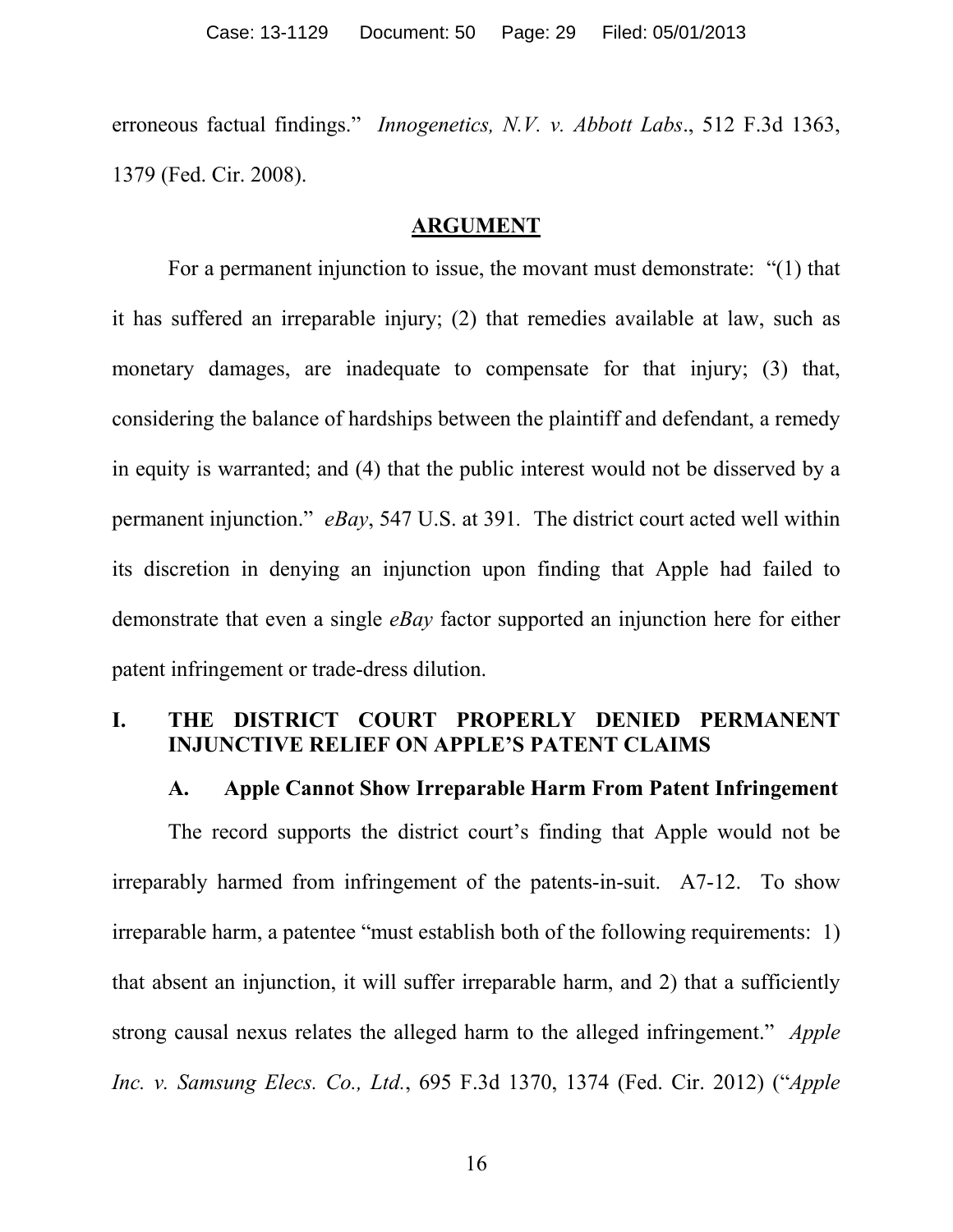*II*"). "It is not enough for the patentee to establish some insubstantial connection between the alleged harm and the infringement and check the causal nexus requirement off the list. The patentee must rather show that the infringing feature *drives consumer demand for the accused product*." *Id.* at 1375 (emphasis added). Apple can show no abuse of discretion in the district court's application of this standard or clear error in its findings.

# **1. Irreparable Harm Must Have A Causal Nexus To Infringement**

In requiring Apple to prove that the lost market share and downstream sales it claimed were caused by Samsung's patent infringement, the district court did not impose an "unprecedented fifth" or "entirely separate requirement" beyond the traditional four injunction factors, as Apple erroneously argues (Apple Br. 49). Rather, this "causal nexus requirement" is an integral part of traditional irreparable harm analysis, as this Court reiterated in *Apple I* and *Apple II*. In *Apple I*, this Court explained:

> To show irreparable harm, *it is necessary to show that the infringement caused harm in the first place.* Sales lost to an infringing product cannot irreparably harm a patentee if consumers buy that product for reasons other than the patented feature. *If the patented feature does not drive the demand for the product*, sales would be lost even if the offending feature were absent from the accused product.

678 F.3d at 1324 (emphasis added). Likewise, in *Apple II*, this Court stated: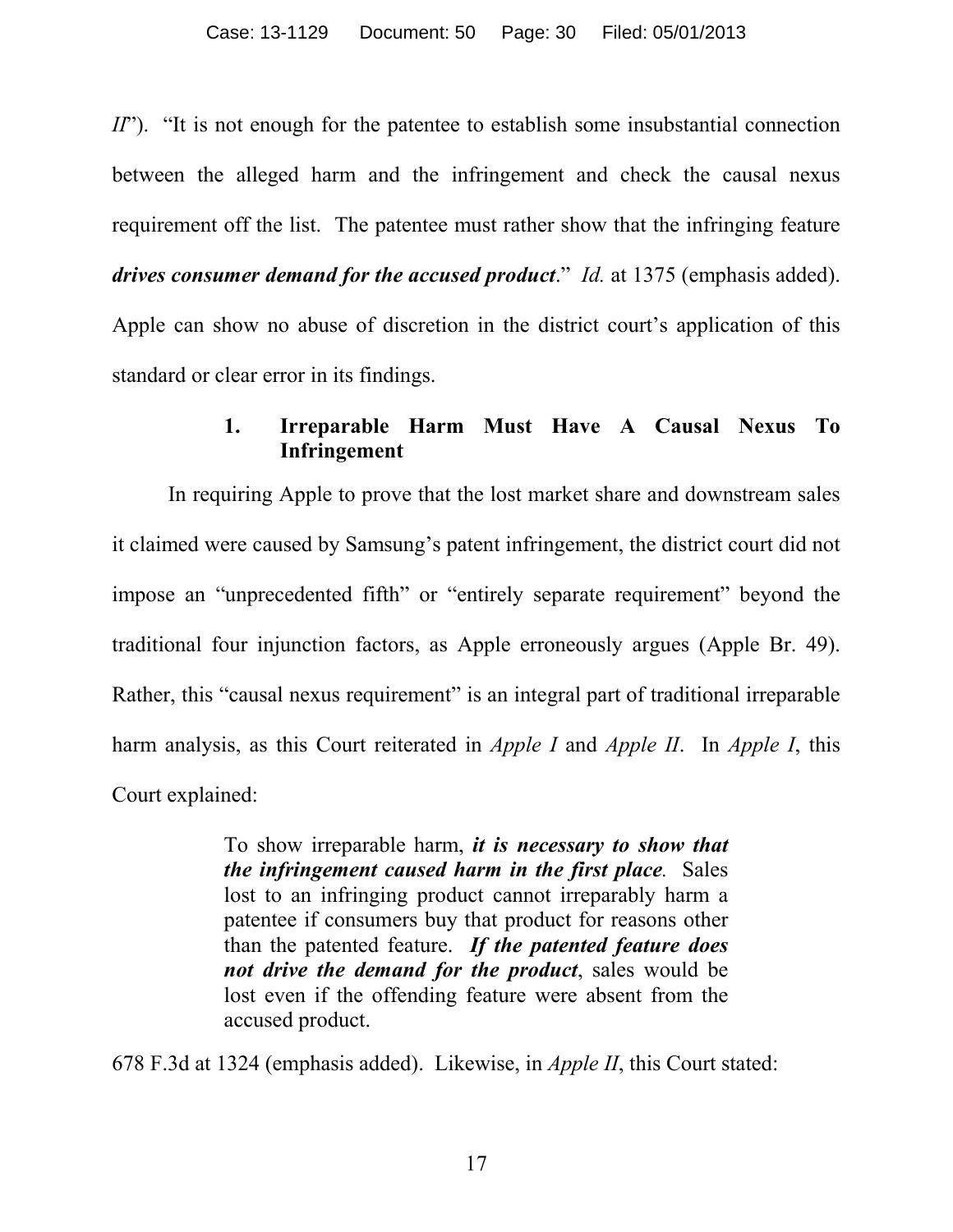[I]t may very well be that the accused product would sell almost as well without incorporating the patented feature. And in that case, even if the competitive injury that results from selling the accused device is substantial, the harm that flows from the alleged infringement (the only harm that should count) is not. Thus, *the causal nexus inquiry is indeed part of the irreparable harm calculus*: it informs whether the patentee's allegations of irreparable harm are pertinent to the injunctive relief analysis, or whether the patentee seeks to leverage its patent for competitive gain beyond that which the inventive contribution and value of the patent warrant.

695 F.3d at 1374-75 (emphasis added).

 $\overline{a}$ 

These principles predate Apple's dispute with Samsung. Outside the patent context, injunctions have long been denied for lack of causal nexus between alleged illegality and injury.<sup>3</sup> In patent cases, lower courts likewise have long consistently required that the alleged infringement be shown to cause the alleged irreparable harm.<sup>4</sup>

<sup>3</sup> *See, e.g.*, *Cant Strip Corp. of Am. v. Schuller Int'l, Inc.*, 1994 WL 475862, \*4 (9th Cir. Sept. 1, 1994) (unpublished) (finding "no *nexus* between the threatened harm and improper conduct by [defendant]") (citing *Stanley v. Univ. of S. Cal.*, 13 F.3d 1313, 1324-25 (9th Cir. 1994)); *Perfetti Van Melle USA v. Cadbury Adams USA L.L.C.*, 732 F. Supp. 2d 712, 725-26 (E.D. Ky. 2010) (finding no "*causal connection*" between reduced sales and defendants' use of infringing trademark); *Procter & Gamble Co. v. Ultreo, Inc.*, 574 F. Supp. 2d 339, 352 (S.D.N.Y. 2008) (finding no "*causal nexus* between the allegedly false advertising and sales potentially lost" by plaintiff); *Mostaghim v. Fashion Inst. of Tech.*, 2001 WL 1537545, \*3 (S.D.N.Y. Dec. 3, 2001) ("The only potential irreparable harm … has no *causal nexus* with the alleged FERPA violation.") (all emphases added).

<sup>4</sup> *See, e.g., LG Elecs. U.S.A., Inc. v. Whirlpool Corp.*, 798 F. Supp. 2d 541, 563 (D. Del. 2011) (noting, in denying permanent injunction, "lack of specific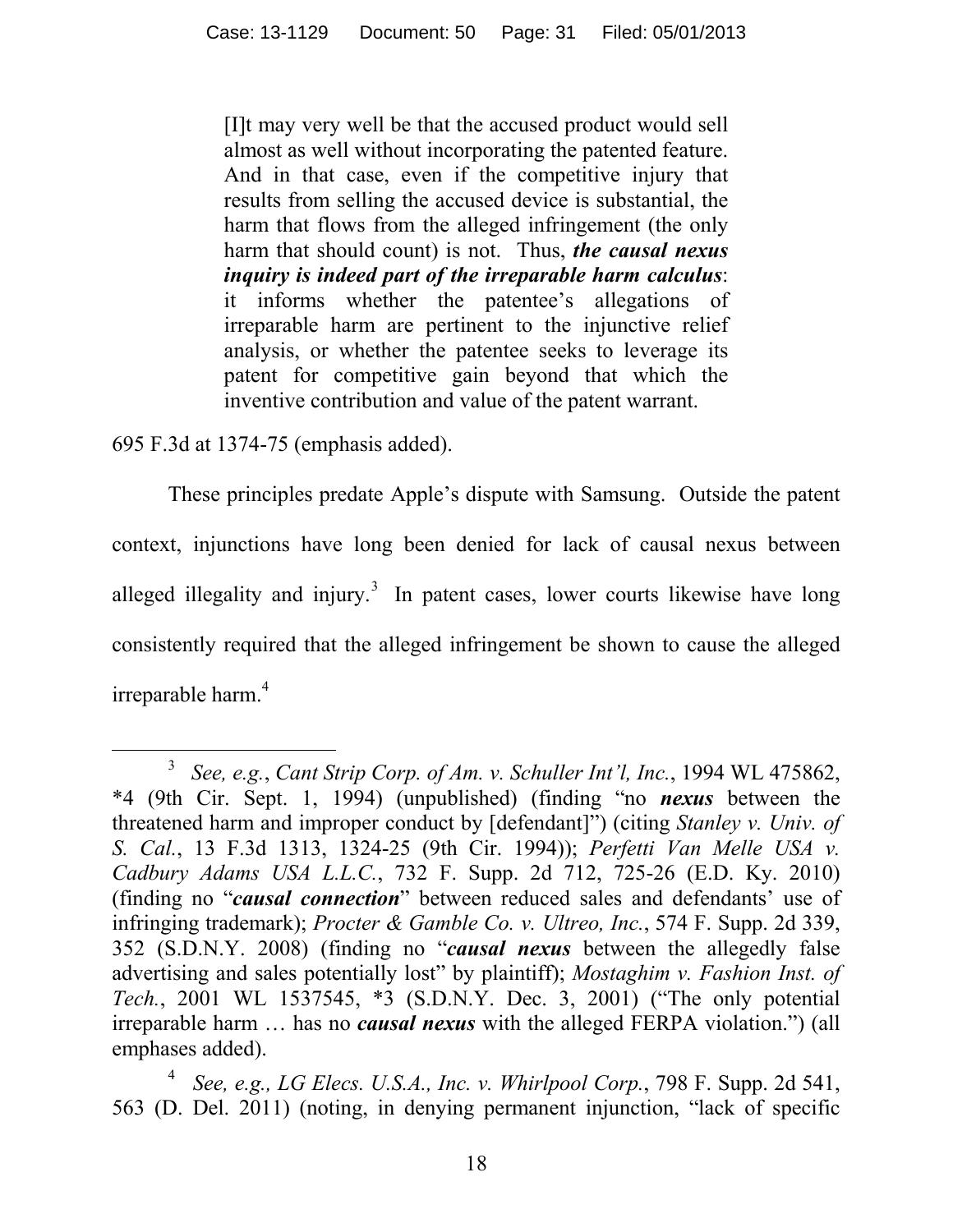Apple nevertheless contends (Apple Br. 37-38, 48-51) that the district court's application of the causal nexus requirement as part of the irreparable harm inquiry here conflicts with this Court's post-*eBay* decisions. Apple is incorrect. As Justice Kennedy recognized in *eBay*, "legal damages may well be sufficient to compensate for the infringement" in situations where, as here, "the patented invention is but a small component of the product the companies seek to produce." *eBay*, 547 U.S. at 396-97 (Kennedy, J., concurring). Accordingly, the decision below does not conflict with *Robert Bosch L.L.C. v. Pylon Manufacturing Corp.*, 659 F.3d 1142 (Fed. Cir. 2011), which found injunctive relief appropriate against a

evidence tying Whirlpool's lost sales to LG's infringement" and stating that "[a] portion of Whirlpool's lost sales may be due to customers' desire for other features"); *Quad/Tech, Inc. v. Q.I. Press Controls B.V.*, 701 F. Supp. 2d 644, 657 (E.D. Pa. 2010) (plaintiff "failed to prove a causal connection between alleged loss and alleged infringement, which is necessary to prove irreparable harm"), *aff'd*, 413 Fed. App'x 278 (Fed. Cir. 2011); *Sundance, Inc. v. DeMonte Fabricating Ltd.*, 2007 WL 37742, \*2 (E.D. Mich. Jan. 4, 2007) (denying permanent injunction where patented feature "is but one feature" of the accused product and plaintiff failed to show that its licensees "are losing sales to [defendant] expressly because of its infringement"); *Advanced Med. Optics, Inc. v. Alcon Labs., Inc.*, 2005 WL 3454283, \*10-11 (D. Del. Dec. 16, 2005) (granting injunction pre-*eBay*, but staying for lack of irreparable harm where patentee "conceded that the fluidics system protected by that patent does not drive demand").

l

Apple itself has relied on the causal nexus requirement when seeking to stay patent infringement litigation brought against the iPhone. *See Eastman Kodak Co. v. Apple, Inc.,* No. 10-CV-06021, 2010 WL 2209043, Dkt. 18-20 (W.D.N.Y. March 3, 2010). Arguing that Kodak would not be irreparably harmed by a stay, Apple maintained that "Kodak cannot establish that sales of Apple's iPhones will erode Kodak's market share or that sales of the iPhone 3GS were due solely to inclusion of the accused functionality*.*" *Id*. at 13 (emphasis added).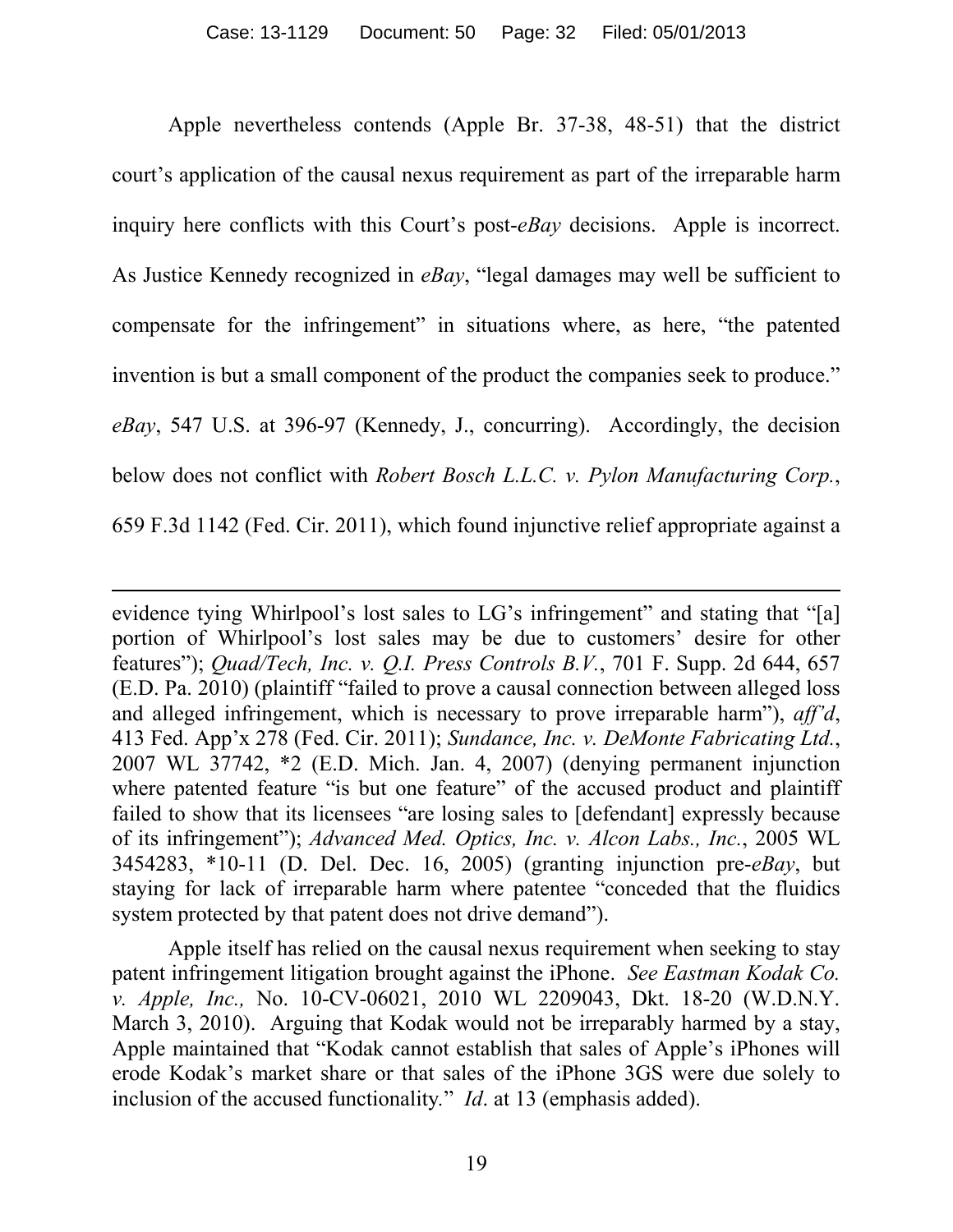simple product (a windshield-wiper blade) where the patent-in-suit was effectively coextensive with the product—not, as here, a complex product of which the infringing feature is only a discrete and minor part. *Id.* at 1145. That decision provides no basis for enjoining sales of the smartphones and tablets at issue here on account of minor features that do not drive consumer demand, which would be akin to enjoining sale of a car based on infringing windshield-wiper blades. Indeed, in *Robert Bosch*, this Court cited Justice Kennedy's *eBay* concurrence favorably, recognizing that money damages may be sufficient in three separate circumstances: those in "'which firms use patents not as a basis for producing and selling goods but, instead, primarily for obtaining license fees,' **'***[w]hen the patented invention is but a small component of the product***'** and those involving 'the burgeoning number of patents over business methods.'" *Id.* at 1150 (emphasis added).<sup>5</sup>

l <sup>5</sup> *Robert Bosch*, moreover, involved harm in the form of "irreversible price" erosion," loss of access to mass retailers and a prospect that the defendant would be unable to satisfy a judgment, 659 F.3d at 1153-54—harms quite different from the lost market share and downstream sales Apple asserts here. Lost sales are classically compensable monetarily. *See, e.g.*, *Automated Merch. Sys., Inc. v. Crane Co.*, 357 Fed. App'x 297, 300-02 (Fed. Cir. 2009) (unpublished) ("Lost sales (without more) are presumed to be compensable through damages, so they do not require injunctive relief."); *Abbott Labs v. Andrx Pharm., Inc*., 452 F.3d 1331, 1348 (Fed. Cir. 2006) ("[W]e do not doubt that generic competition will impact Abbott's sales … but that alone does not establish that Abbott's harm will be irreparable.").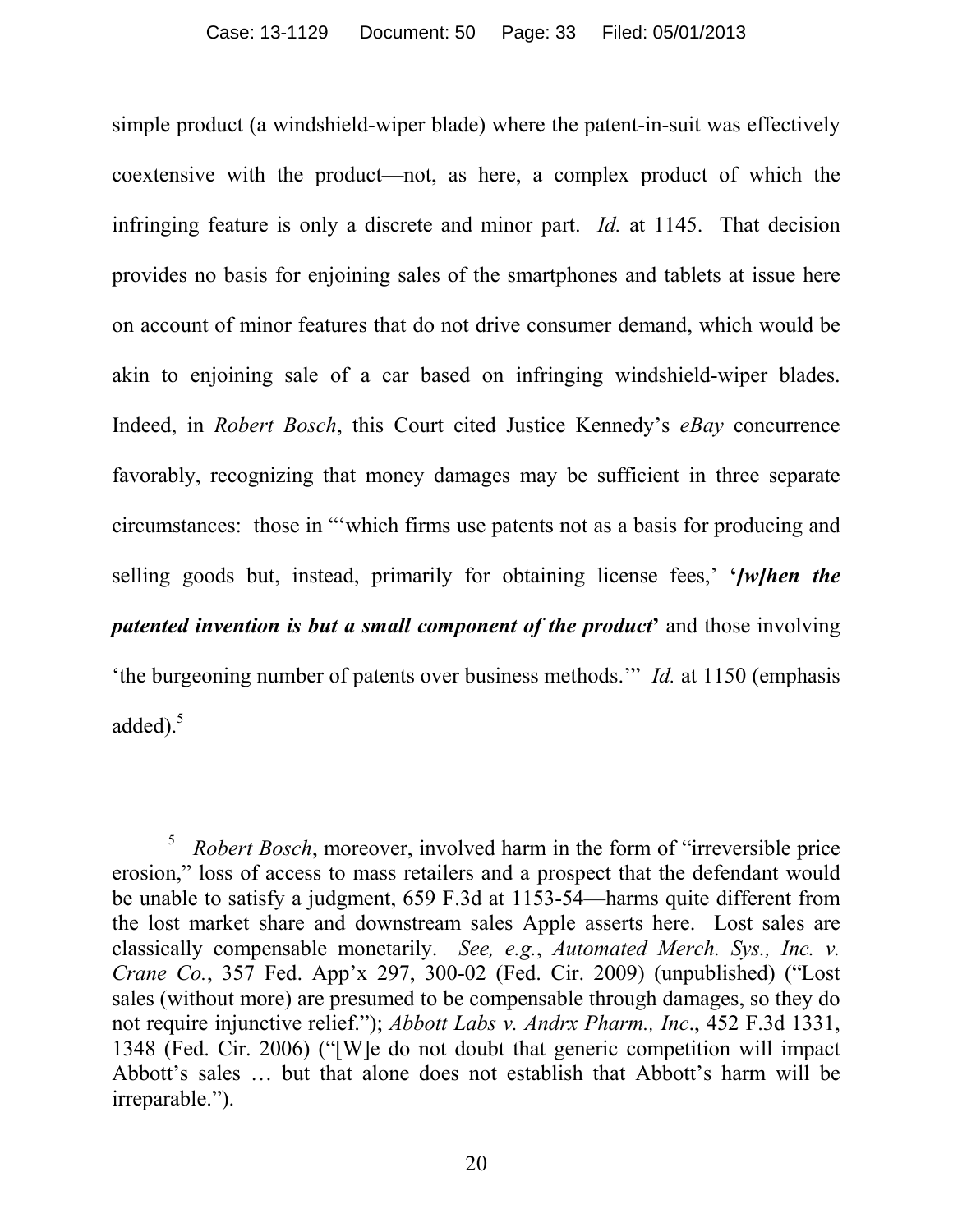Nor does the decision below conflict with Apple's other cited cases. *Acumed LLC v. Stryker Corp.*, 551 F.3d 1323, 1326 (Fed. Cir. 2008), like *Robert Bosch*, involved a simple product—"a type of orthopedic nail used for the treatment of fractures of the humerus, or the upper arm bone." Stryker therefore never argued, and thus this Court did not address, whether the features covered by the patent drove sales of the infringing nail, as it must do in the case of a complex product like a smartphone. That *Acumed* upheld an injunction under these circumstances as not an abuse of discretion says nothing about whether it is within a district court's discretion to deny an injunction where the patentee fails to demonstrate that the infringement causes the alleged irreparable harm. *Id*. at 1332.

*Broadcom Corp. v. Qualcomm Inc.*, 543 F.3d 683 (Fed. Cir. 2008), likewise fails to support Apple, for it affirmed a permanent injunction against only the sale of infringing baseband processor chips used in cell phones—not, as here, the sale of *entire phones* of which the patented features represented but a small part. *Id.* at 686, 701-03. This Court thus was not presented with the question whether the infringing chip drove demand for the product of which it was a part but instead considered only whether sale of the infringing chip caused irreparable harm affirming the district court's finding that it did. *See id.* at 703. 6

 $\overline{a}$ 

<sup>6</sup> The alleged irreparable harm in *Broadcom*, moreover, was not lost sales or lost market share, but rather harm to the patentee's ability to "compet[e] for 'design wins' for the development and production of cell phones which will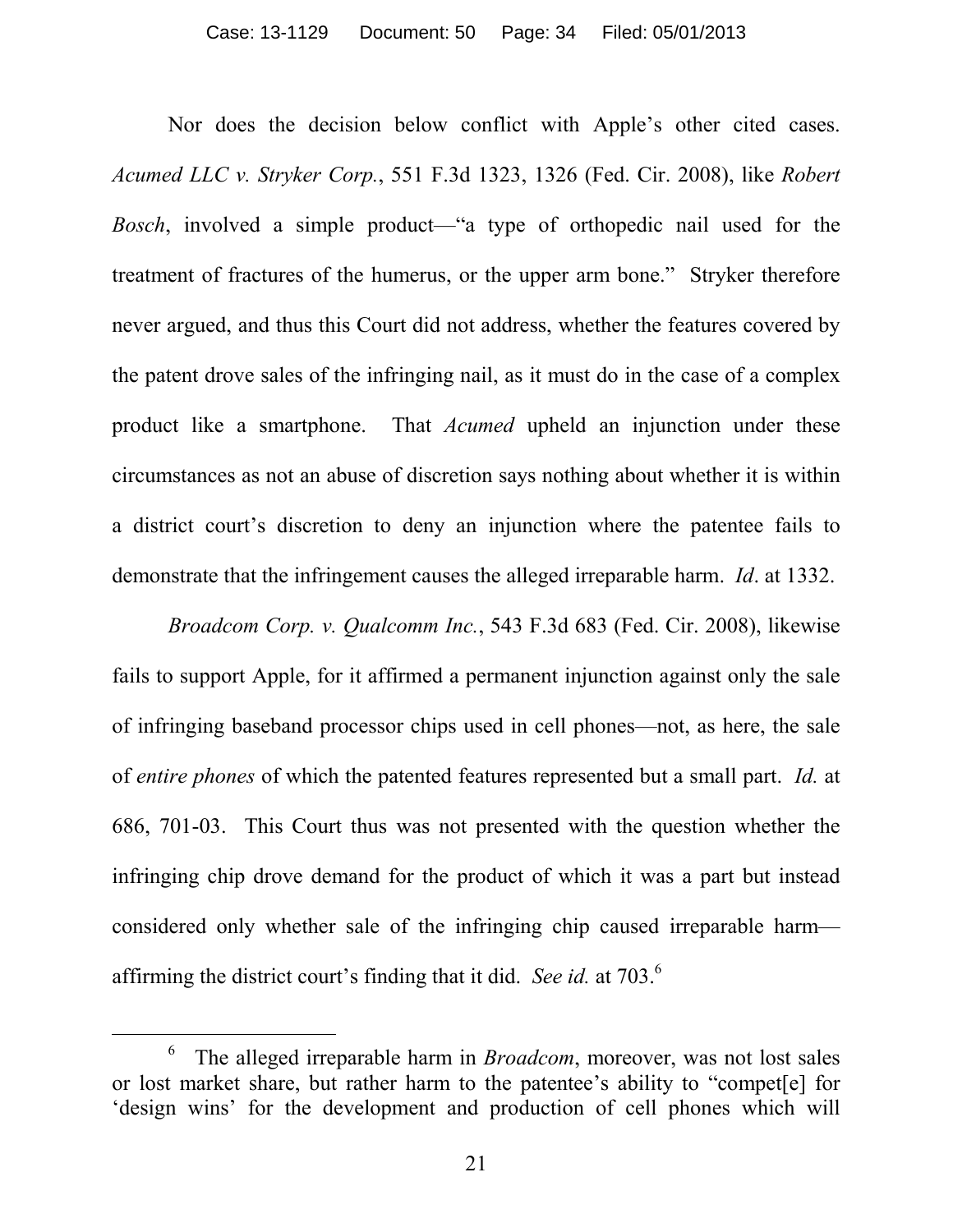The district court's order here also presents no conflict with *i4i Ltd. Partnership v. Microsoft Corp.*, 598 F.3d 831 (Fed. Cir. 2010). As this Court recognized in *Apple I*, 678 F.3d at 1324, the irreparable harm alleged in *i4i* was a far cry from a mere decline in sales and market share, as Apple alleges here. Microsoft's infringement would have "rendered i4i's product obsolete" and required i4i to "change its business strategy to survive." *i4i*, 598 F.3d at 862. Moreover, the accused feature, while "a small part of Microsoft's WORD products," also found its own "independent market" in "stand-alone" form, as the district court had noted. *i4i Ltd. P'ship v. Microsoft Corp.*, 670 F. Supp. 2d 568, 600 (E.D. Tex. 2009). Only in those limited circumstances did this Court hold that a permanent injunction could issue. *i4i,* 598 F. 3d at 862.

In sum, the fact that the causal nexus requirement did not figure into the decisions to grant injunctive relief in cases involving windshield-wiper blades, surgical pins or computer chips says nothing about whether it was properly analyzed and applied to deny injunctive relief against a complex product like a smartphone based on patents that cover only a small subset of its features.

 $\overline{a}$ 

embody the proposed chip"—a unique feature of the baseband chip market. 543 F.3d at 703. Since the asserted harm did not result from direct consumer purchases, it would have made little to sense for this Court to discuss whether the infringing chip drove consumer demand.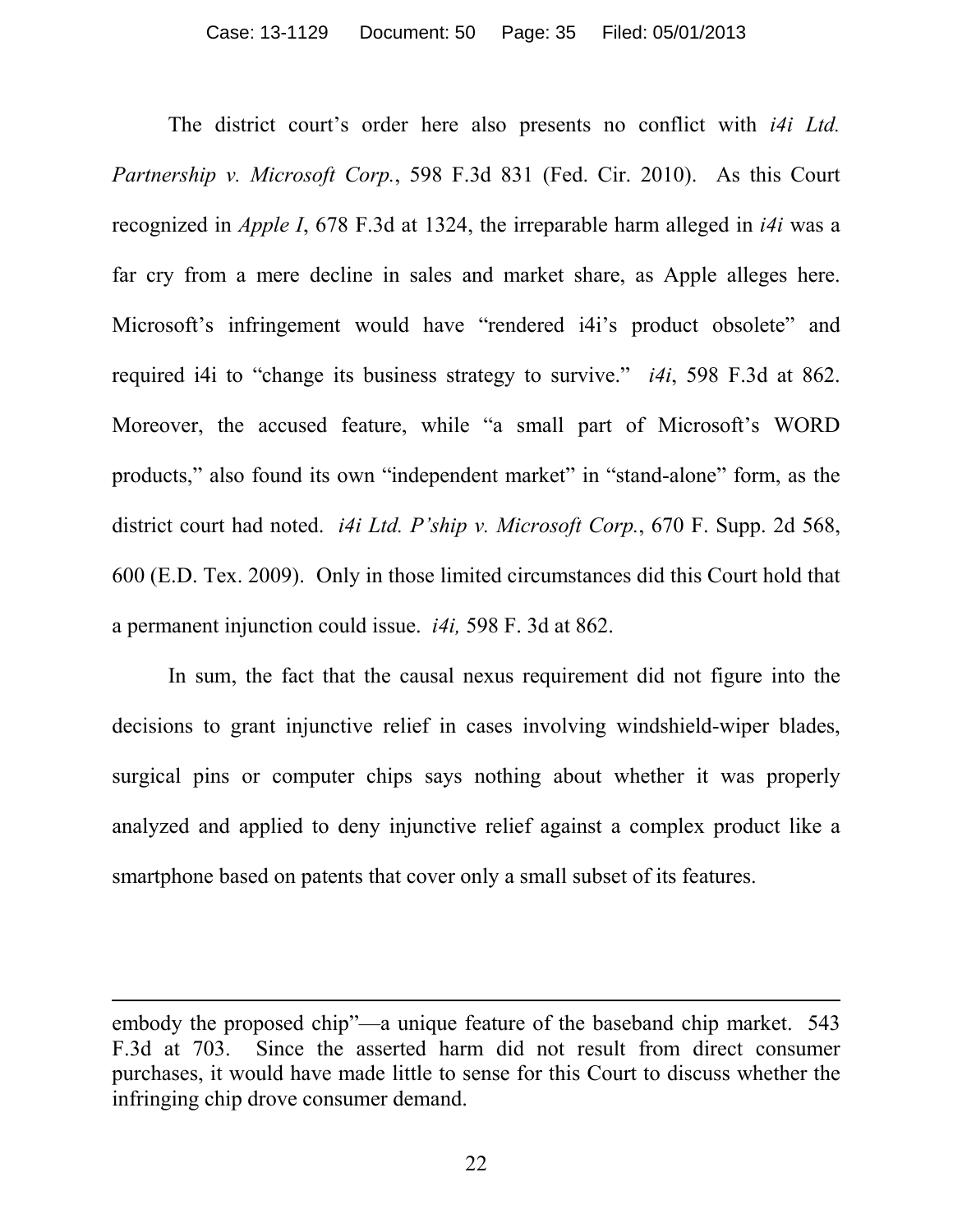# **2. Causal Nexus Is Required For Permanent Injunctions And Preliminary Injunctions Alike**

Apple seeks (Apple Br. 51-54) to avoid application of the causal nexus requirement on the ground that it is now seeking a permanent injunction as opposed to a preliminary injunction. Apple has waived this argument by failing to make it in the district court, *see, e.g.*, *Conoco, Inc. v. Energy & Envtl. Int'l, L.C.*, 460 F.3d 1349, 1358-59 (Fed. Cir. 2006),<sup>7</sup> but in any event, the district court was correct to conclude that the requirement that irreparable harm be caused by infringement applies to both preliminary *and* permanent injunctions. A3 n.2.

As this Court has recognized, "Supreme Court precedent is clear in stating that the same burdens and standards of proof apply in deciding the merits for preliminary injunction purposes, as in deciding the same questions upon full litigation." *Abbott Labs. v. Sandoz, Inc.*, 544 F.3d 1341, 1364 (Fed. Cir. 2008). For example, the Supreme Court explained in *Amoco Production Co. v. Village of Gambell, Alaska,* 480 U.S. 531, 546 n.12 (1987), that "[t]he standard for a preliminary injunction is essentially the same as for a permanent injunction with the exception that the plaintiff must show a likelihood of success on the merits rather than actual success." And *eBay*—a permanent injunction case—cited

 $\overline{a}$ 

<sup>7</sup> In fact, Apple acknowledged below that this Court "requires 'that a sufficiently strong causal nexus relates the alleged harm to the alleged infringement.'" A4931 (quoting *Apple II*, 695 F.3d at 1374).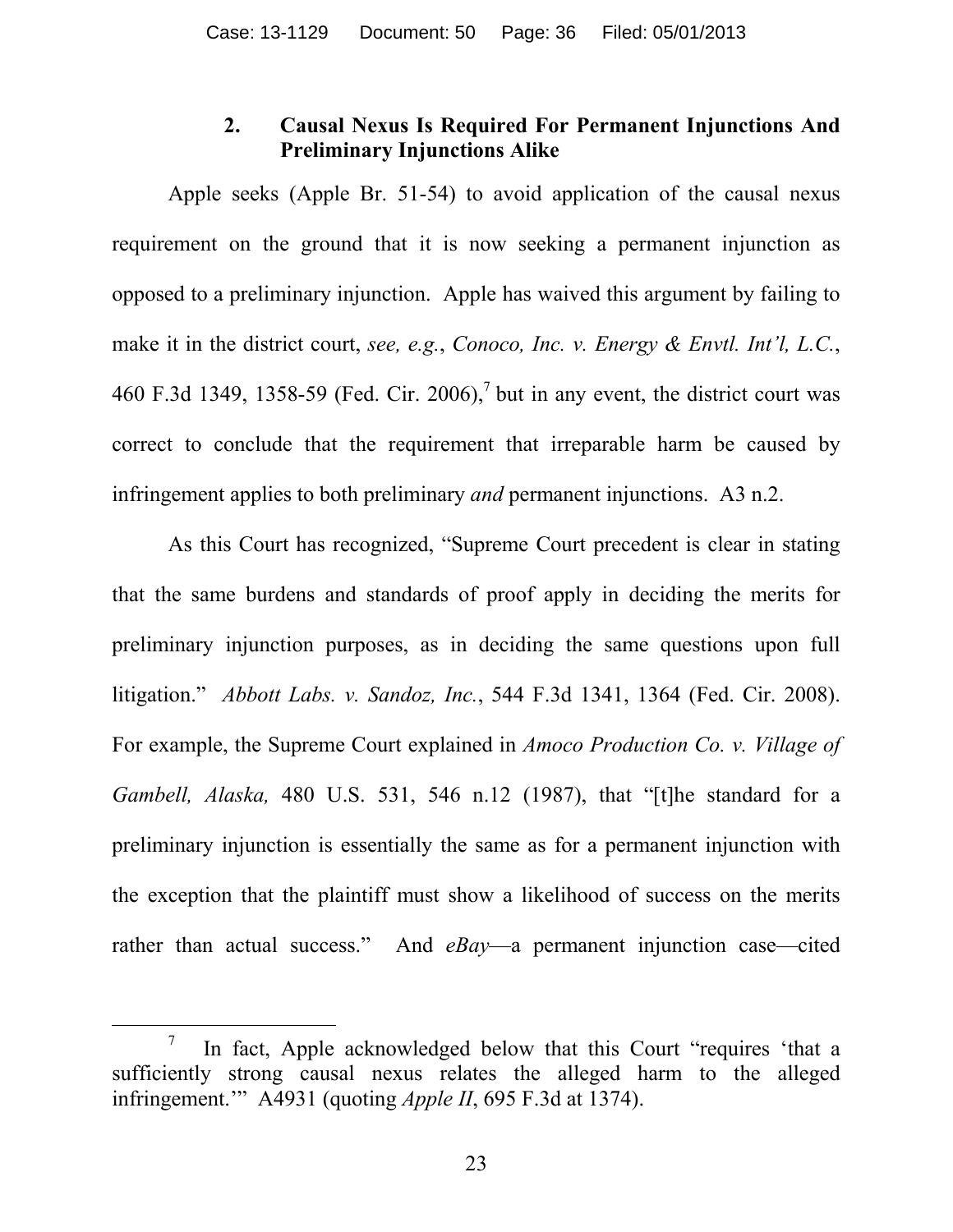*Amoco*—a preliminary injunction case—for the four-factor test for injunctive relief. *See eBay*, 547 U.S. at 391.

Indeed, as the district court noted (A3 n.2), *Apple I* relied on *permanent* injunction precedent when it held that, in order to obtain a *preliminary* injunction, a patentee must demonstrate a causal nexus between infringement and irreparable harm. *Apple I*, 678 F.3d at 1324 (citing *Voda v. Cordis Corp.*, 536 F.3d 1311, 1329 (Fed. Cir. 2008)). Nothing in *Apple I* purported to limit its reasoning to motions for preliminary injunctions, *see id.*, and *Apple II* made clear that the causal nexus requirement was part of the irreparable harm factor reiterated in *eBay*, itself another permanent injunction case, *see* 695 F.3d at 1374-75.

Finally, the fact that a finding of liability precedes a court's consideration of a request for a permanent injunction does not, as Apple suggests (Apple Br. 52), somehow "increase[] a patentee's entitlement" to an injunction. As *eBay* made clear, "the creation of a right [to exclude] is distinct from the provisions of remedies for violations of that right." 547 U.S. at 392.<sup>8</sup> This Court, in interpreting

<sup>&</sup>lt;sup>8</sup> For this reason, Apple misplaces emphasis on its "right to exclude," and none of the cases upon which it relies suggests that this right alone justifies entry of a permanent injunction. *See, e.g.*, *Edwards Lifesciences AG v. CoreValve, Inc.*, 699 F.3d 1305, 1315-16 (Fed. Cir. 2012) (vacating permanent injunction and remanding for reconsideration due to changed circumstance that defendant had failed to move its manufacturing to Mexico, as it had represented); *Robert Bosch*, 659 F.3d at 1149 ("*eBay* abolishes our general rule that an injunction normally will issue when a patent is found to have been valid and infringed").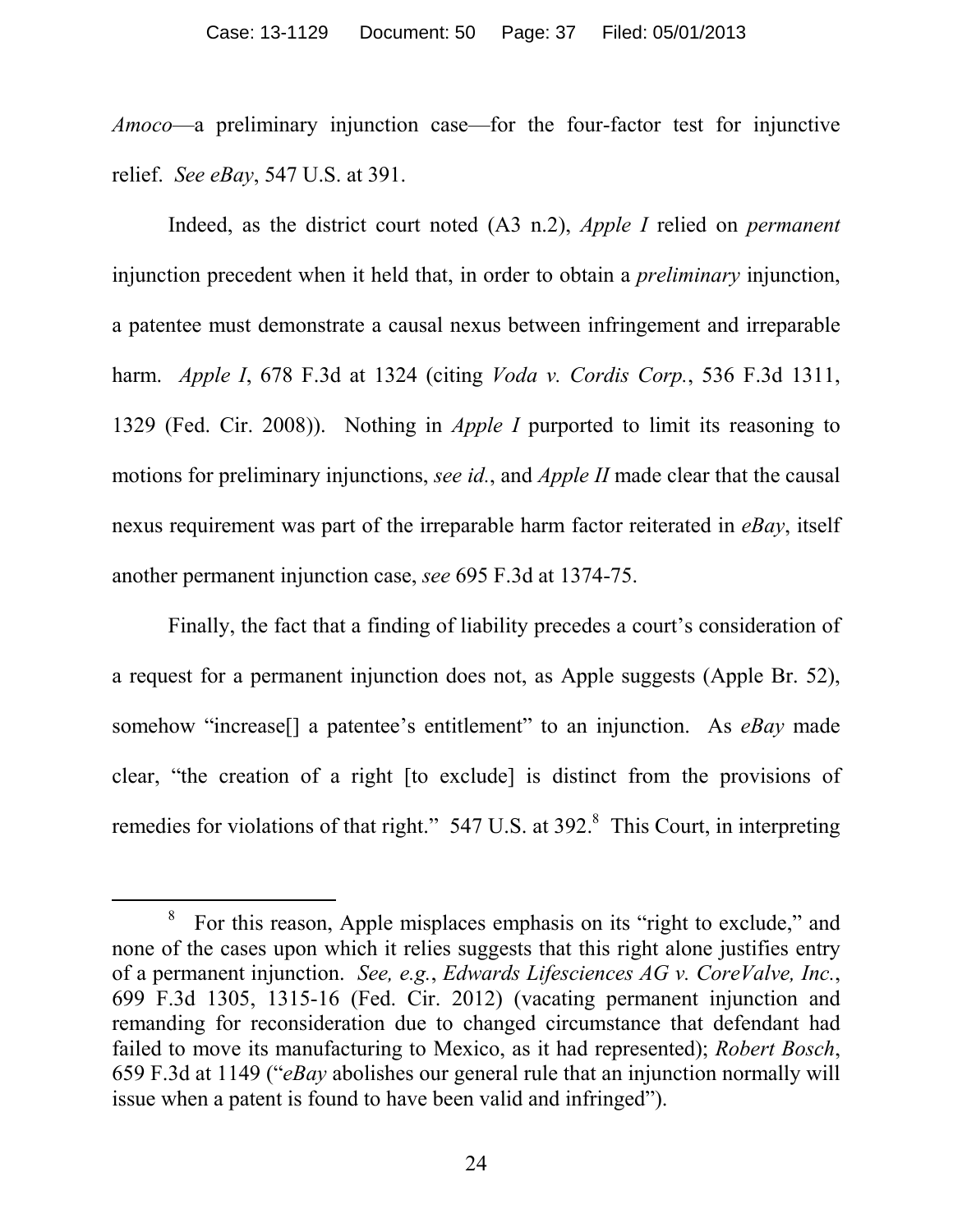$eBay$ , has not distinguished between permanent and preliminary relief.<sup>9</sup> Such a distinction would be especially improper to announce here, as this appeal is proceeding on an interlocutory basis, divorced from the underlying liability rulings. *See supra*, at 13. Apple should not be able to benefit in this Court from a relaxed standard that is premised on a finding of liability when Samsung has not had an opportunity to present this Court with its substantial challenges to liability.<sup>10</sup>

l 9 None of the decisions describing preliminary and permanent injunctions upon which Apple relies (Apple Br. 51-52) suggests that the entitlement to relief varies based on the type of injunction. *See Winter v. NRDC*, 555 U.S. 7, 32 (2008) ("what we have said [in reversing the preliminary injunction] makes clear that it would be an abuse of discretion to enter a permanent injunction, after final decision on the merits, along the same lines as the preliminary injunction"); *Grupo Mexicano de Desarrollo S.A. v. Alliance Bond Fund, Inc.*, 527 U.S. 308, 314-15 (1999) (addressing potential mootness of preliminary injunction appeal); *Warner Chilcott Labs. Ireland Ltd. v. Mylan Pharms. Inc.*, 451 Fed. App'x 935, 938-40 (Fed. Cir. 2011) (unpublished) (vacating preliminary injunction because district court did not conduct evidentiary hearing or make invalidity findings).

<sup>10</sup> Nor, contrary to Apple's assertions (Apple Br. 31-32, 34, 53-54), does the fact that Apple and Samsung are competitors require imposition of a permanent injunction or somehow weaken the irreparable harm standard in the permanent injunction context. The cases upon which Apple relies simply hold—consistent with *eBay*'s directive that no single consideration can obviate the need for careful consideration of the traditional four-factor test—that competition between the parties is relevant when deciding whether to grant an injunction. *See Presidio Components, Inc. v. Am. Technical Ceramics Corp*., 702 F.3d 1351, 1363 (Fed. Cir. 2012); *Whitserve, L.L.C. v. Computer Packages, Inc.*, 694 F.3d 10, 35-36 (Fed. Cir. 2012); *Merial Ltd. v. Cipla Ltd*., 681 F.3d 1283, 1306 (Fed. Cir. 2012); *Robert Bosch*, 659 F.3d at 1150-51; *i4i*, 598 F.3d at 861; *Acumed*, 551 F.3d at 1327-29; *Verizon Servs*. *v. Vonage Holdings Corp.*, 503 F.3d 1295, 1310-11 (Fed. Cir. 2007); *Jeneric/Pentron, Inc. v. Dillon Co.*, 205 F.3d 1377, 1384 (Fed. Cir.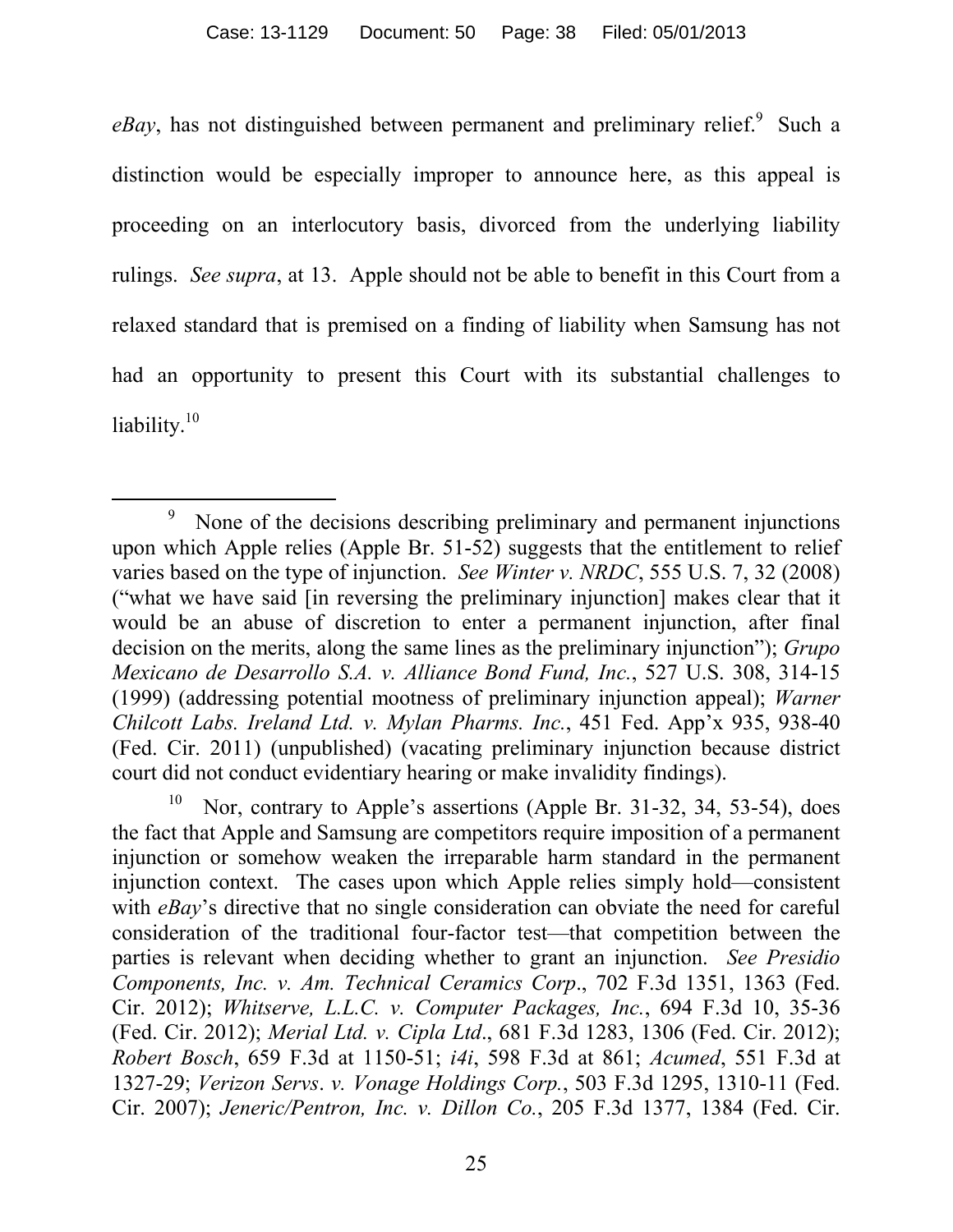# **3. The Causal Nexus Requirement Will Not Foreclose Injunctive Relief In Complex-Product Cases**

Contrary to Apple's dire assertions (Apple Br. 54-57), requiring proof of causal nexus between infringement and asserted irreparable harm will not, as a practical matter, make it impossible for injunctive relief to issue in cases involving complex electronic products covered by multiple patents. Earlier proceedings in this case confirm this: After this Court held in *Apple I* that Apple's D'889 patent was not likely invalid as obvious, and that that patent had the "requisite nexus" to consumer demand for Samsung's Galaxy Tab 10.1, 678 F.3d at 1328, the district court on remand granted Apple a preliminary injunction against sales of that device (A51323-A51330). While that injunction was later lifted in light of the jury's verdict that the Galaxy Tab 10.1 does not infringe the D'889 patent, its issuance defeats Apple's rhetorical claim that requiring proof of causation will mean the end of injunctions in complex product cases.

Nor is Apple correct in arguing (Apple Br. 54-55) that the district court employed an overly rigid standard by requiring proof that a single patent or feature be the *only* feature that drives demand. The court in fact merely required proof "that the patented features are important *drivers* of consumer demand for the

 $\overline{a}$ 

<sup>2000).</sup> But the district court expressly considered (A4-6) that the parties were competitors here, and properly recognized that this fact alone does not establish that infringement (as opposed to legitimate competition and non-infringing features) causes any lost sales (much less lost market share).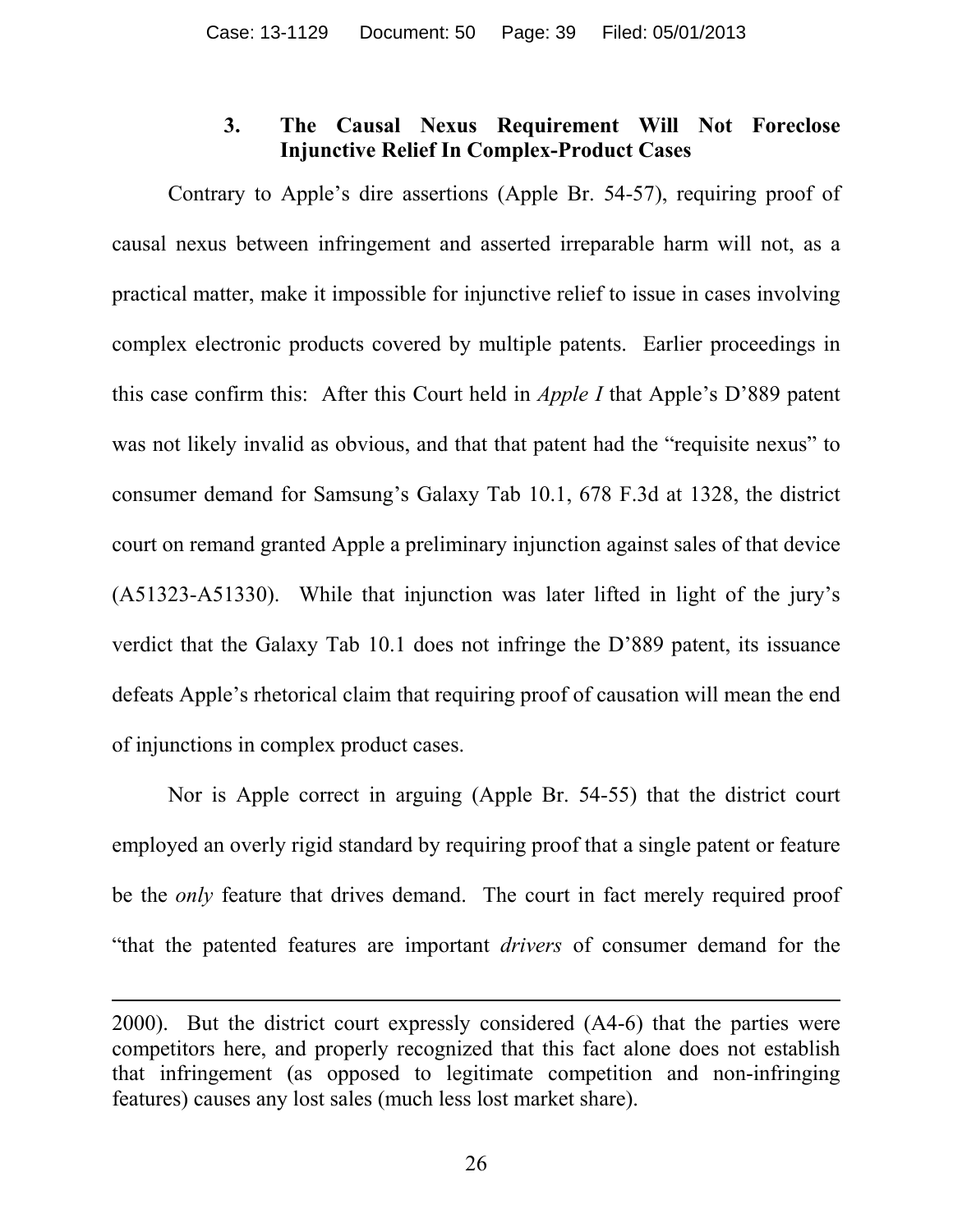infringing products." A12 (emphasis added).<sup>11</sup> And Apple fails to offer any evidence to support its argument (Apple Br. 55) that "no consumer survey can readily ask consumers about particular patent claims or claim limitations" at the required level of specificity—an argument belied by the issuance of the Galaxy Tab 10.1 preliminary injunction based on such survey evidence (*see* A51323- A51330; A51086-A51087).

Finally, Apple suggests (Apple Br. 57) that it could have been excused from showing causal nexus had the district court "delayed enforcement" of an injunction to permit Samsung an opportunity to design around the patents. But Apple never proposed such a delay in the district court and instead sought an *immediate* injunction prohibiting not just sales of the 26 accused Samsung products, but also sales of any other Samsung product that was "not more than colorably different." A4250-A4253. In addition to being waived, Apple's "delayed enforcement" argument ignores the district court's finding that any infringement did not cause irreparable harm. If—as the district court found—the patented feature does not drive demand for the accused product, the patentee will likely lose the same sales

 $\overline{a}$ 

<sup>11</sup> Apple's reliance (Apple Br. 55-56) on testimony by Samsung's experts (in which they agree that it would be unusual, but not impossible, for a single feature or patent to be the *sole* driver of demand) is thus irrelevant. *See* A4764- A4765; A4721-A4722.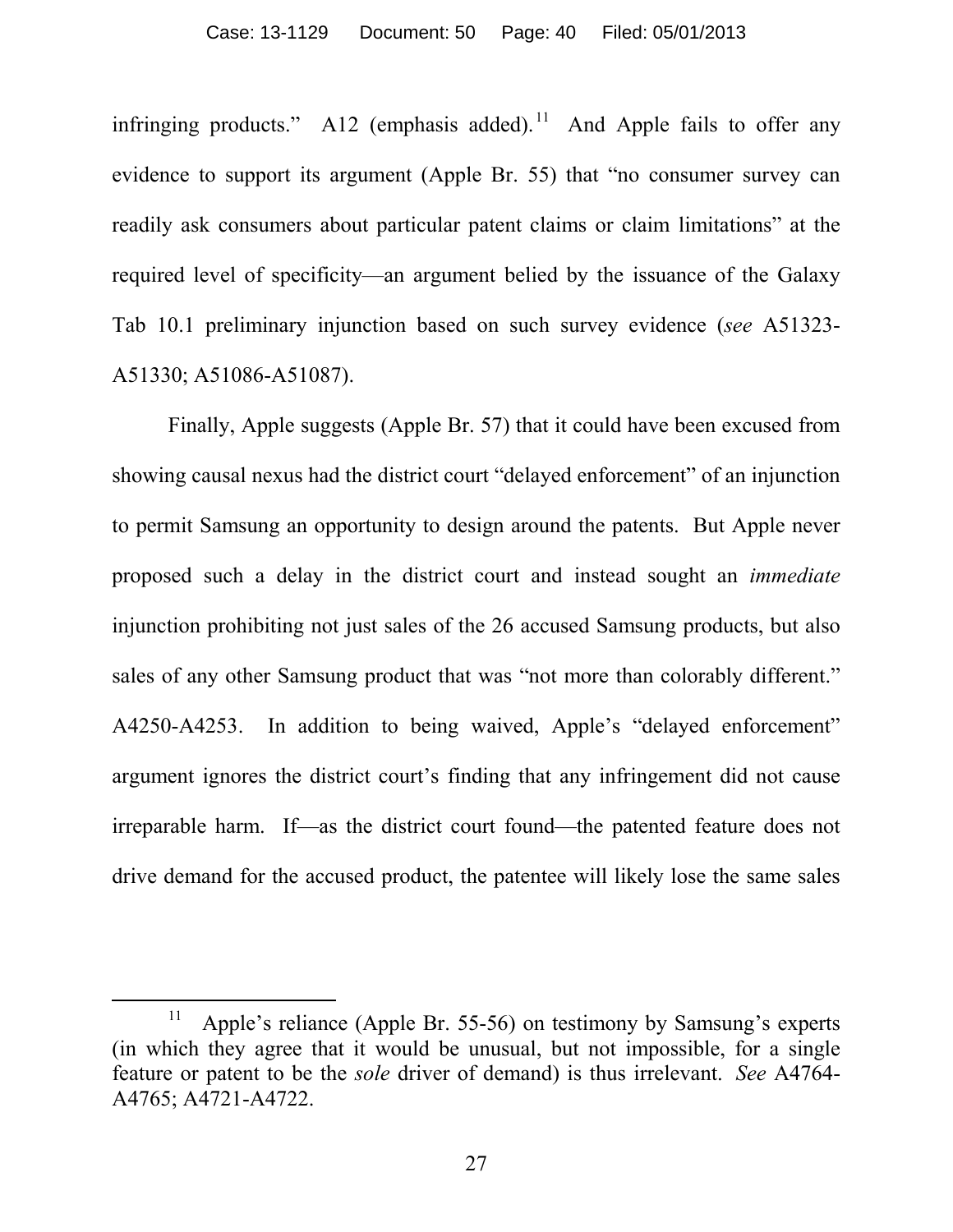to both the infringing product and the redesigned product, thus undermining any need for an injunction, whether immediate or delayed, to avoid irreparable harm.<sup>12</sup>

For all these reasons, this Court should reject both Apple's argument and Apple's request (Apple Br. 67) that the panel take the rare step of calling for an *en banc* poll to reconsider the causal nexus requirement. This requirement has long been a part of the irreparable-harm standard, the district court's order is fully consistent with this Court's precedents, and there is no conflict on the issue of causal nexus among this Court's decisions or with a decision of the Supreme Court that would warrant *en banc* review. This Court already has twice rejected Apple's calls for *en banc* review of the causal nexus requirement, first in *Apple II*, *see* No. 12-1507, ECF No. 113 (Jan. 31, 2013), and again in response to Apple's petition for an initial *en banc* hearing in this appeal, *see* ECF No. 33 (Feb. 4, 2013). There is no reason for *en banc* review here.

<sup>&</sup>lt;sup>12</sup> Contrary to Apple's assertions (Apple Br. 58-59), the entire market-value rule supports, and does not undermine, the denial of a permanent injunction here. That rule forbids a patentee from using the entire revenue from an accused device to calculate damages for infringement unless the patented feature "creates the 'basis for customer demand' or 'substantially create[s] the value of the component parts.'" *Uniloc USA, Inc. v. Microsoft Corp.*, 632 F.3d 1292, 1318 (Fed. Cir. 2011) (quoting *Lucent Techs, Inc. v. Gateway, Inc.*, 580 F.3d 1301, 1336 (Fed. Cir. 2009)). The causal nexus requirement similarly precludes a patentee from enjoining the sale of an entire device unless the feature drives demand for that device.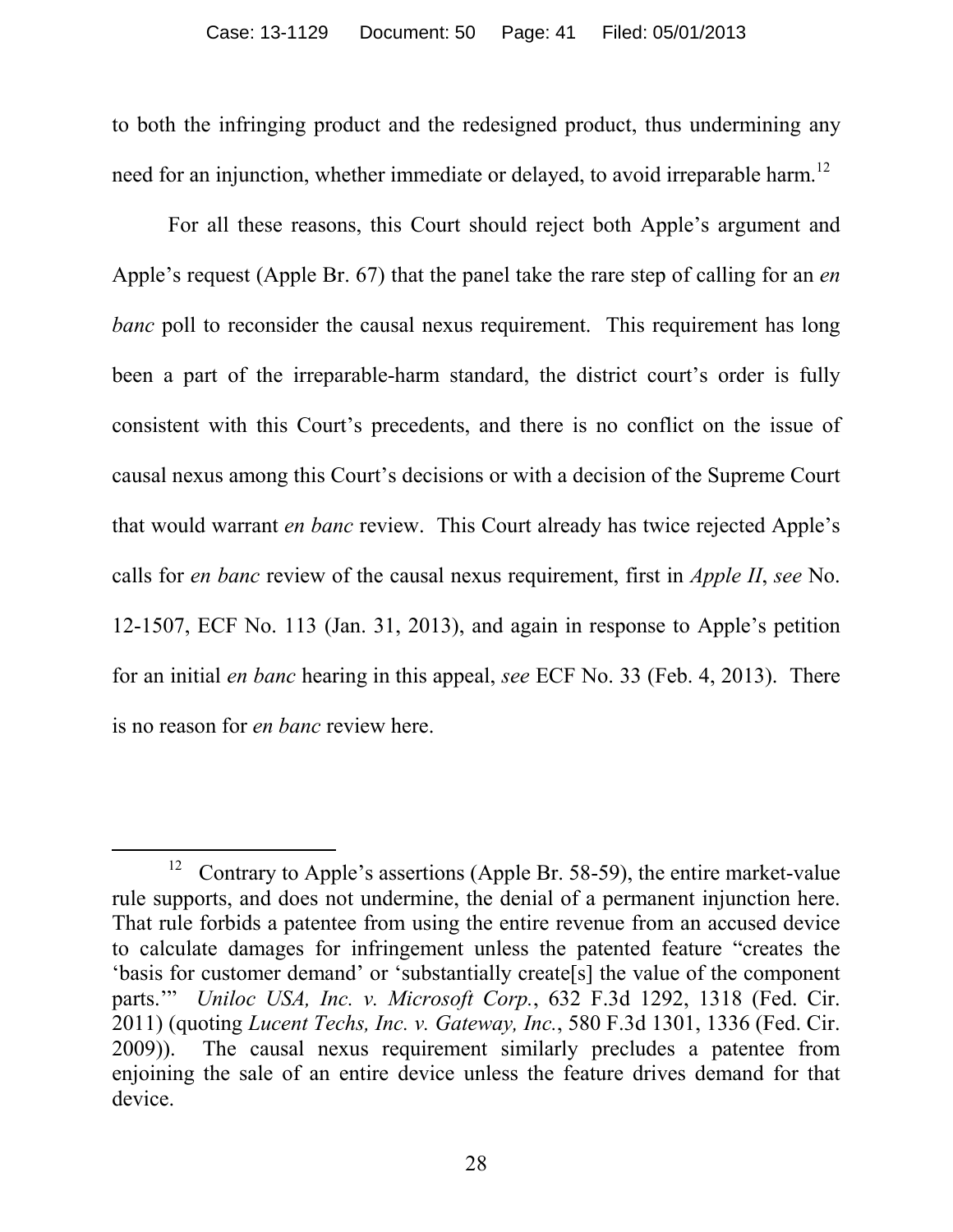## **4. The District Court Properly Found That Apple's Patented Designs Do Not Drive Demand For Samsung's Products**

Apple fares no better in arguing (Apple Br. 61-67) that it satisfied the causal nexus requirement. The district court properly rejected Apple's assertions of irreparable harm in the aggregate, and properly found that Apple failed to show that *each* of its design patents in particular drove demand for the accused products. In so finding, the district court did no more than require Apple to support the relief Apple itself sought: namely, an injunction against infringement of *any* of Apple's patents or rights—in effect, seven different injunctions, one as to each patent and right at issue. In any event, Apple failed to show that the features covered by Apple's claimed patents drove demand even if considered together as a group. At best, Apple introduced evidence that design generally was eighth on a list of what consumers liked (but not nearly as much as many other features). Specifically:

*First*, Apple is incorrect to contend (Apple Br. 61) that the preliminary injunction authorized by *Apple I* on the D'889 patent establishes that generalized evidence is sufficient to support an injunction here. *Apple I* relied not only on evidence that "design matters" but also on evidence that design was particularly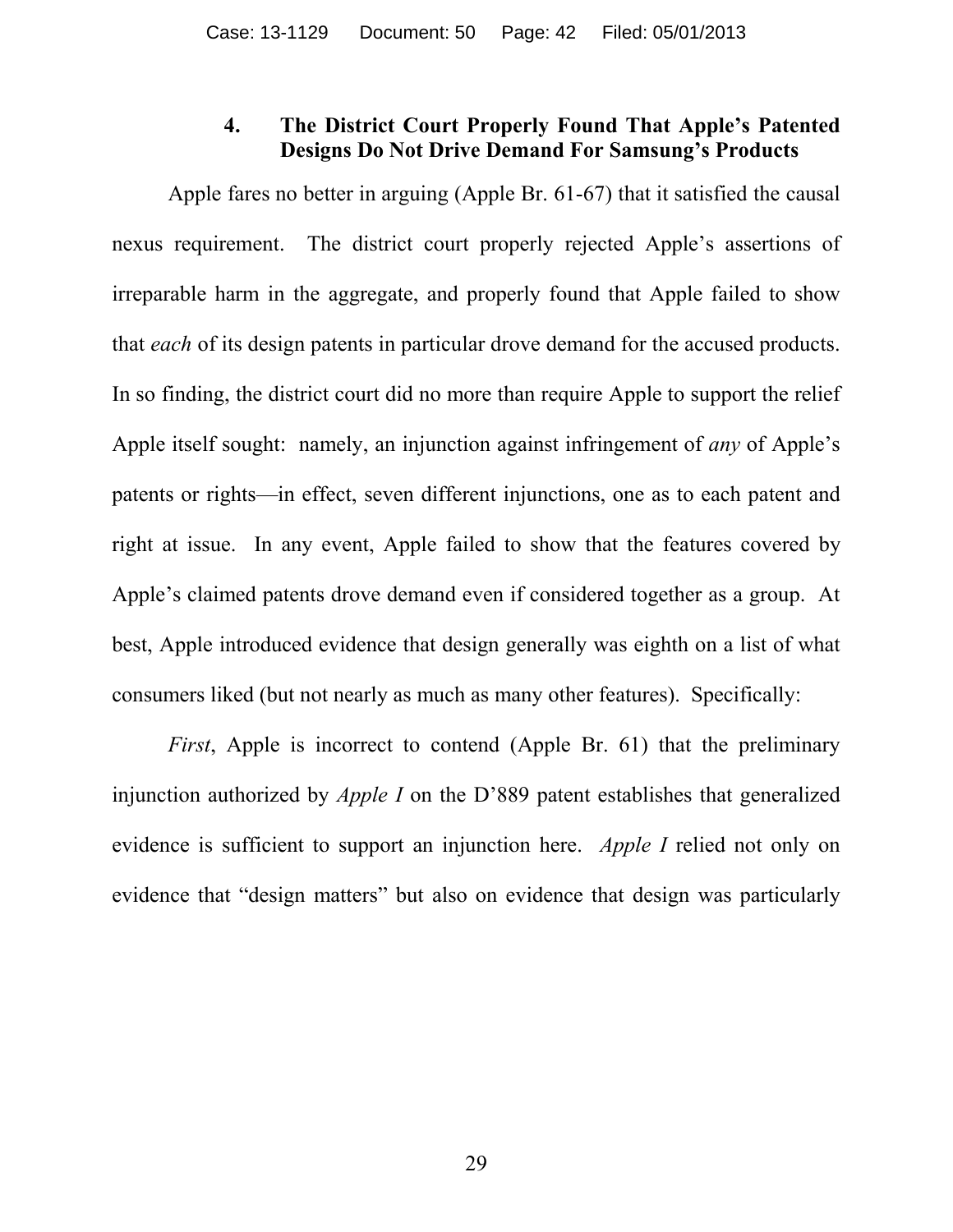important *to tablet purchasers* and that Apple "claimed *all views*" of the patented device in the D'889. 678 F.3d at 1328 (emphasis added).<sup>13</sup>

*Second*, Apple's reliance upon evidence that "design matters" generally is further undermined by the "fair amount of countervailing evidence, suggesting that design is considerably less important than Apple claims." A8. Even Apple's own survey showed that only 1% of iPhone users and 4% of all respondents listed "design/color" as their reason for purchase:



A33962. Appearance and design came in *eighth* when domestic iPhone buyers ranked features and attributes by importance. A32769; A52037. And Apple itself recognized that "screen quality and size, email and web, combining features/functions, and the OS are the most important features and attributes in the smartphone purchase decision" for Android purchasers. A33831; A33887 (top

 $\overline{a}$ 

<sup>13</sup> As discussed *infra*, at 31-32, the design patents at issue here, unlike the D'889 patent at issue in *Apple I*, cover only partial views and do not claim anywhere near the entire design of any device.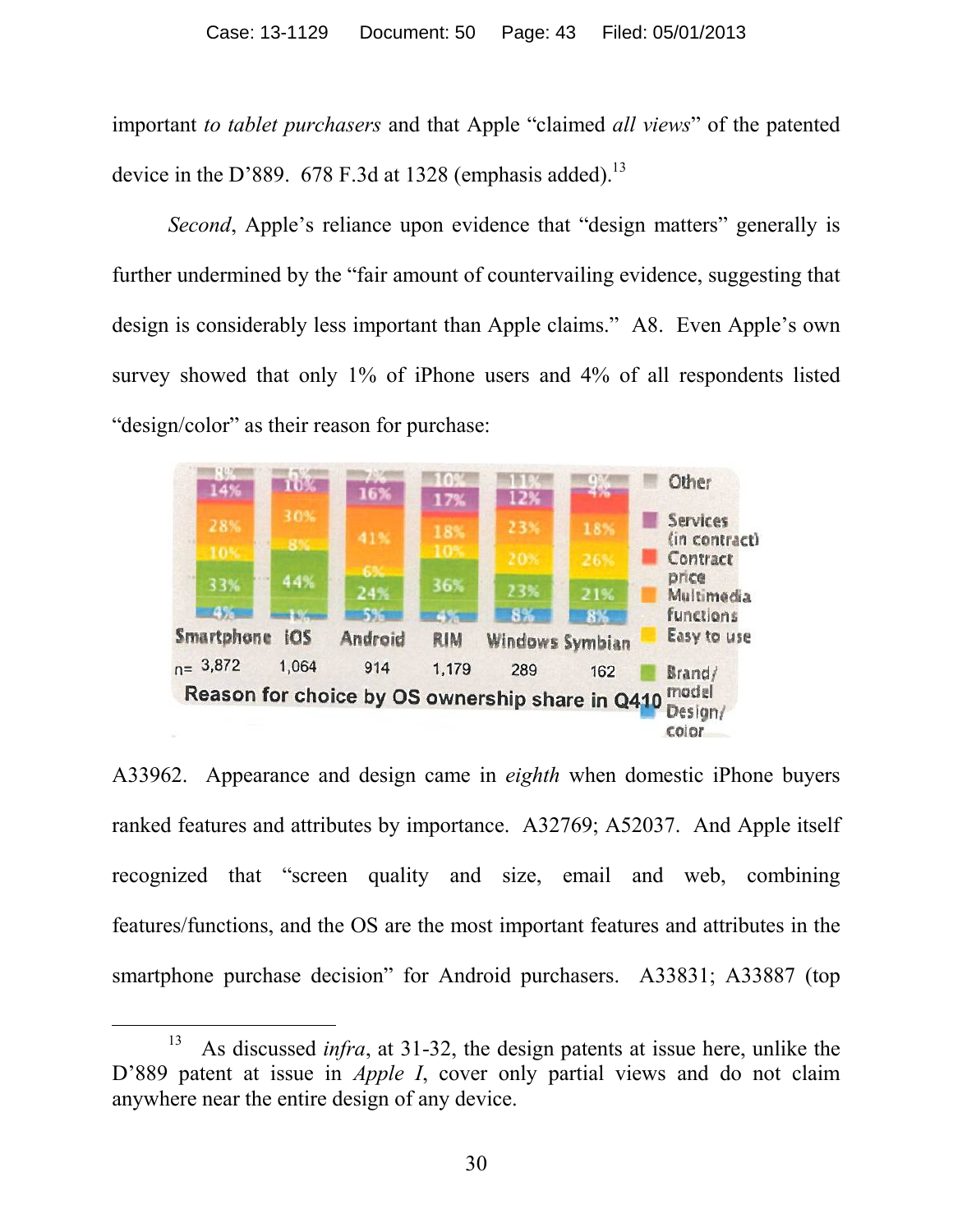three reasons domestic consumers purchase Android phones are desire to stay with current cell provider, trust in Google brand, and preference for larger screens); A20873 (consumers desire large screens).

*Third*, even if Apple's evidence had showed that "design matters" *generally*, it does not follow that consumers purchased Samsung's products because they used the *specific* patented designs at issue, as the district court correctly noted. A8. Apple's design patents at issue here do not cover the entire design of a smartphone. To the contrary, the D'677 patent covers only the front face and does not claim even the entirety of that face (for example, it excludes the home button). *See* A51389; *Apple I*, 678 F.3d at 1317 ("The D'677 patent disclaims the side and back of the device."). The D'087 patent adds a bezel, but disclaims part of the side and the back. *See* A51389; *Apple I*, 678 F.3d at 1317 ("The parts of the side beyond the bezel, as well as the phone's back, are disclaimed …."). And the D'305 patent relates only to a single page of icons in a multi-page graphical user interface (A51390), and even Apple concedes that nearly every icon in Samsung's phones is different (A21426-A21435). Given the limitations of Apple's patents, evidence of the importance of "design" in general does not show *the patented designs* drive consumer demand, as require for a showing of causal nexus.

*Fourth*, even if Apple had shown a link between its patented designs and consumer demand for Samsung's products (which it did not), Apple still made no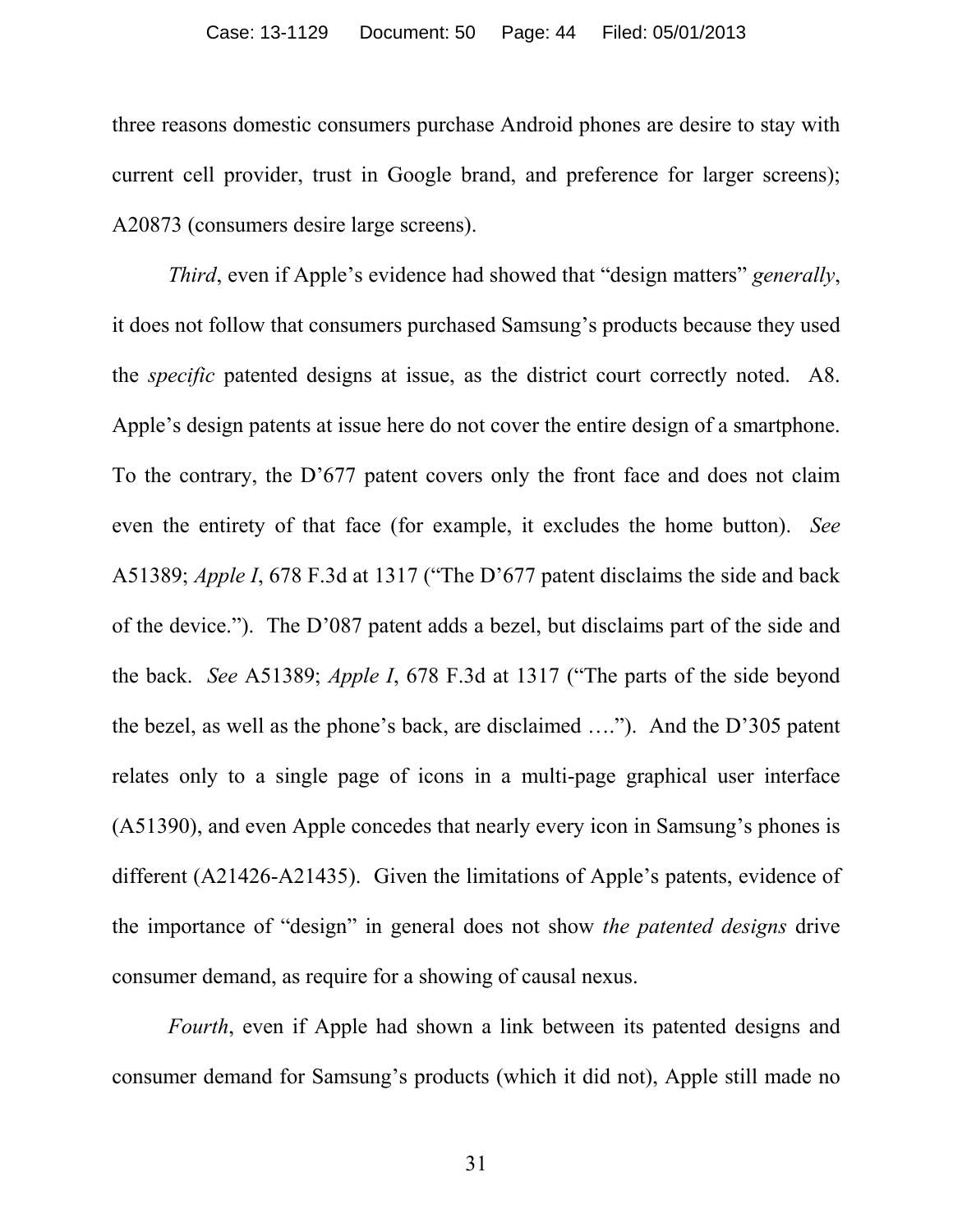showing that demand was driven by the *protectable* aspects of those designs. Functional and structural components of a design are not protectable, *see, e.g.*, *Richardson v. Stanley Works, Inc.*, 597 F.3d 1288, 1293 (Fed. Cir. 2010), and Apple conceded at trial that many elements of its designs fall into these categories, A20675 ("Larger screens are—can be a benefit to users."); A20678-A20680 (speaker necessary to hear and "rounded corners certainly help you move things in and out of your pocket"). Apple, however, failed to demonstrate that it was the non-structural and non-functional aspects of its designs that drove demand for Samsung's products.<sup>14</sup>

*Finally*, Apple's assertions (Apple Br. 12-16, 62-64) that Samsung copied Apple's designs are both legally irrelevant to irreparable harm and factually incorrect. Copying by Samsung (were it true) could not establish irreparable harm because decisions by *Samsung* cannot show that *consumers* purchased the accused products based on the specific design elements in question. *See Apple I*, 678 F.3d at 1328; *Apple II*, 695 F.3d at 1376-77. In any event, Apple's "evidence" of

<sup>14</sup> While Apple cites (Apple Br. 63) a few quotations from consumers that praised specific elements of Samsung's and Apple's designs, isolated statements of a single consumer or journalist praising a feature do not show that the feature drives demand. *See, e.g.*, *Apple II*, 695 F.3d at 1377 (statement by blogger "at best reflects an individual belief that the QSB's unified search feature is important to Android consumers. That does not suffice to establish a causal nexus."). Moreover, as the district court correctly noted, these quotations do not "clearly identify actual patented designs," so they are no more helpful to Apple than its general proof that design matters. A9.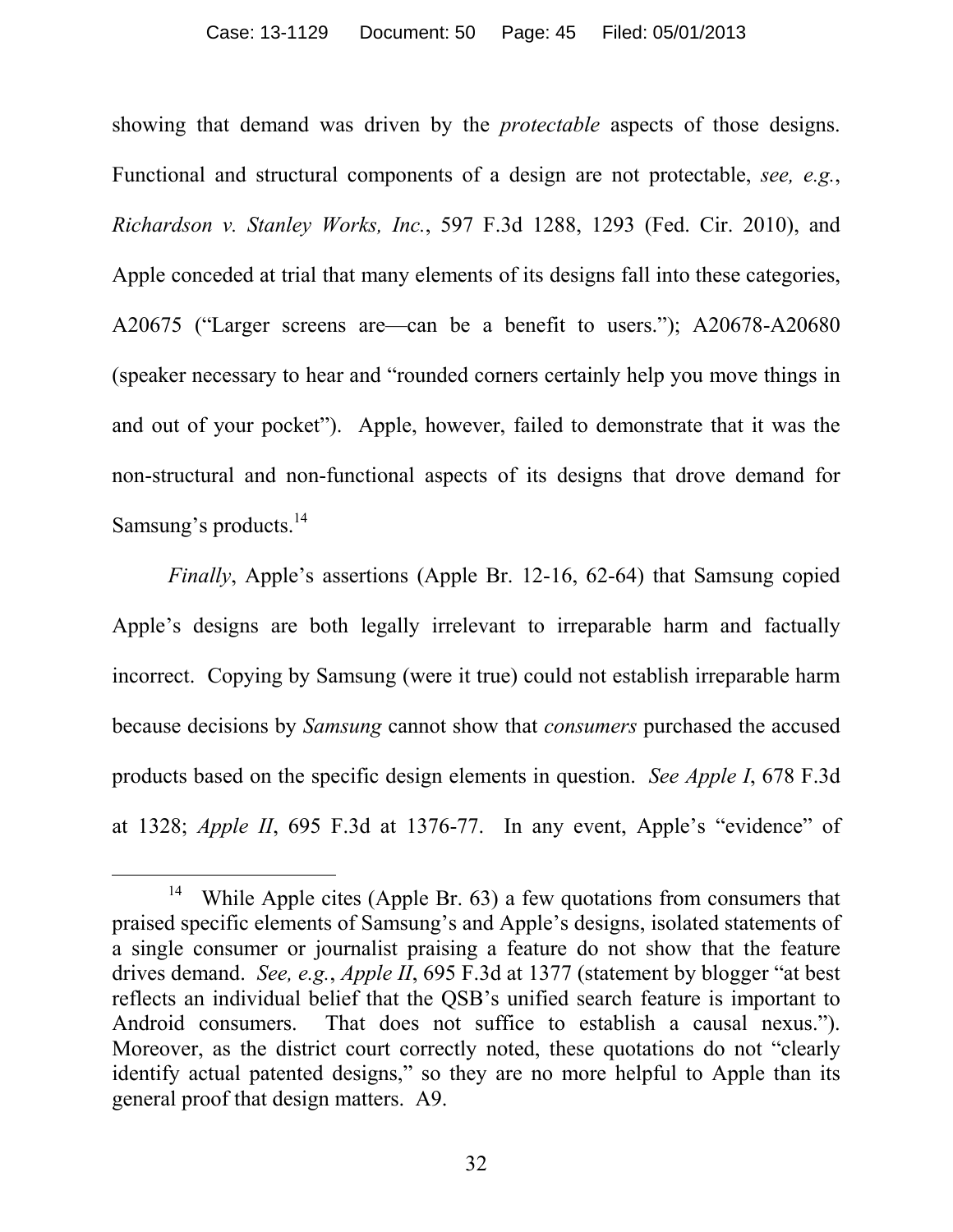copying consists of attorney argument and demonstratives showing an inaccurate and self-serving history of Samsung phone design. *See* A30003. Samsung in fact developed a number of touchscreen device models *before* the iPhone was announced, and it continued to make a *variety* of smartphones, including many with keypads, even after the iPhone was released:



A36041. Indeed, in 2006—months *before* the iPhone's announcement and before the D'305's claimed conception date—Samsung prepared minimalistic touchscreen phone designs with a large display screen and a grid of rounded rectangular icons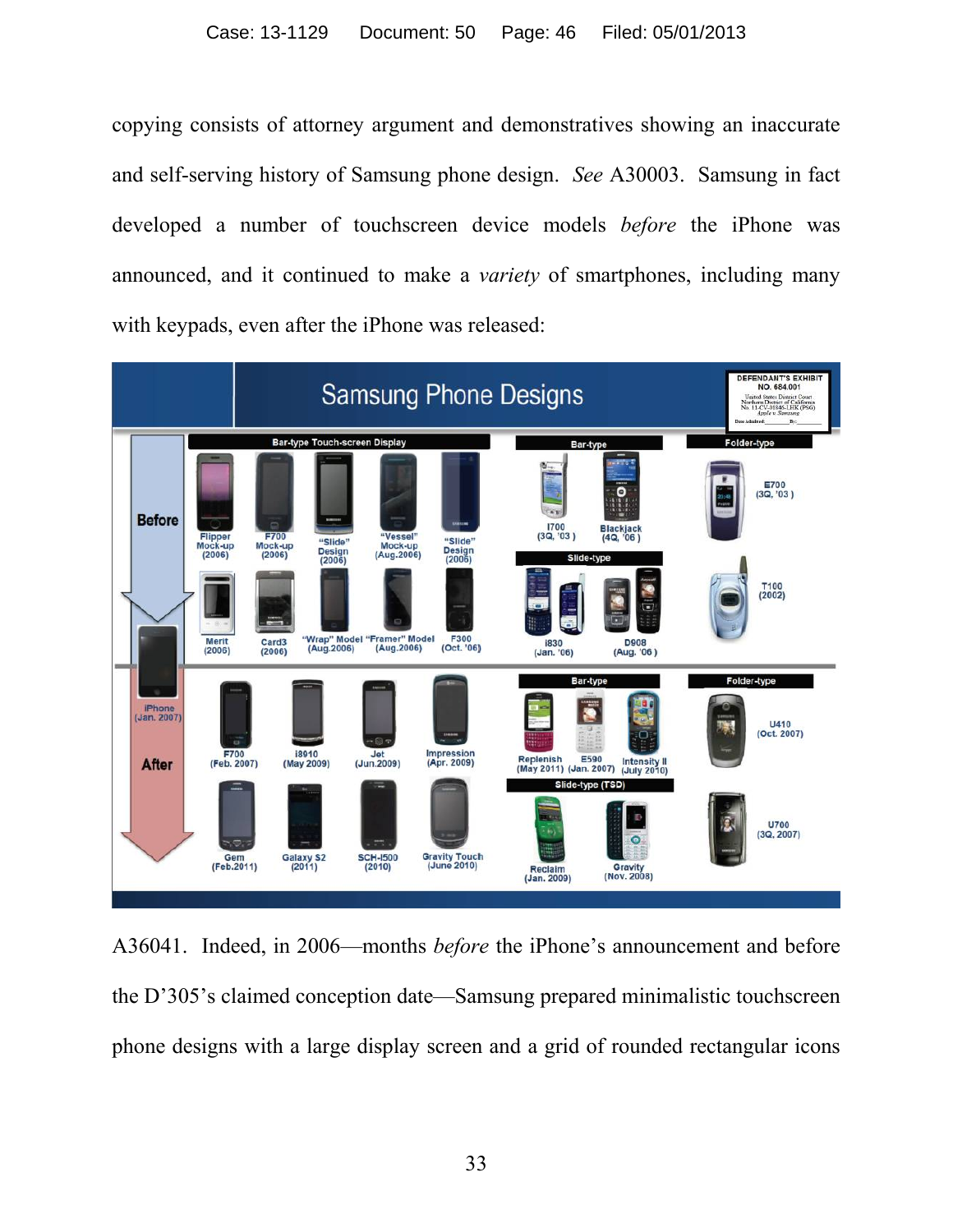optimized for a user's finger, showing that such features and concepts were not copied from, or even novel to, Apple:



 $A52452.<sup>15</sup>$  Apple's allegations of copying thus lack foundation as well as relevance.

# **5. The District Court Properly Found That Apple's Utility Patents Do Not Drive Demand For Samsung's Products**

With respect to its utility patents, Apple relies (Apple Br. 64-66) on evidence that consumers valued the general concept of "ease of use," evidence of Samsung's alleged copying of Apple's patented features, and expert evidence from a conjoint survey supposedly showing the price premiums Samsung consumers would pay for the patented features. The district court considered this evidence

 $\overline{a}$ 

<sup>&</sup>lt;sup>15</sup> This evidence was not presented to the jury, but the parties and district court agreed that the permanent injunction evidence was not limited to the trial record. A4-A5.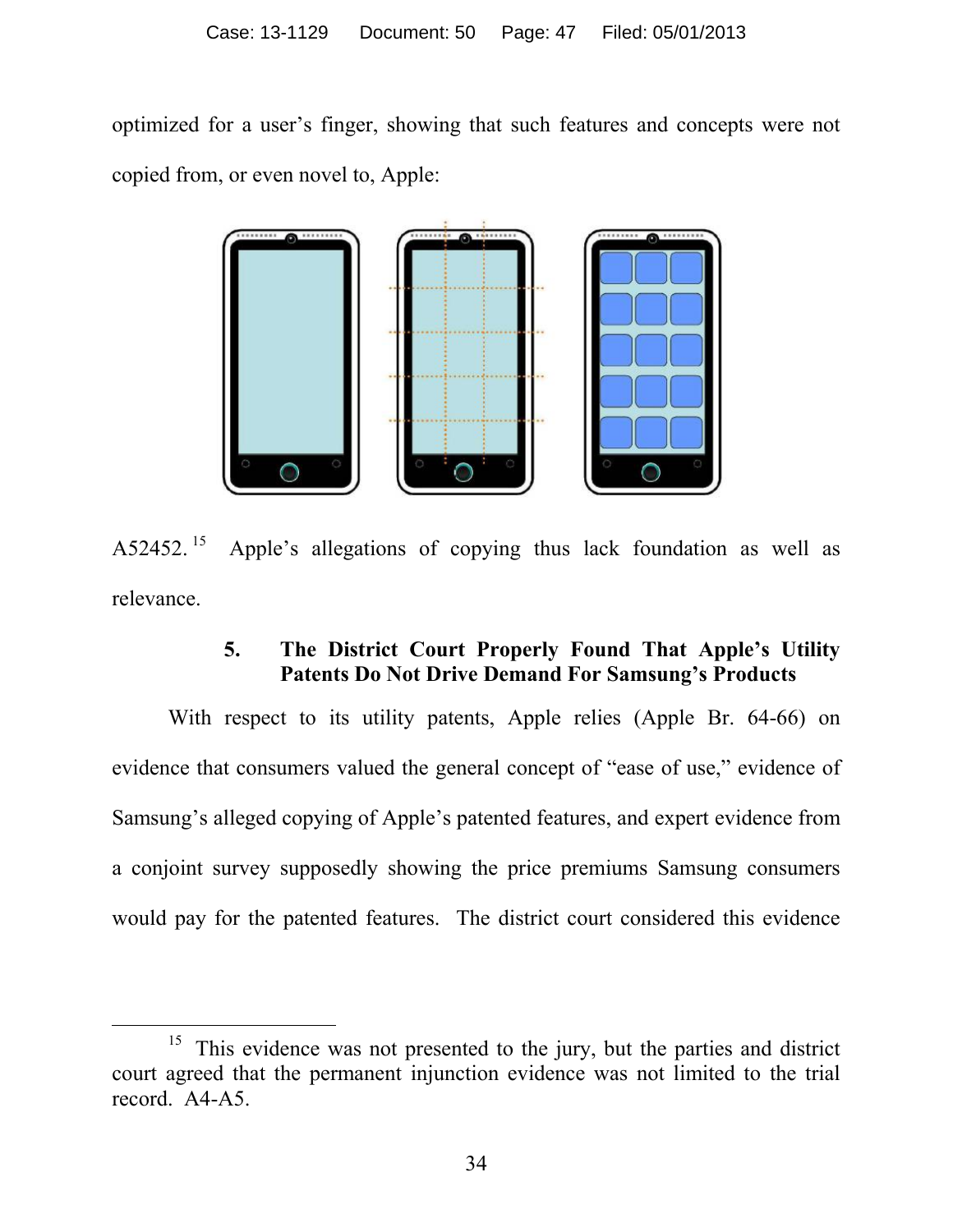and was well within its discretion in finding that it did not show that any of Apple's utility patents drove consumer demand for Samsung's products. A9-A12.

*First*, as the district court recognized (A10), that consumers generally value "ease of use" is not probative of whether they purchase Samsung's products based on the specific innovations at issue, for none of Apple's patents claims (or could claim) a monopoly on "ease of use." The '381 patent claims a visual "bounce" effect when a user scrolls beyond a document's edge (A36512); the '915 patent is limited to source code that distinguishes between a single input point and multiple input points, and performing a scroll or zoom on that basis (A21818; A21856- A21857 (describing "all-important test in the claim"); A36459-A36460); and the '163 patent claims only one of many possible methods of zooming on a touch screen, not double tapping to zoom or recentering generally (A21840; A21878- A21879; A36568-A36571). None of these patents encompasses an entire user interface, much less the concept of "ease of use." Apple's evidence that its "easyto-use user interface" is "fun" and critical to its success (Apple Br. 64-65) proves nothing relevant; Apple can claim no patent on "fun." *See, e.g.*, *Apple II*, 695 F.3d at 1376 ("To establish a sufficiently strong causal nexus, Apple must show that consumers buy the Galaxy Nexus because it is equipped with the apparatus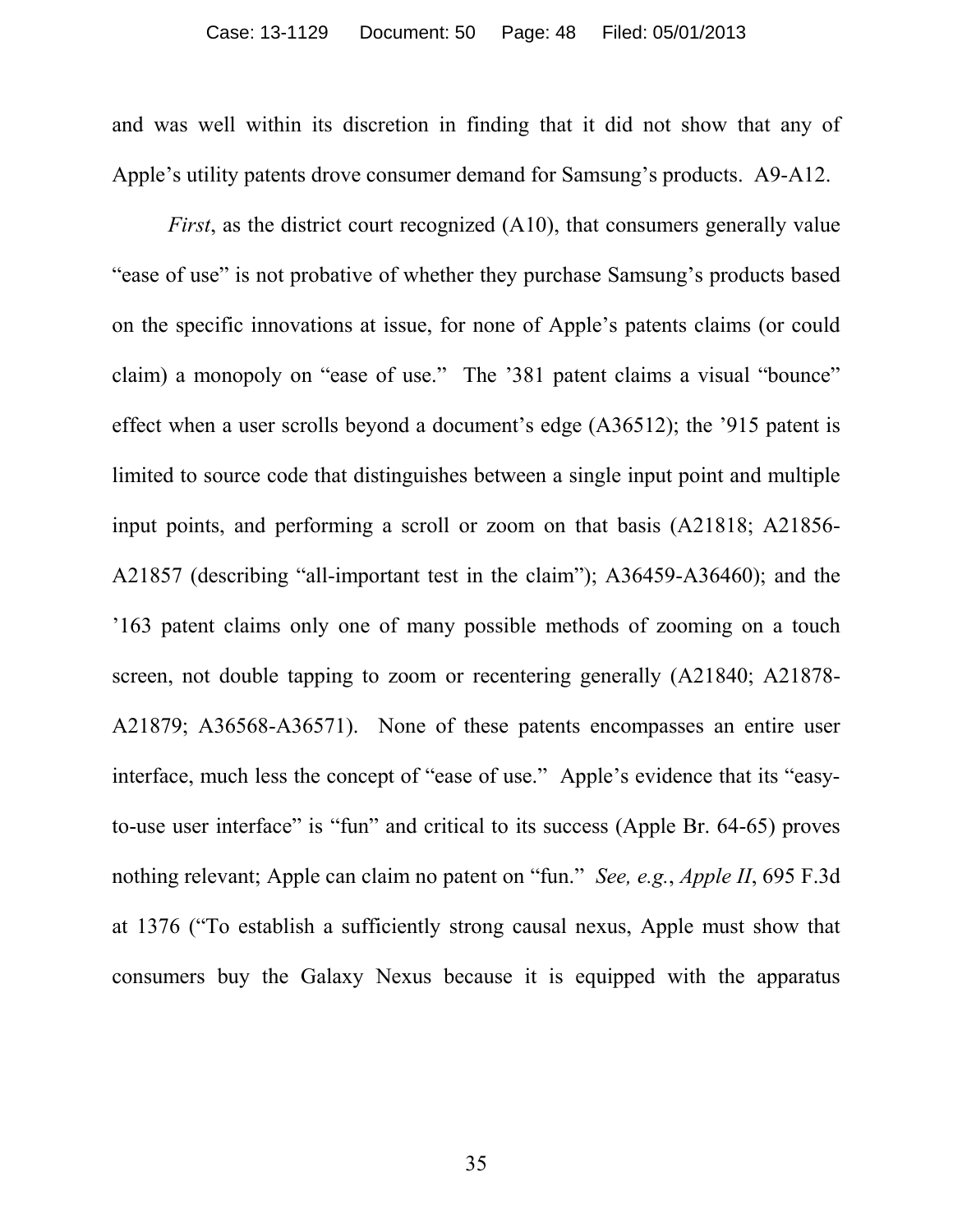claimed in the '604 patent—not because it can search in general, and not even because it has unified search").<sup>16</sup>

*Second*, Apple contends (Apple Br. 62-64) that the accused features necessarily drive demand because Samsung and its consultants allegedly recommended that Samsung copy them. This Court has previously rejected this precise argument, holding that "the relevant inquiry focuses on the *objective* reasons as to why the patentee lost sales, not on the infringer's *subjective* beliefs as to why it gained them (or would be likely to gain them)." *Apple I*, 678 F.3d at 1328 (emphasis added). <sup>17</sup> The fact that a *consultant* praised a feature thus does not mean that feature drives *consumer* demand. *See Apple II*, 695 F.3d at 1376-77. And, as the district court found (A10), the features described in the documents Apple cites (Apple Br. 64-65) do not even line up with the specific features covered by its utility patents.

*Third*, the district court considered and properly discounted Apple's purported survey evidence. A11-A12. As the district court observed, the parties

<sup>16</sup> Apple also cites (Apple Br. 65-66) praise of its multi-touch interface in "consumer reviews," but these reviews merely reflect the experience of a single commentator and are so general that it is not possible even to tell whether Apple's patents cover the features being discussed. A10; *see also Apple II*, 695 F.3d at 1377 (rejecting similar evidence).

<sup>17</sup> Apple previously sought a preliminary injunction on the '381 patent, and *Apple I* upheld the district court's finding that Apple had not demonstrated irreparable harm. 678 F.3d at 1327-28. Apple's showing remains inadequate.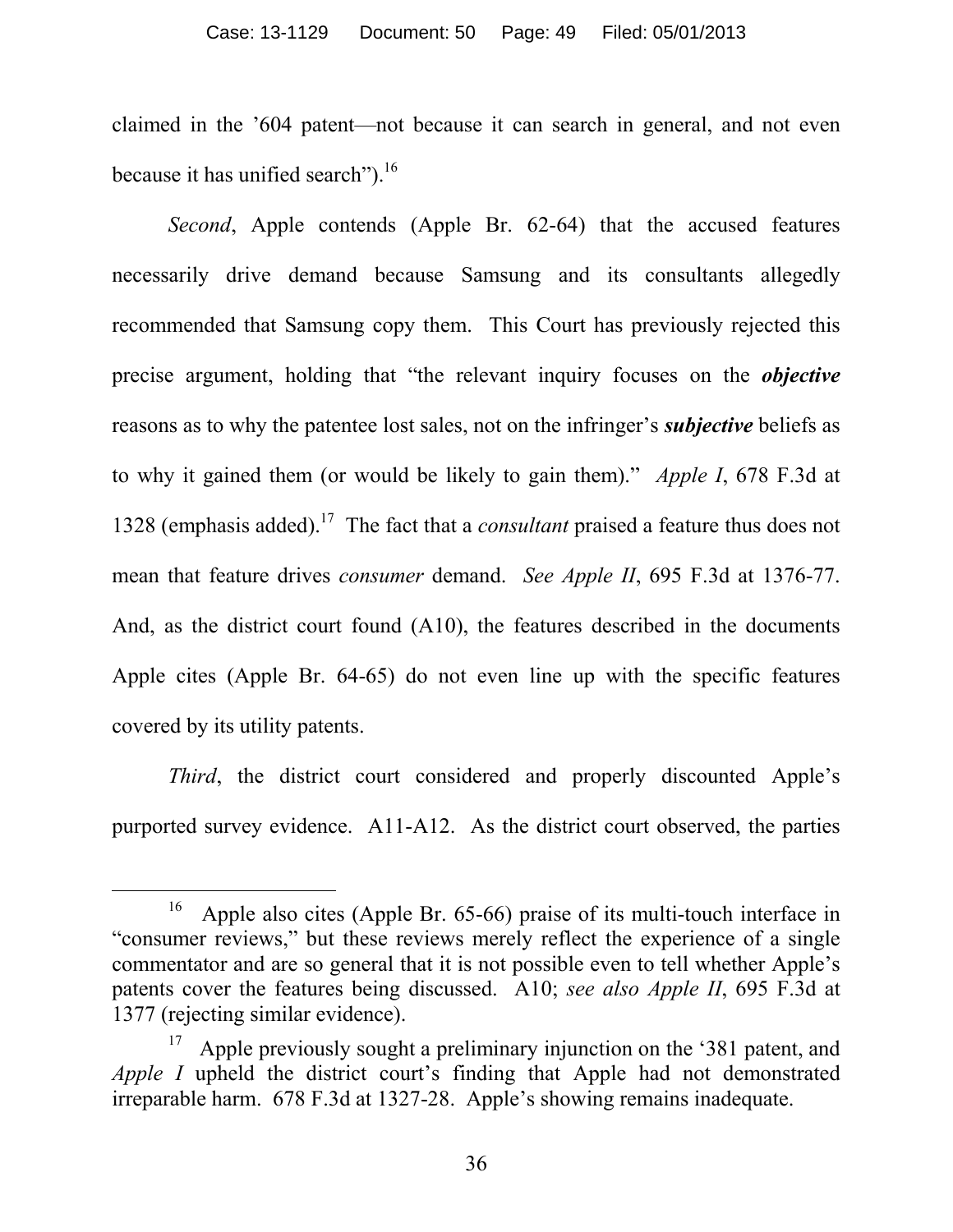disputed "the applicability of [the] study to the question at hand" and there was dueling expert testimony on the subject. A11. The court resolved this dispute by "agree[ing] with Samsung that evidence of 'the price premium over the base price Samsung consumers are willing to pay for the patented features'"—which is all that Apple's survey purported to measure (A30488-A30489)—is not the same as evidence that consumers will buy a Samsung phone instead of an Apple phone because it contains that feature.'" A11. Apple fails (Apple Br. 64-66) to explain why that conclusion is incorrect.<sup>18</sup>

# **6. Lack Of Irreparable Harm Is Further Supported By Evidence That Apple No Longer Sells Products Embodying Its Patents And Samsung No Longer Sells Products With Infringing Features**

Two considerations provide additional support for the district court's finding of no irreparable harm:

 $\overline{a}$ 18 Apple's survey methodology has other flaws that independently support the district court's decision not to rely on it. For example, in the real world, consumers choose among several brands of smartphones and tablets and may ultimately choose to make no purchase at all; Apple's survey, however, forced respondents to select a *Samsung* device and excluded the option of selecting another brand—or no device at all. A51497-A51498; A51504-A51508; A51511- A51514; A51525-A51526; A52325-A52326. By design, therefore, Apple's survey could produce only estimates of *intra-brand* "price premiums," *i.e.*, amounts consumers would pay for additional features on a Samsung device, which is not probative of whether consumers buy Samsung devices rather than other devices because they have certain features. A51497-A51498; A51506-A51514; A52324- A52335.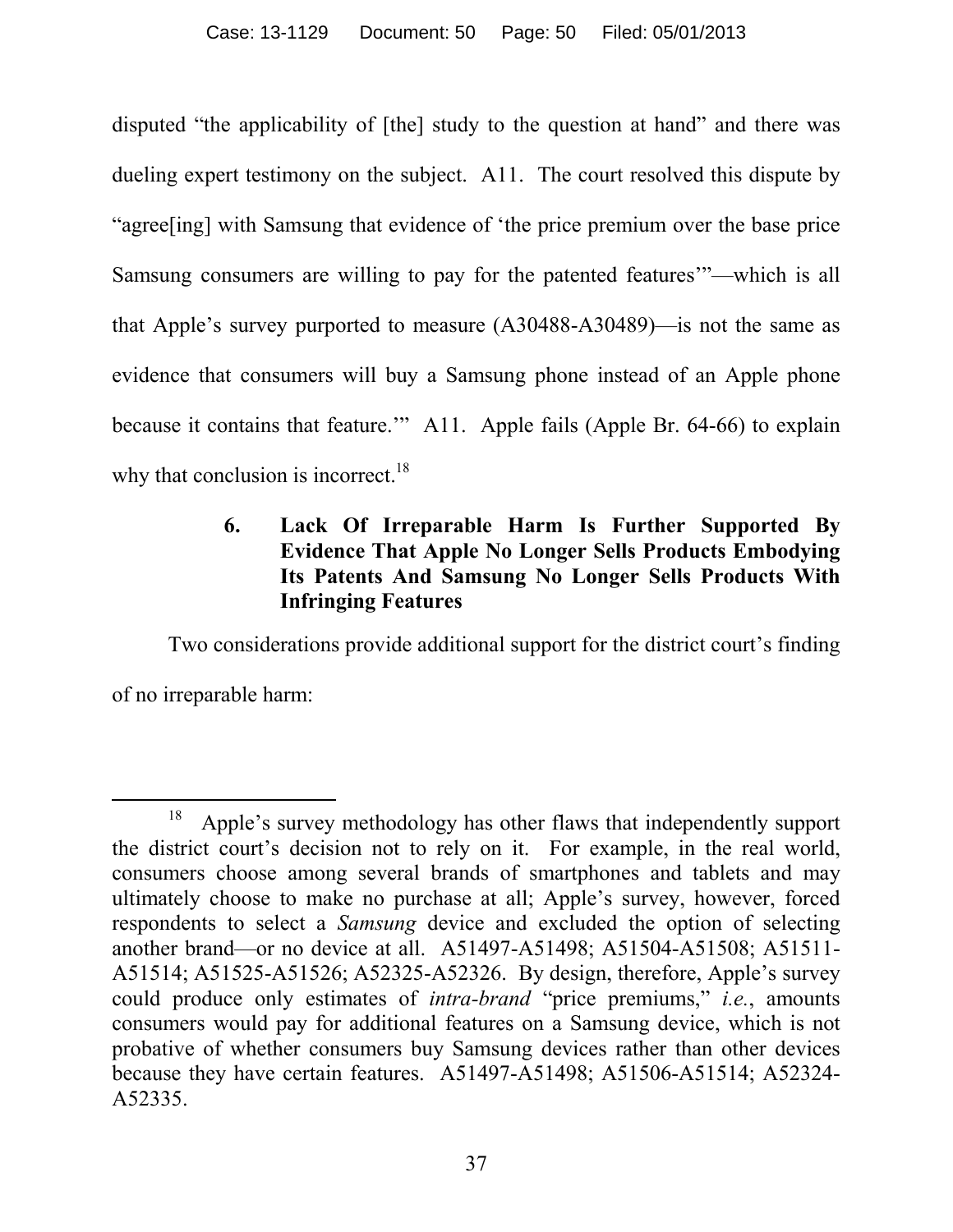*First*, by the time of the district court's order denying a permanent injunction, Apple was no longer practicing either the D'087 patent or the D'305 patent: it had ceased selling the iPhone 3G and 3GS, which were the only products that it claimed at trial embodied the D'087 patent (A21022-A21024), and unlike the iPhone 3G and 3GS, the iPhone 4, which it was selling, does not embody the D'305 patent because it is undisputed that the iPhone 4 does *not* incorporate the "missing row" of icons (A50472) reflected in the D'305 patent (A51120; A52047-A52049). It is well established that a patentee's failure to practice an invention is "a significant factor" in the irreparable harm calculus. *High Tech. Med. Instrumentation, Inc. v. New Image Indus., Inc.*, 49 F.3d 1551, 1556 (Fed Cir. 1995); *see also Reebok Int'l Ltd. v. J. Baker, Inc.*, 32 F.3d 1552, 1557-58 (Fed. Cir. 1994) (affirming denial of preliminary injunction against infringement of design patent where patentee, "some time before the ruling appealed, stopped all advertising and ceased selling [the] model [embodying the patent] to beyond a de minim[i]s extent").

*Second*, it is undisputed that, by the time of the district court's order, Samsung had either discontinued or designed around any infringement as to all its accused products. A52000-A52009; A52013-A52016; A52021-A52029; A52056- A52058; A52344-A52361. It is well established that "[a]n injunction is only proper to prevent future infringement of a patent, not to remedy past

38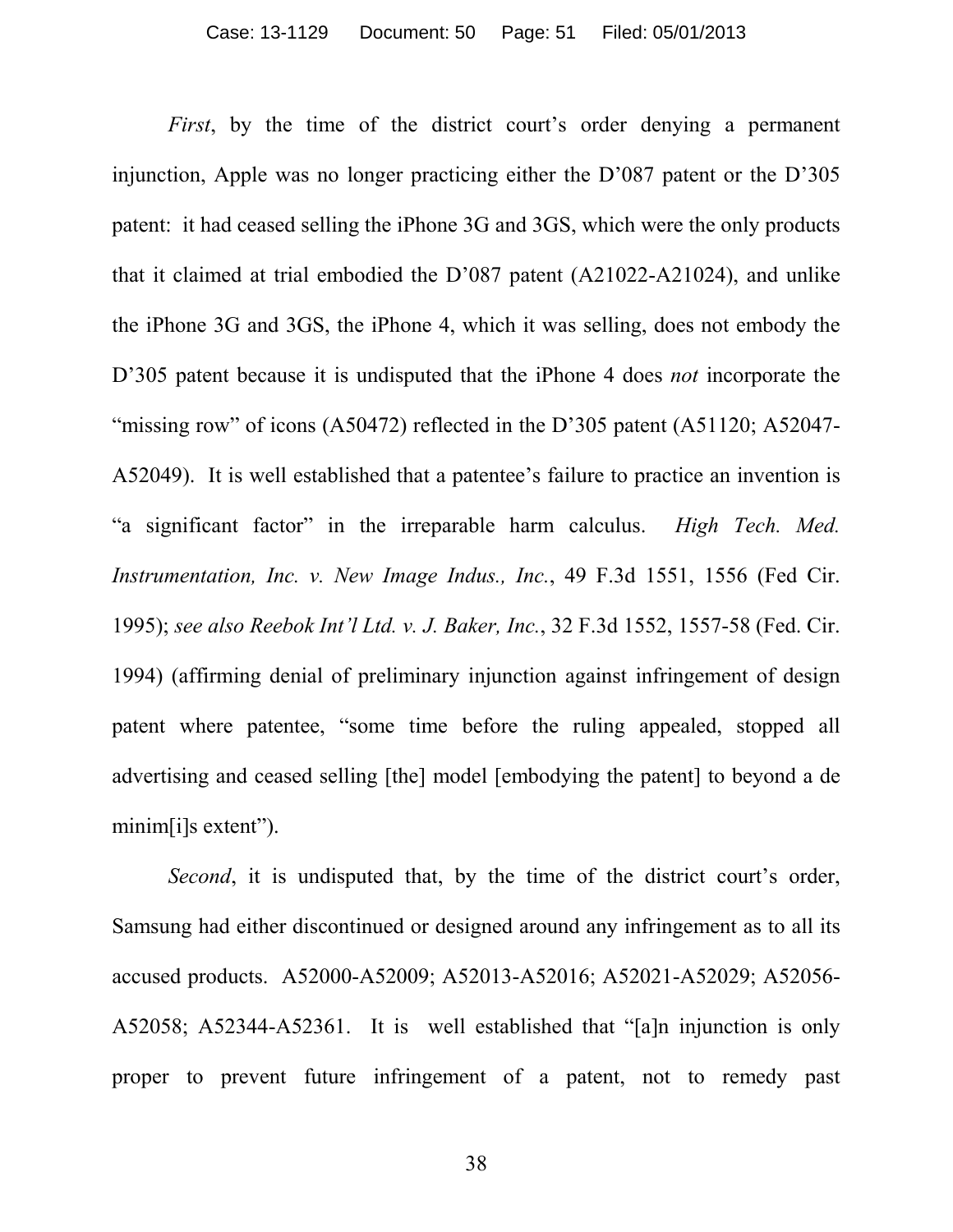infringement." *Spine Solutions, Inc. v. Medtronic Sofamor Danek USA, Inc.*, 620 F.3d 1305, 1320 (Fed. Cir. 2010). Thus, a party's cessation of sales of infringing products weighs strongly against entry of a permanent injunction.<sup>19</sup> These facts, both separately and together, reinforce the propriety of the district court's finding of no irreparable harm.

## **B. Monetary Remedies Are Adequate To Compensate Apple For Any Use Of Its Patents**

The district court's finding (A17-A18) that Apple could be adequately compensated by monetary remedies was also well supported by the record and well within the district court's discretion.

## **1. The District Court Did Not Apply An "Impossibly Stringent" Standard**

Taking isolated snippets of the district court's order out of context, Apple asserts (Apple Br. 36-37) that the court applied an "impossibly stringent" standard in ruling that Apple's practice of licensing the patents-in-suit demonstrated that money damages would provide adequate compensation for infringement. But the

<sup>19</sup> *See, e.g.*, *S.O.I.TEC Silicon On Insulator Tech., S.A. v. MEMC Elec. Materials, Inc.*, 2011 WL 2748725, \*21-22 (D. Del. July 13, 2011) (denying permanent injunction where, *inter alia*, "[t]here is no indication that MEMC still employs [the infringing] process"); *Nichia Corp. v. Seoul Semi. Ltd.*, 2008 WL 346416, \*1-2 (N.D. Cal. Feb. 7, 2008) (denying permanent injunction where, *inter alia*, it was "undisputed that defendants no longer manufacture the accused product"); *cf. Roper Corp. v. Litton Sys., Inc.*, 757 F.2d 1266, 1273 (Fed. Cir. 1985) (affirming denial of preliminary injunction where "there is nothing of record establishing *present* infringement or an *immediate* threat of renewed infringement").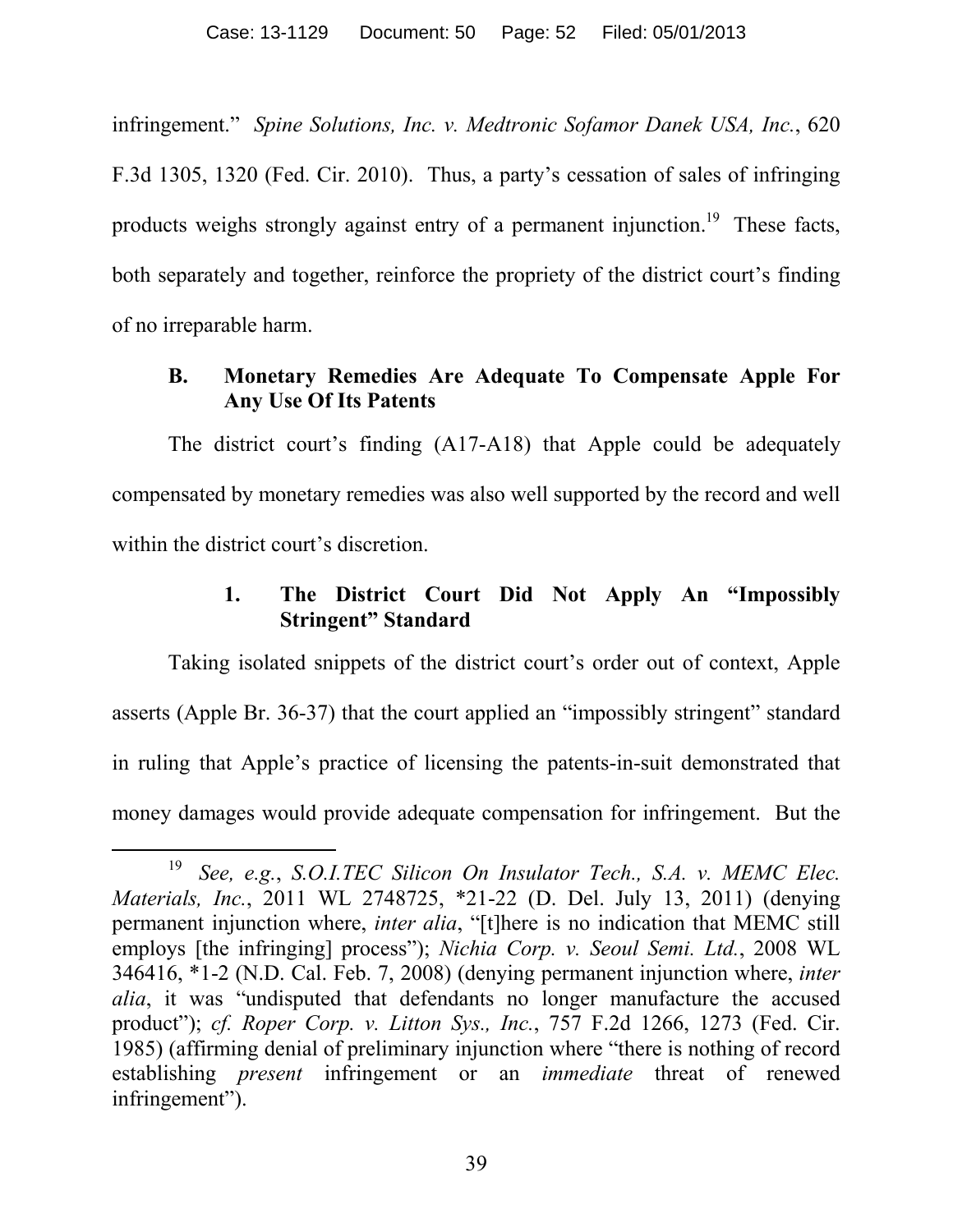#### Case: 13-1129 Document: 50 Page: 53 Filed: 05/01/2013

district court's order, fairly read as a whole, simply rejected Apple's arguments that an injunction was warranted because its patents were "unavailable for licensing" (A52070), explaining that Apple had *not* sought to retain exclusive use of its patents and instead had entered into multiple licensing agreements (A17).

Nor is Apple correct to argue (Apple Br. 37-38) that the district court could consider Apple's licensing practices only if they supported an injunction but not if they undermined one. While *eBay* rejected imposition of a "categorical rule" that an injunction must or must not issue in certain circumstances, 547 U.S. at 393, it nowhere suggests that a patentee's willingness to license is *irrelevant* to whether monetary relief would be adequate. To the contrary, in *ActiveVideo Networks, Inc. v. Verizon Communications, Inc*., 694 F.3d 1312 (Fed. Cir. 2012)—a case upon which Apple relies (Apple Br. 37)—this Court *reversed* the issuance of a permanent injunction based in part on the patentee's licensing of the patents to three other companies and attempts to license the patent to the defendant itself, ruling that under those circumstances "no fact finder could reasonably conclude that ActiveVideo would be irreparably harmed by the payment of a royalty (a licensing fee)." *Id*. at 1339.

Apple's reliance on *Acumed*, 551 F.3d 1323, and *Broadcom*, 543 F.3d 683, is also misplaced. In both cases, this Court recognized that a past license is not a *per se* bar to a permanent injunction, but neither holds that a district court abuses

40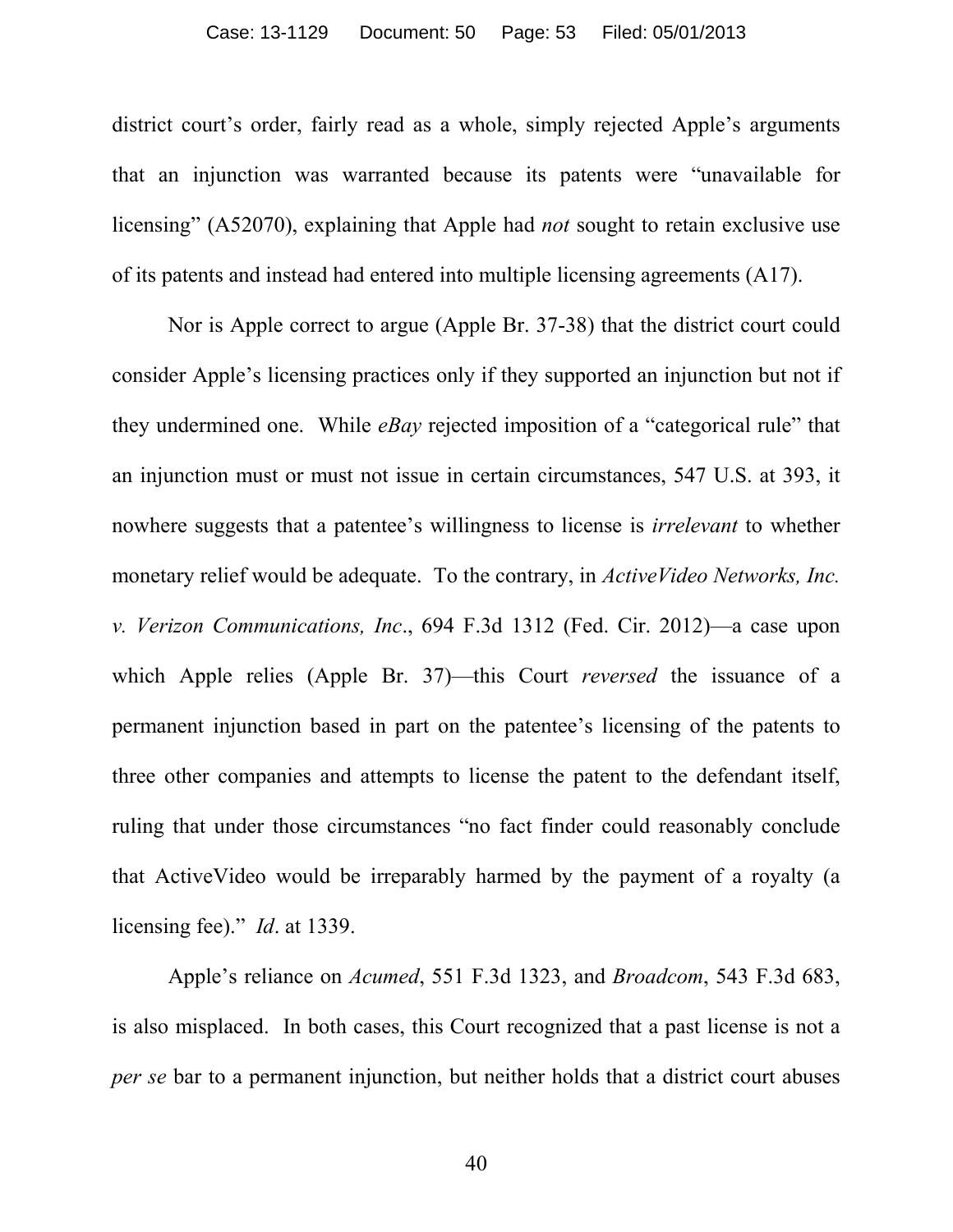its discretion when it considers the patentee's licensing history in denying an injunction. *See Acumed*, 551 F.3d at 1327-28 (no abuse of discretion in issuing injunction where patentee willing to license patent to settle litigation); *Broadcom*, 543 F.3d at 702-03 (no abuse of discretion in issuing injunction where patentee had licensed patent once in light of unique "structural nature" of relevant market). Indeed, *Acumed* held that past licenses *must* be considered along with "the identity of the past licensees, the experience in the market since the licenses were granted, and the identity of the new infringer," and expressly left open "whether it would be appropriate under other circumstances to deny injunctive relief because the patentee had licensed the patented technology to other competitors." 551 F.3d at 1328, 1329 n.\*

By giving some weight to Apple's extensive licensing history without adopting any "categorical rule" that an injunction is unavailable where a patent has been licensed, the district court properly followed *eBay*, as well as this Court's precedents.

#### **2. Apple Extensively Licensed Its Intellectual Property**

The district court properly found that Apple has a long history of licensing its patents, including to competing smartphone manufacturers. A17. While Apple argues that the patents-in-suit are "'untouchables' that are part of 'Apple's unique user experience'" (Apple Br. 38 (quoting A22013-A22014, A22022)), it disregards

41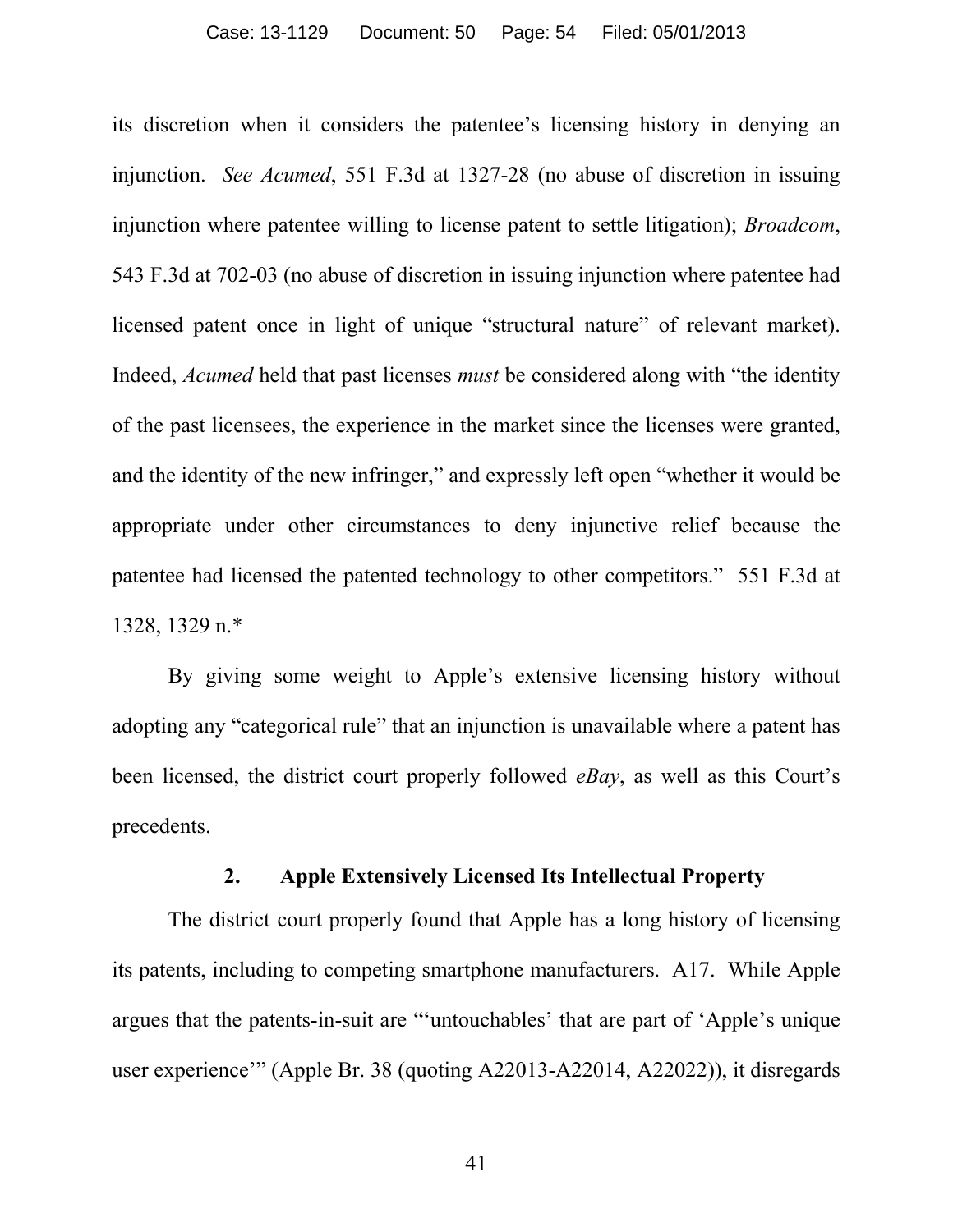that just two days after it moved for a permanent injunction, it signed a license agreement with smartphone competitor HTC that covered every asserted utility patent in this case (A4780-A4921). Even before the HTC agreement, Apple had licensed all the utility patents at issue to other companies, including Nokia and IBM. A17; A4147; A4305-A4472.

The district court also correctly found that Apple was willing to license its design rights. As Apple concedes (Apple Br. 38), it has previously licensed its "Unique User Experience I.P.," which included its design patent rights. And the documentary evidence reflects that Apple offered to license these rights *directly to Samsung* prior to litigation: In its pre-litigation licensing presentation, Apple asserted that Samsung was "*embrac[ing] and imitat[ing] Apple's iPhone archetype*" and stated that "Apple would have preferred that Samsung *request a license to do this in advance*." A33916. This presentation went on to distinguish between Samsung products that used what Apple called its "proprietary features" (defined as including Apple's "distinctive industrial designs") and those that did not (A33920-A33924; A21971-A21972)—but Apple made clear that it was willing to license *both* types of Samsung products (A33922-A33924).<sup>20</sup>

 $\overline{a}$ 

<sup>20</sup> Apple disputes (Apple Br. 36-41) that it was willing to license its design patents broadly to its competitors, but the fact that a patentee has licensed those patents *at all* indicates that the value of their use by third parties can be monetized. *See, e.g.*, *ActiveVideo*, 694 F.3d at 1339-40.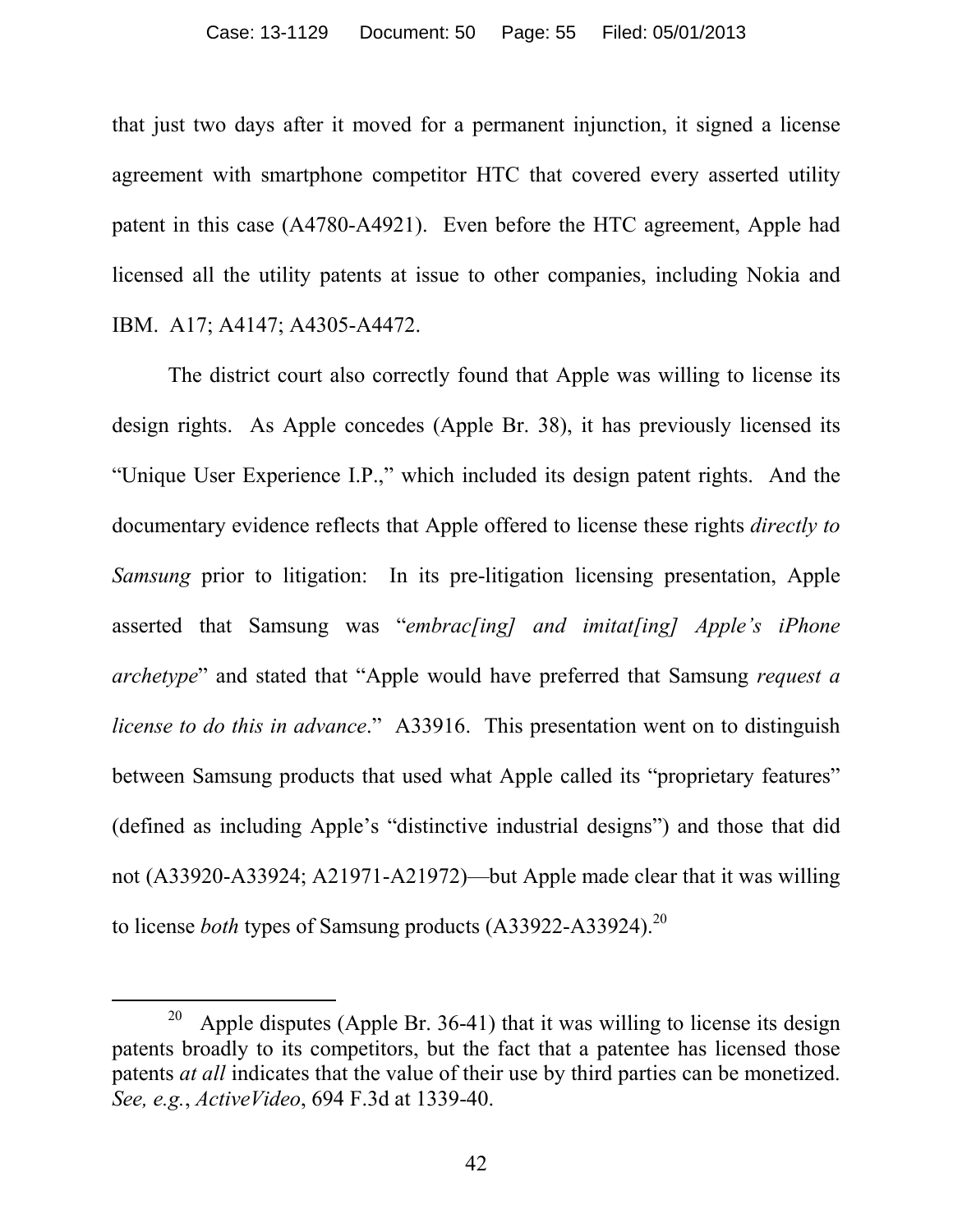### **3. Apple's Prior Licenses Are Not Distinguishable**

Unable to dispute that it did in fact license its utility patents to IBM, Nokia, and HTC and had previously licensed its design patents, Apple instead argues (Apple Br. 38-41) that these licenses are distinguishable. But Apple fails to identify any clear error in the district court's rejection of that argument.

*First*, Apple wrongly contends (Apple Br. 40) that the district court erred in relying on the IBM license even though IBM does not manufacture smartphones. Apple again relies on authorities holding that it is not an abuse its discretion to grant an injunction despite a patentee's licenses to a non-competitor, but none of those decisions holds that it is an abuse of discretion to find monetary remedies adequate where the patentee licenses competitors and non-competitors alike *and* offers to license the defendant. *See O2 Micro Int'l, Ltd. v. Beyond Innovation Tech. Co., Ltd*., 449 Fed. App'x 923, 933 (Fed. Cir. 2011) (unpublished) (license to purchaser of patentee's products does not foreclose injunction); *Acumed*, 551 F.3d at 1328 (weight given to license to non-competitor "falls squarely within the discretion of the court"); *Broadcom*, 543 F.3d at 703-04 (no abuse of discretion in granting injunction despite license in light of case-specific "market realities").

*Second*, Apple's attempt (Apple Br. 40-41) to distinguish the Nokia and HTC licenses on the ground that they resolved pending litigation is legally irrelevant. *See, e.g.*, *ActiveVideo*, 694 F.3d at 1340 (considering, in course of

43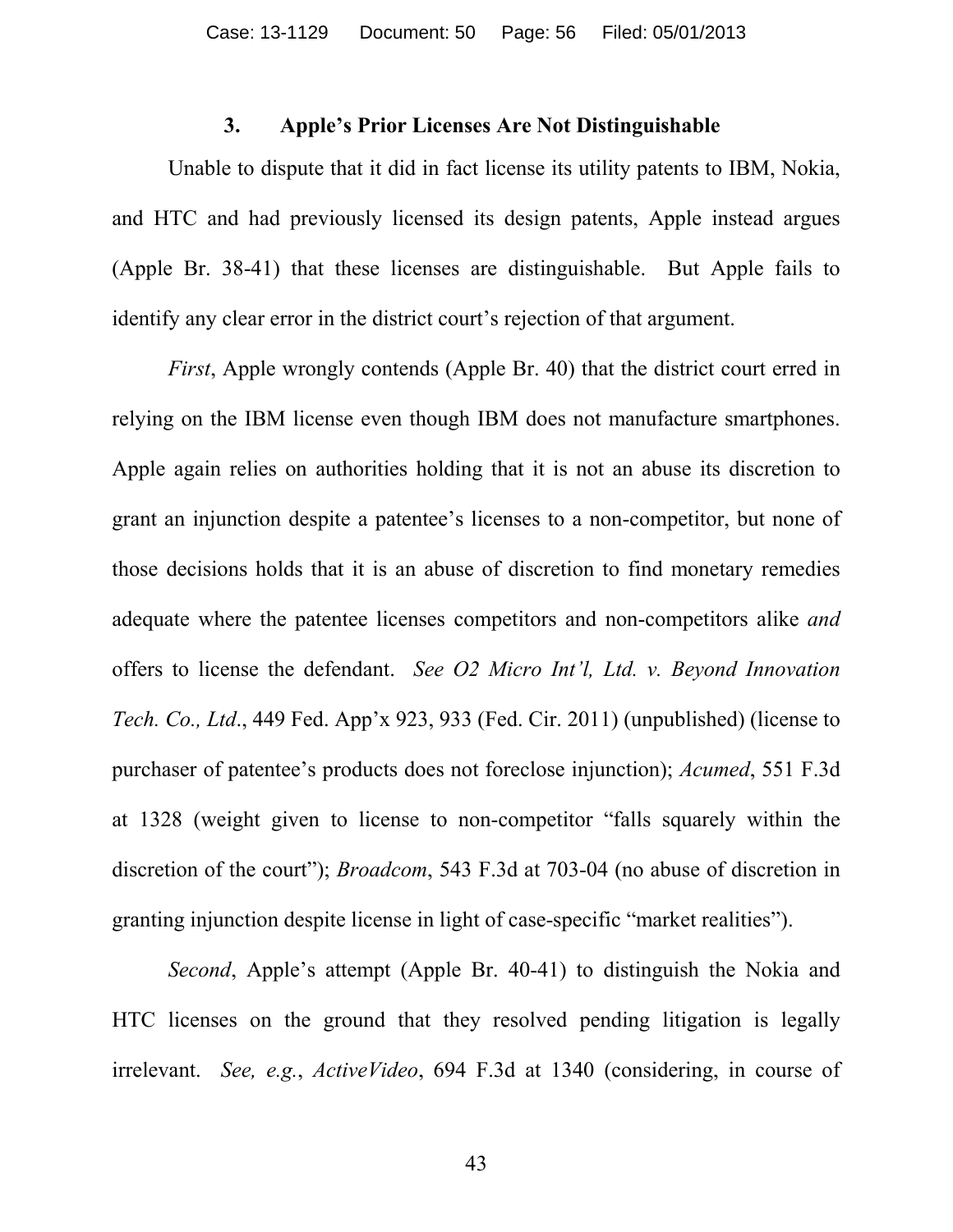vacating permanent injunction, plaintiff's offers to license patents-in-suit to defendant to settle litigation); *Acumed*, 551 F.3d at 1327-28 (finding no abuse of discretion in issuance of injunction where patentee was willing to license patent to settle other litigation). In any event, those licenses did not simply resolve Apple's claims to *past* damages for infringement by those companies—they were *ongoing* licenses to the patents-in-suit, with Nokia's running for over four years through 2016. A4310; A4314; A4789-A4790. Those licenses thus show that Apple viewed a licensing fee as adequate compensation for use of its utility patents.<sup>21</sup>

*Third*, Apple's citation (Apple Br. 38) to litigation-driven testimony that it did not want to license its patents is unpersuasive. As a factual matter, the argument is refuted by the district court's well-supported finding that Apple had offered to license its patents to Samsung prior to this lawsuit. A17; A21970- A21971; A33924. In any event, the relevant question is not whether Apple was eager to license its patents to Samsung but whether Apple would be adequately compensated by a monetary remedy. Apple's attempts to separately distinguish each of its many licenses and licensing offers ignores that collectively they support

<sup>21</sup> Apple is wrong in arguing that the HTC license is irrelevant because it excludes "clones" of Apple's products. As noted, Apple's Teksler admitted that Apple in fact *had* licensed its "unique user experience IP," which would be needed only if the licensee was "trying to build an iPhone knock-off or a clone." A21955- A21956. Further, there is no evidence (and Apple has not argued) that any of the accused features in *Samsung's* products would qualify as "cloned features" under the HTC license. *See* A4811 (defining "cloned product" and "cloned feature").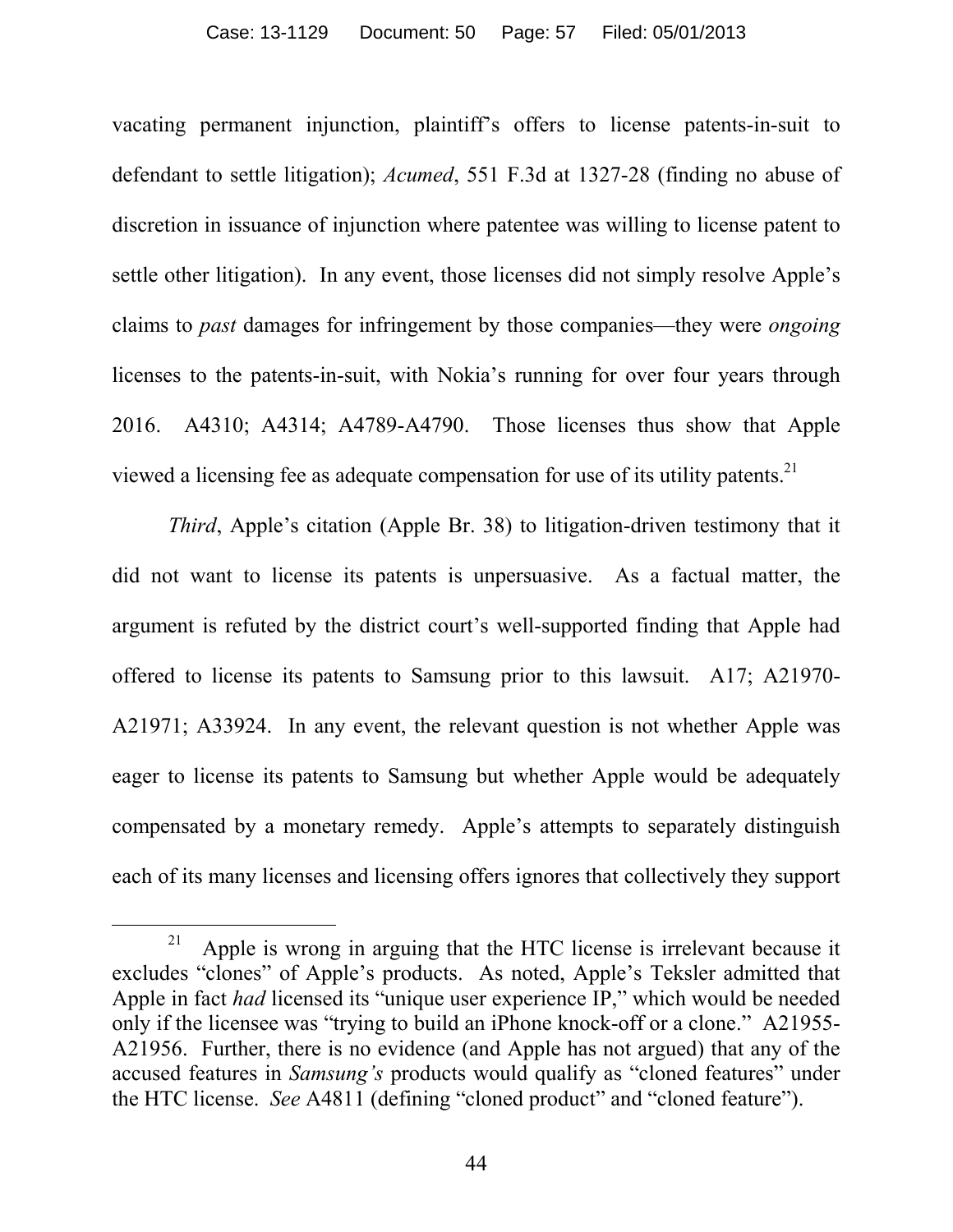a finding that Apple has treated use of its intellectual property as compensable by a licensing fee. Thus, even if none of these licenses alone covers the identical bundle of intellectual property rights and the precise time period at issue here, the district court acted properly in considering Apple's "past licensing behavior" *as a whole*.

## **C. The Balance of Hardships Favors Samsung**

While the district court found that the balance of hardships was neutral (A19), there is strong evidence that it favors Samsung. Apple argues (Apple Br. 42) that an injunction will not harm Samsung because it is no longer selling the accused phones. In fact, Apple's admission that Samsung is no longer selling the accused products shows only that *Apple* would not legitimately benefit from an injunction, for even if the accused features drove consumer demand for the products found to infringe (and they do not), those products are no longer being sold.

Conversely, *Samsung* and others would be harmed because Apple's broad requested injunction would extend to non-accused products "not more than colorably different" from the products found to infringe. Since the products found to infringe are no longer being sold, Apple's only plausible goal in pursuing the injunction is to create fear, doubt and uncertainty in the market as to what *other* products Apple might *later* claim are covered by its sweeping injunction. *See*

45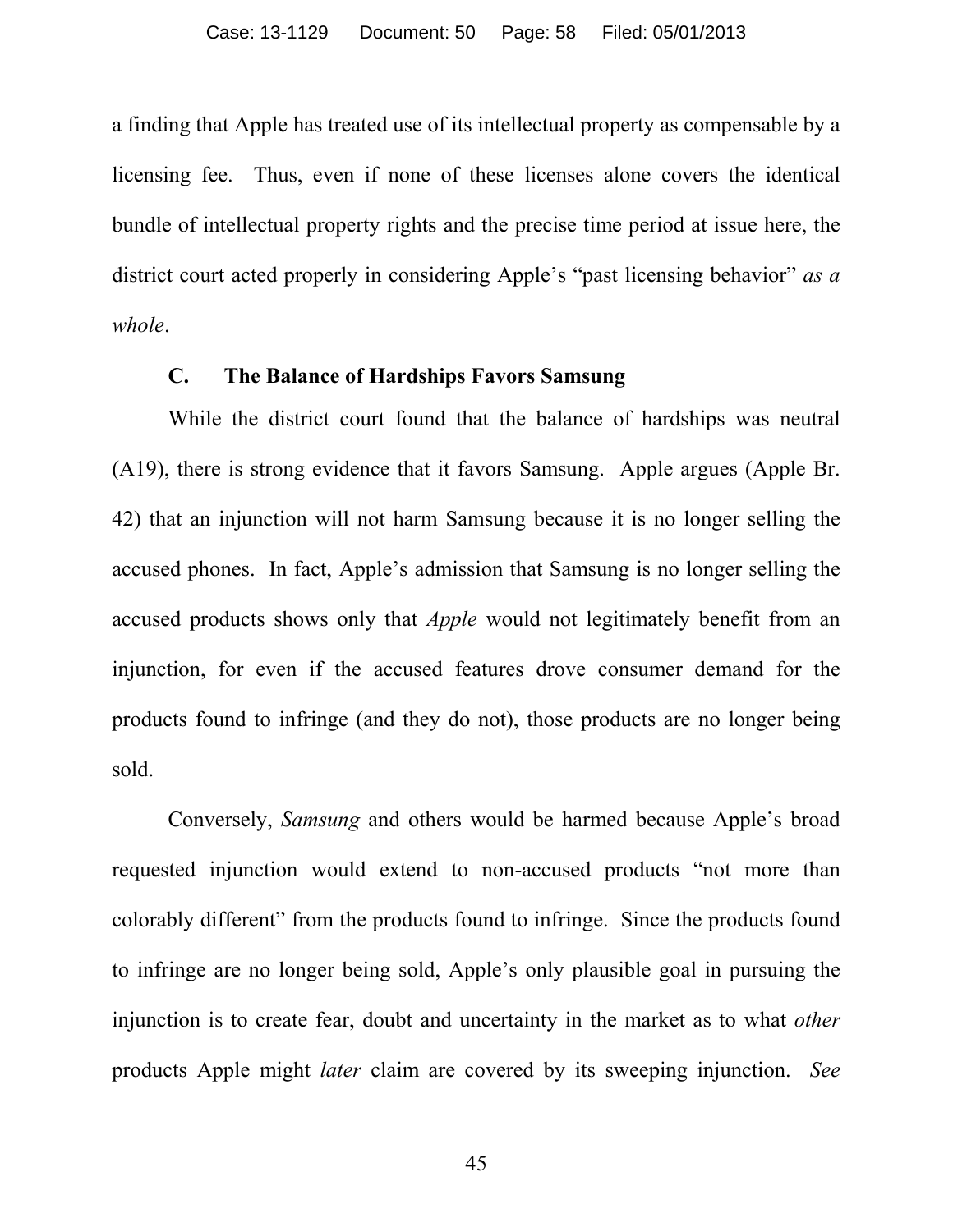*Apple, Inc. v. Motorola, Inc.*, 869 F. Supp. 2d 901, 921 (N.D. Ill. 2012) (Posner, J.) (denying injunction where it was likely that "Apple will sue Motorola alleging that the redesigned phones still infringe its patents, just as it is [doing in the ITC]"); *Paice L.L.C. v. Toyota Motor Corp.*, 2006 WL 2385139, \*6 (E.D. Tex. Aug. 16, 2006) (injunction properly denied where "enjoining [defendant's] sales will likely interrupt not only Defendants' business but that of related businesses, such as dealers and suppliers … [and] will damage their reputation"), *vacated in part on other grounds by* 504 F.3d 1293 (Fed. Cir. 2007). Indeed, after the district court issued a preliminary injunction against Samsung's sales of the Galaxy Tab 10.1 (later vacated after the jury found there was no infringement), Apple used that injunction to threaten and intimidate third-party carriers—contending without legal basis that they were subject to the injunction. *See* A51441.

The harm to Samsung from an injunction premised on the '381 and '915 patents would be particularly acute, given the PTO's final office action rejecting claim 19 of the '381 patent and its initial office action rejecting claim 8 of the '915 patent. *See supra*, at 13. "PTO reexamination … impacts the equitable calculus of the four-factor test," *MercExchange, L.L.C. v. eBay, Inc.*, 500 F. Supp. 2d 556, 585 (E.D. Va. 2007), and, where a patent has been declared invalid by the PTO, "the harm to defendants if the injunction were to issue on invalid patents is much greater than the harm to plaintiffs should the injunction not issue at all," *Belden*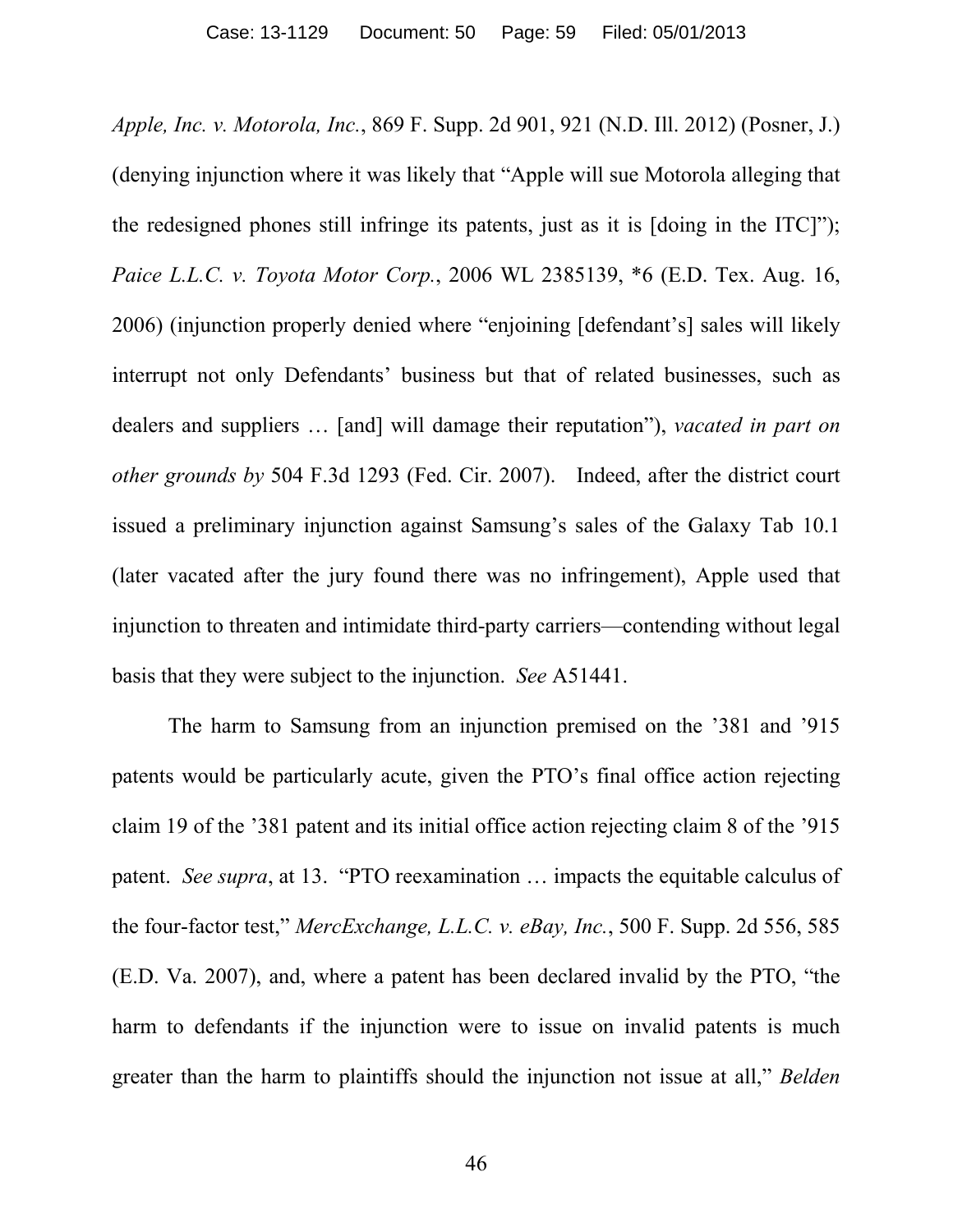*Techs. Inc. v. Superior Essex Commc'ns LP*, 802 F. Supp. 2d 555, 579 (D. Del. 2011).

Apple identifies no other plausible hardship on its side of the balance. It does not challenge here the district court's correct ruling that an injunction "may not be used as a punishment." A18; *see O2 Micro.*, 449 Fed. App'x at 932 ("The purpose of a permanent injunction is to prevent future infringement rather than … punish an infringer for past infringement."); *accord Johns Hopkins Univ. v. CellPro, Inc.*, 152 F.3d 1342, 1367 (Fed. Cir. 1998); *Amstar Corp. v. Envirotech Corp*., 823 F.2d 1538, 1549 (Fed. Cir. 1987). Having failed to argue in the district court that it will suffer hardship if it cannot enjoin products not more than colorably different from the accused products because Samsung is a competitor and has a large number of products on the market (*compare* Apple Br. 42-43 *with* A4220-A4230; A4940), that argument is waived. *See, e.g.*, *Conoco*, 460 F.3d at 1358-59. To the extent that there is any ongoing infringement by the accused products (which there is not), the availability of a reasonable royalty weighs against a finding that Apple would experience hardship. *See, e.g.*, *Motorola*, 869 F. Supp. 2d at 920-22. And to the extent that Apple is concerned about some *other* products that it has not accused and a jury has not found to infringe, then the proper course is to accuse them—a course that Apple has *not* taken.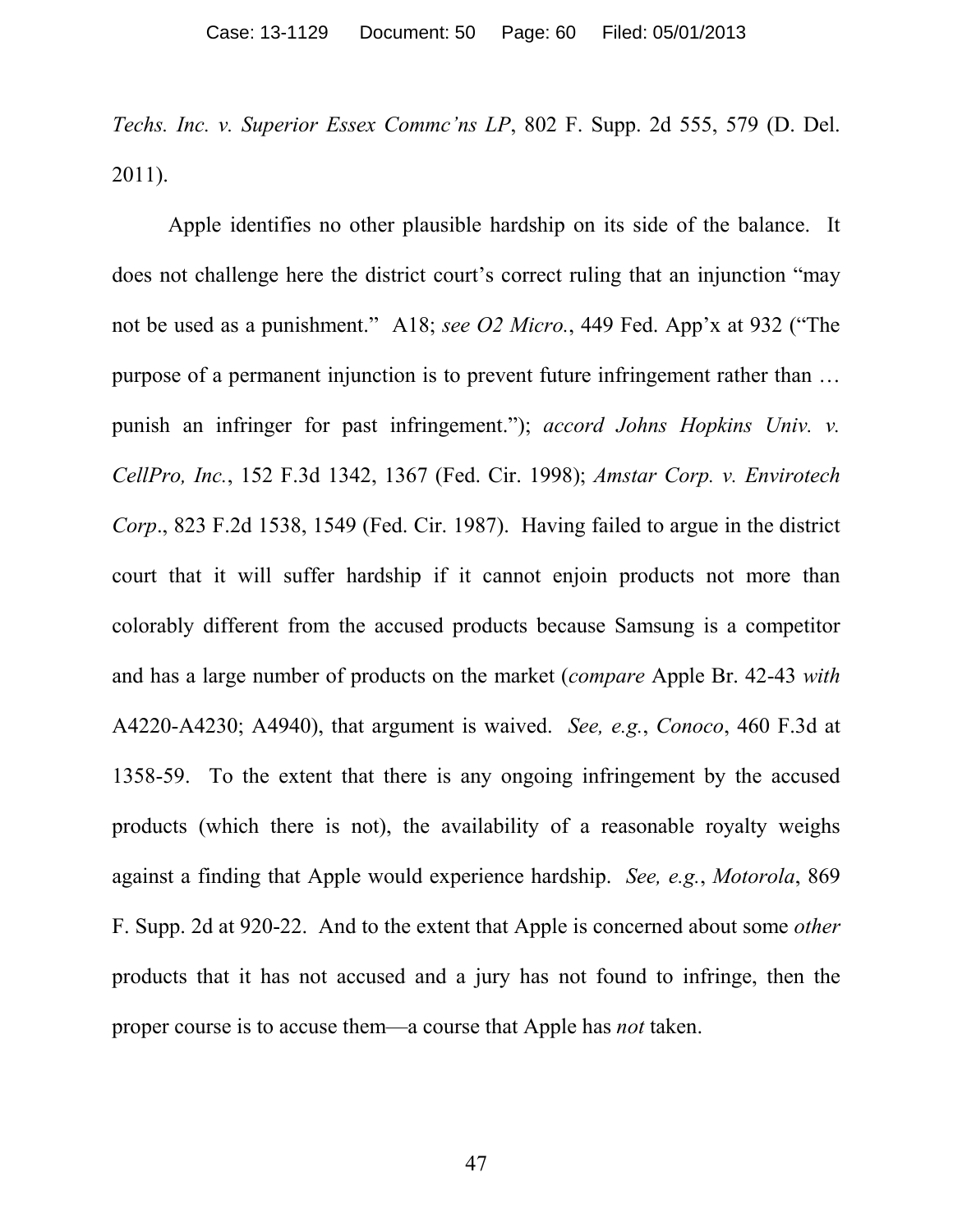## **D. The Public Interest Does Not Favor A Patent Injunction**

The district court also properly found that "[t]he public interest does not support removing phones from the market when the infringing components constitute such limited parts of complex, multi-featured products." A21. Apple does not and cannot show that this ruling was an abuse of discretion. Apple emphasizes (Apple Br. 44) the public interest in enforcing patent rights, but that interest exists in every patent case and thus cannot by itself support the public interest factor. *See, e.g.*, *ActiveVideo*, 694 F.3d at 1341.<sup>22</sup>

Conversely, the overwhelming concern in both the popular and academic literature that the verdict in this case would limit technological development, cripple competition and deny consumers lower-priced alternatives (*see supra*, 1 n.1) provides support for the district court's conclusion. Justice Kennedy expressed similar concern in *eBay*, noting that, when "the patented invention is but

 $\overline{a}$ 22 The cases upon which Apple relies do not suggest otherwise, but instead merely reflect that enforcement of patent rights is relevant to the public interest factor. *See i4i*, 598 F.3d at 863 (affirming permanent injunction with "narrow scope" where "district court's conclusion properly recognized that the touchstone of the public interest factor is whether an injunction, both in scope and effect, strikes a workable balance between protecting the patentee's rights and protecting the public from the injunction's adverse effects"); *Sandoz*, 544 F.3d at 1363 (affirming preliminary injunction where district court "fully considered all of the legal and equitable factors," including public interest in enforcing patent rights); *Sanofi-Synthelabo v. Apotex, Inc.*, 470 F.3d 1368, 1383-84 (Fed. Cir. 2006) (affirming preliminary injunction where all four factors favored injunctive relief and district court did not clearly err in ruling that interest in encouraging pharmaceutical research and development outweighed public interest in access to generic drug).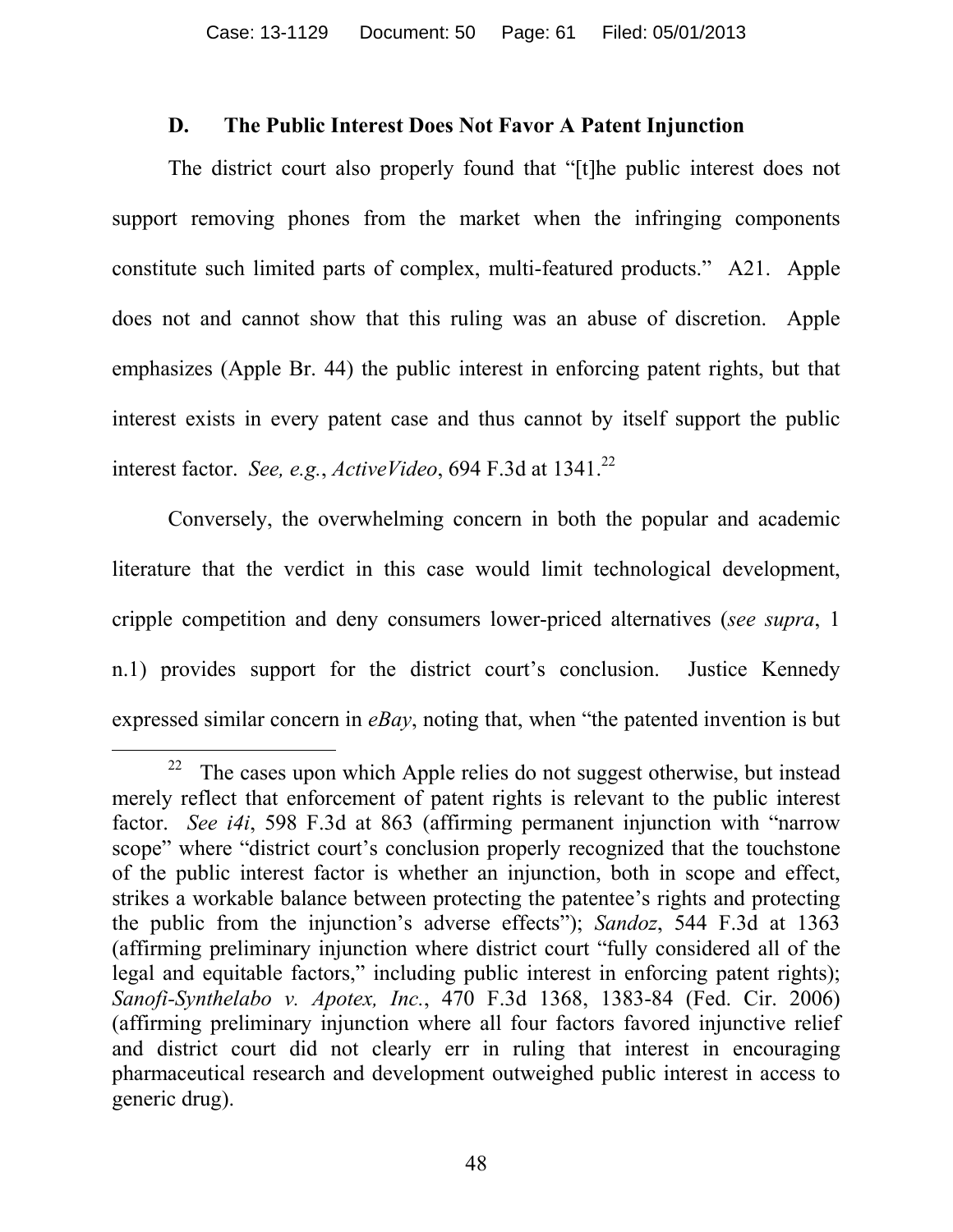#### Case: 13-1129 Document: 50 Page: 62 Filed: 05/01/2013

a small component of the product the companies seek to produce and the threat of an injunction is employed simply for undue leverage in negotiations … an injunction may not serve the public interest." *eBay*, 547 U.S. at 395-97 (Kennedy, J., concurring). Justice Kennedy's guidance applies here, as the district court properly determined. A21. In such circumstances, consumer choice is diminished, prices rise, innovation slows, and the public interest suffers. $^{23}$ 

Apple wrongly faults (Apple Br. 45-46) the district court for considering the breadth of its requested injunction, but the court properly found (A20) that Apple's attempt to enjoin all phones "not more than colorably different" from the accused phones and even the "use" of previously sold and distributed phones (A4252) was contrary to the public interest. *Cf. i4i*, 598 F.3d at 863 ("By carving out users who purchased or licensed infringing Word products before the injunction's effective date, the injunction's tailoring minimizes disruptions to the market and the public.").  $24$  This factor—like the three others—supports the denial of the permanent injunction based on patent infringement.

<sup>23</sup> *See* Fed. Trade Comm'n, *The Evolving IP Marketplace: Aligning Patent Notice and Remedies with Competition* 5 (March 2011), *available at* http://www.ftc.gov/os/2011/03/110307patentreport.pdf; *cf. Humanscale Corp. v. CompX Int'l, Inc*., 2010 WL 1779963, \*4 (E.D. Va. Apr. 29, 2010) (denying permanent injunction because patented technology was "only one component of those systems … found to be infringing").

<sup>24</sup> While this Court did suggest in *International Rectifier Corp. v. IXYS Corp.*, 383 F.3d 1312, 1316 (Fed. Cir. 2004), *cited in* Apple Br. 46, that an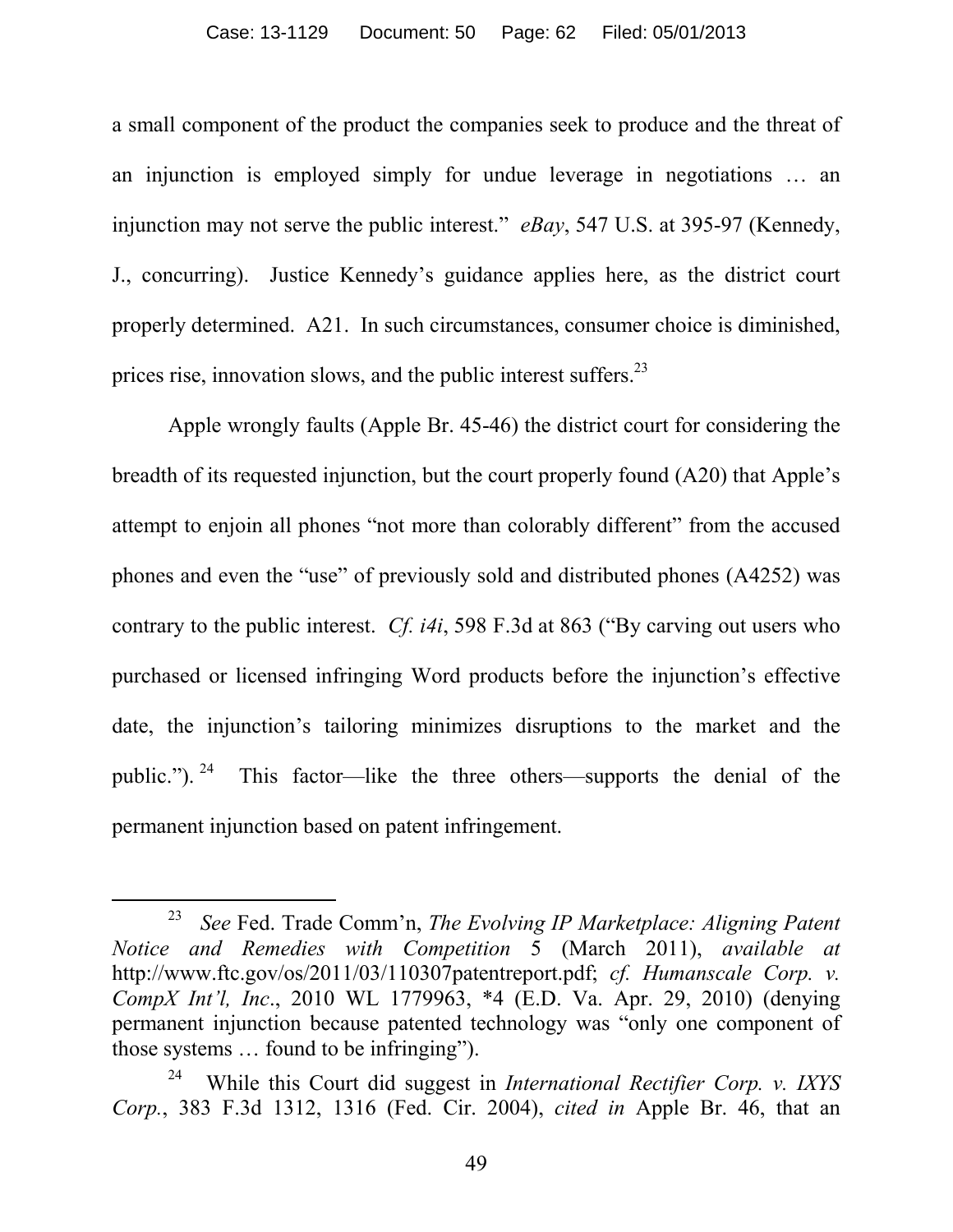## **II. THE DISTRICT COURT PROPERLY DENIED PERMANENT INJUNCTIVE RELIEF ON APPLE'S TRADE-DRESS DILUTION CLAIMS**

The district court also was well within its discretion in denying Apple's request for a permanent injunction on the trade-dress dilution claims where *both* parties have discontinued sales of all relevant products. The court properly found that monetary damages would be adequate, Apple has identified no hardship absent an injunction, and the public interest does not favor an injunction. A17-A21. In addition, an injunction is unnecessary to prevent any irreparable harm to Apple's trade dress, a factor the district court erred in eliminating from its analysis. A12- A14. This issue, if reached, provides an alternative ground for affirmance.

# **A. A Permanent Injunction Is Not Necessary To Prevent Irreparable Harm To Apple's Trade Dress**

The district court ruled, based on a novel reading of the Federal Trademark Dilution Act, that a prevailing plaintiff need not show a likelihood of irreparable harm (apart from the dilution itself) in order to obtain a permanent injunction. This ruling was in error, for the statute does not dispense with the traditional requirement that an injunction must be supported by a showing of irreparable harm—a requirement that Apple did not satisfy.

injunction may incorporate the contempt standard by enjoining "devices not more than colorably different from the adjudicated devices," nothing in that decision prohibits a district court from considering whether an injunction of such breadth is in the public interest. Nor did that case require a district court *sua sponte* to narrow or refine the scope of the injunction actually sought by a moving party.

 $\overline{a}$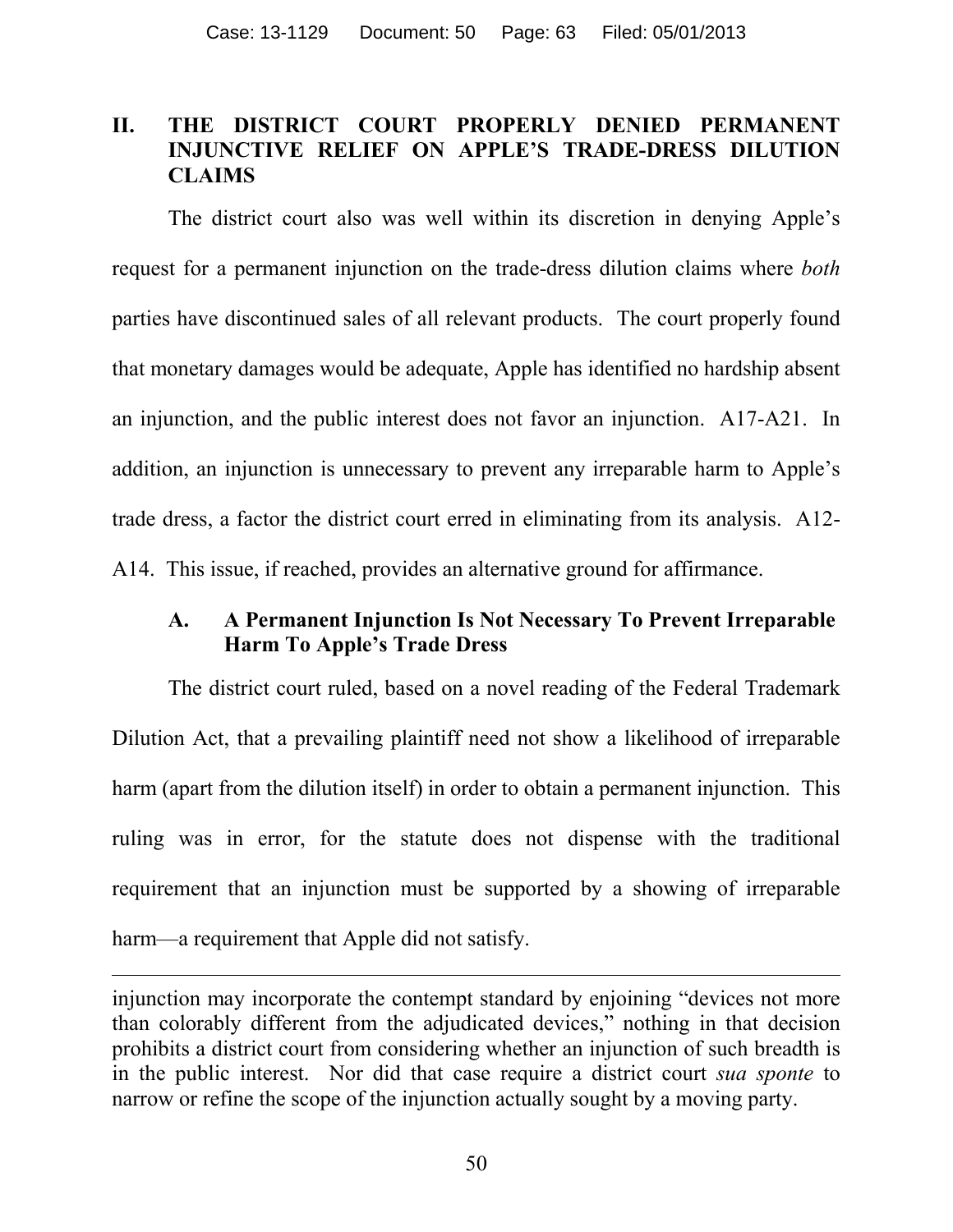# **1. A Showing Of Irreparable Harm Is Required For A Trade-Dress Dilution Injunction**

The Federal Trademark Dilution Act provides in relevant part:

*Subject to the principles of equity*, the owner of a famous mark that is distinctive, inherently or through acquired distinctiveness, shall be entitled to an injunction against another person who, at any time after the owner's mark has become famous, commences use of a mark or trade name in commerce that is likely to cause dilution by blurring or dilution by tarnishment of the famous mark, regardless of the presence or absence of actual or likely confusion, of competition, or of actual economic injury.

15 U.S.C. § 1125(c)(1) (emphasis added). The district court interpreted the statute as providing that a plaintiff "shall be entitled to" an injunction "regardless of the presence or absence of … actual economic injury." A13. But the Supreme Court has repeatedly cautioned against interpreting statutes that authorize injunctions to eliminate any of the traditional equitable factors. *eBay*, 547 U.S. at 393-94 (traditional injunction factors apply to Patent Act); *Amoco*, 480 U.S. at 544-45 (traditional injunction factors apply to Alaska National Interest Lands Conservation Act); *Hecht Co. v. Bowles*, 321 U.S. 321, 329-30 (1944) (traditional injunction factors apply to Emergency Price Control Act of 1942). A "major departure" from the traditional equitable standard, such as a complete elimination of any showing of likely harm, should not "be lightly implied." *Id*. at 330.

The statute provides no clear statement justifying the district court's departure from traditional principles of equity here. While stating that a plaintiff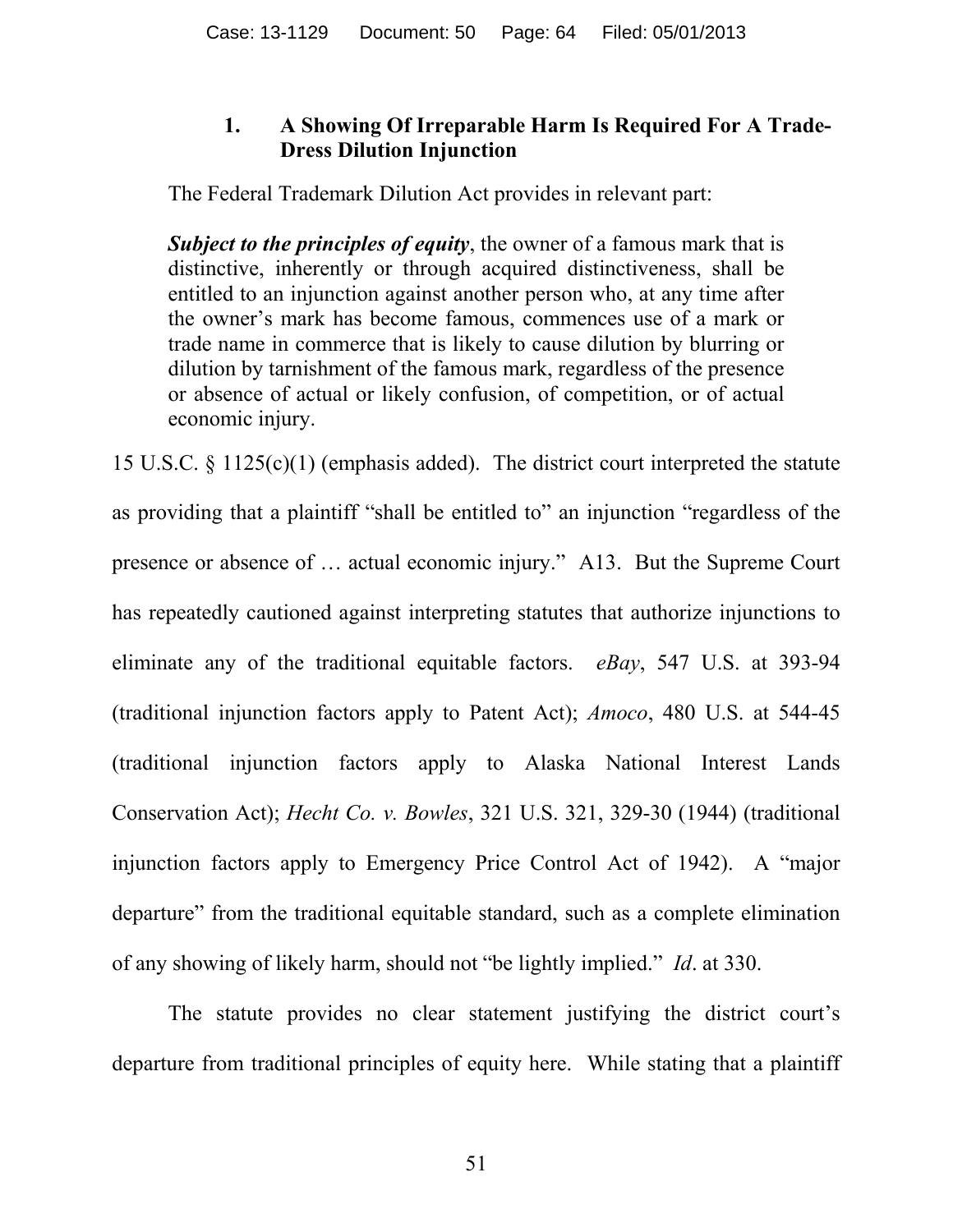"*shall* be entitled to an injunction," the statute makes any such entitlement "*subject to the principles of equity*." 15 U.S.C. § 1125(c)(1) (emphases added); *see also United States Polo Ass'n v. PRL USA Holdings, Inc.*, 800 F. Supp. 2d 515, 539-40 (S.D.N.Y. 2011) ("subject to the principles of equity" language demonstrates congressional intent to apply traditional equity principles articulated in *eBay*). And while the statute states that an injunction need not be supported by proof of "*actual economic injury*," nothing in the statute dispenses with the need to show *noneconomic* injury (such as injury to brand equity) or at least the future *risk* of irreparable harm from ongoing dilution. 15 U.S.C. § 1125(c)(1) (emphasis added). Any broader reading of the statute would eliminate not only the irreparable harm factor but also the public interest and balance-of-hardship factors, a consequence even Apple does not advocate.

## **2. Apple Failed To Show Irreparable Harm From Trade-Dress Dilution**

If irreparable harm from any likely future dilution of its trade dress must be shown, then Apple cannot do so because it introduced no evidence of actual dilution of its claimed trade dress and indeed its expert on the subject admitted there was no empirical evidence to suggest that there was such dilution, even after Samsung's accused products had long been on the market. A21534.

Moreover, *both* parties have stopped selling *all* relevant products. Apple conceded below that it has stopped selling the iPhone 3G products that are the only

52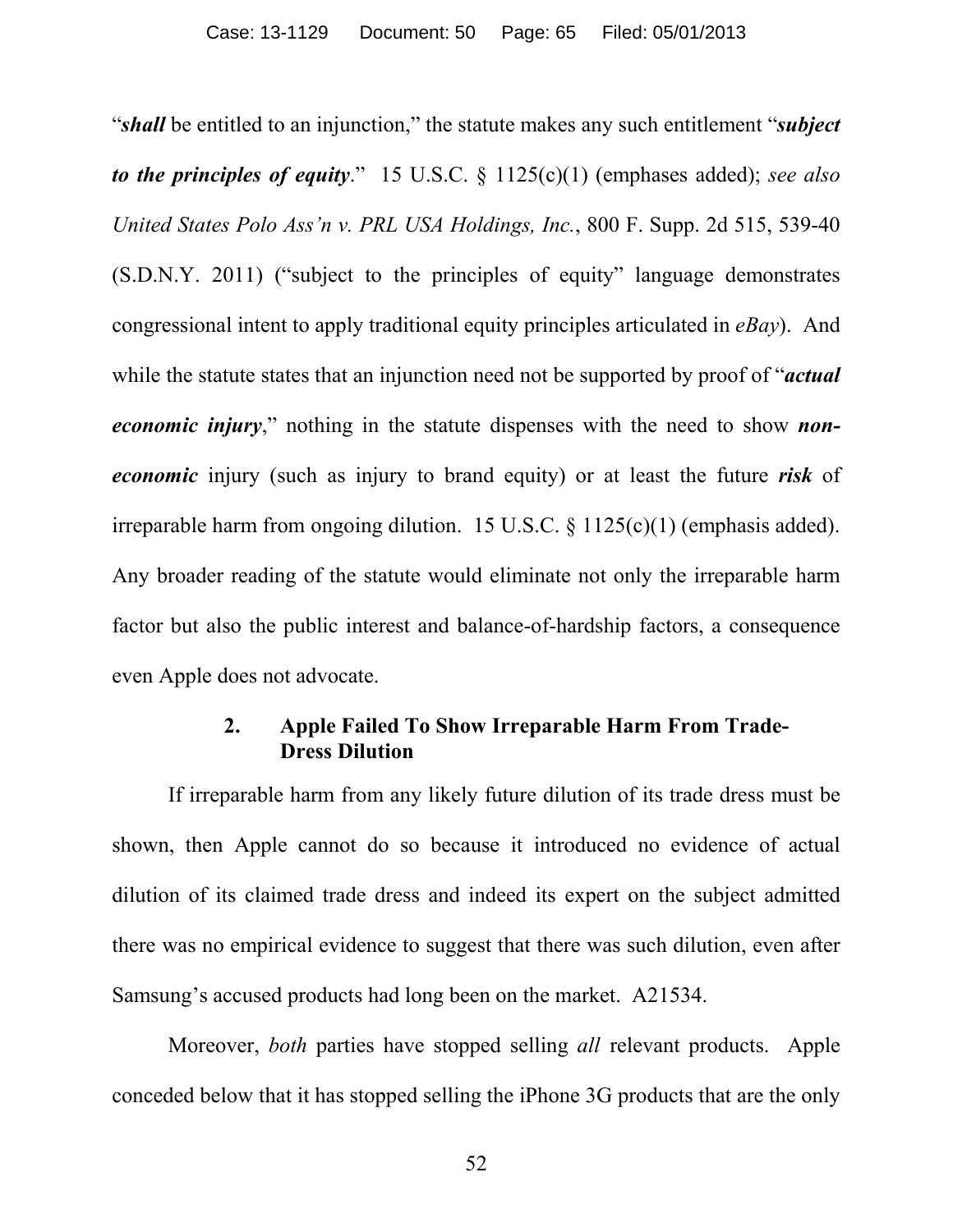ones that use the trade dress at issue here. A4225. That fact is dispositive of harm, for dilution by definition is the reduction of "the capacity of the [plaintiff's] mark to identify and distinguish goods or services *sold by [a plaintiff]*." *Nissan Motor Co. v. Nisan Computer Corp*., 378 F.3d 1002, 1012 (9th Cir. 2004) (emphasis added). The fact that *Apple* no longer sells any products that use its trade dress means that it cannot be harmed by any future reduction in the source-identifying properties of its trade dress. <sup>25</sup> It is, moreover, undisputed that all *Samsung* products subject to the dilution verdict have been discontinued. A52000-A52003; A52022-A52024.

The district court's denial of a permanent injunction on the trade-dress dilution claims is thus independently supported by Apple's failure to show irreparable harm.

# **B. Monetary Remedies Are Adequate To Compensate Any Harm To Apple's Trade Dress**

Given Apple's willingness to license its design rights and Samsung's undisputed ability to pay the judgment and an ongoing royalty, the district court

<sup>25</sup> The only case upon which the district court relied to support the postcessation effect of dilution, *Ferrari S.p.A. Esercizio Fabbriche Automobili e Corse v. McBurnie*, No. 86-1812, 11 U.S.P.Q. 2d 1843 (S.D. Cal. May 26, 1989), is not to the contrary. It addressed whether the defendant established the affirmative defense of abandonment, which involves a different standard from the irreparable harm requirement for an injunction. Moreover, Ferrari continued to sell replacement parts for its discontinued line of cars, *id*. at 1848-49, which Apple does not.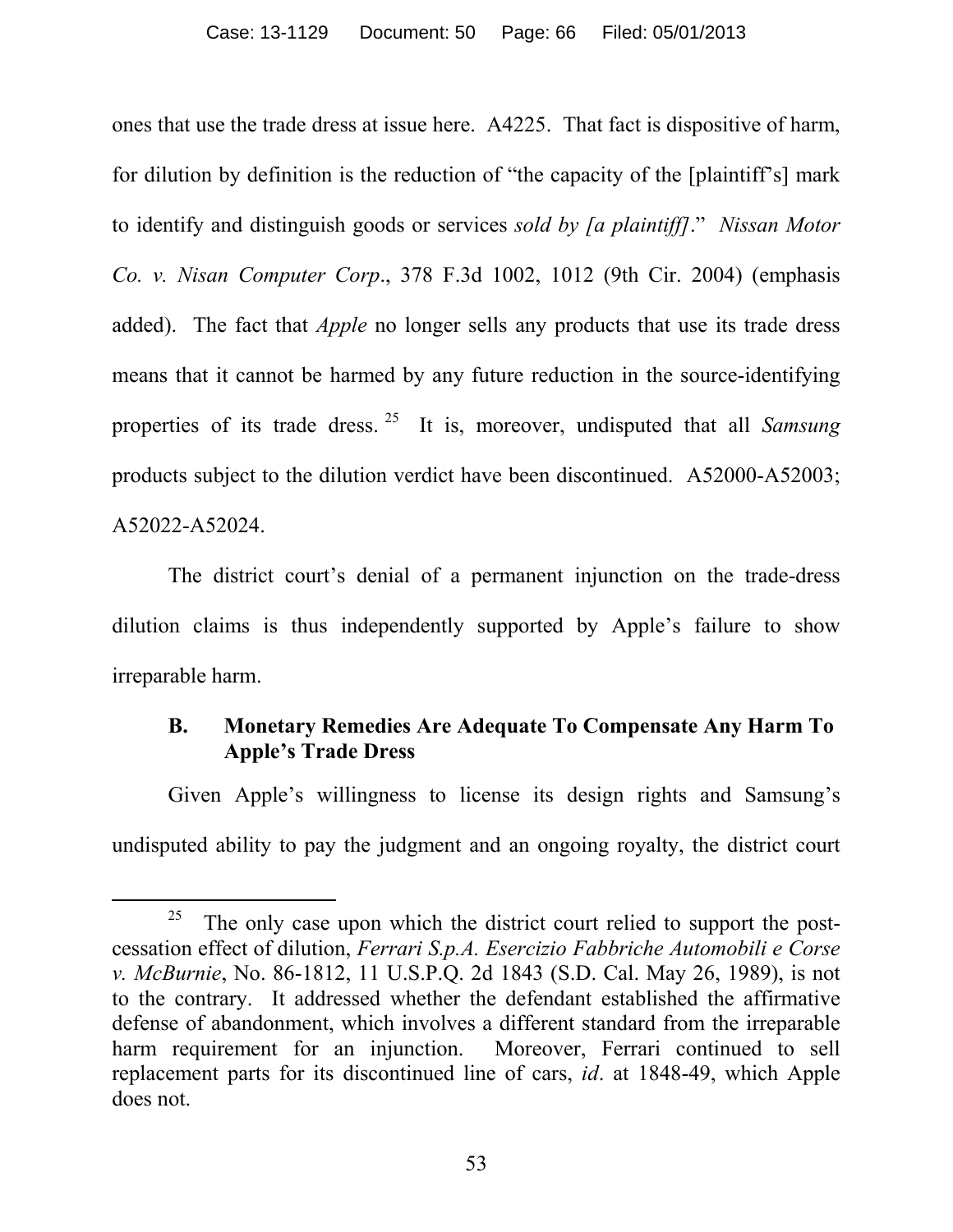properly concluded that the adequacy of monetary damages weighs against issuing an injunction on Apple's trade-dress dilution claims. A16-A18. Apple argues (Apple Br. 70) that the district court erred because—even though Apple offered Samsung a license to manufacture accused products—Apple has not previously licensed its trade dress. This argument fails for several reasons.

*First*, Apple offered Samsung a license prior to trial to all the Apple intellectual property necessary to continue selling the accused products. This licensing presentation explicitly included accused products that Apple stated "embrace and imitate Apple's iPhone archetype" and that used Apple's "proprietary features" including its "distinctive industrial designs." A33916; A33920; A33924. The offer thus covered, and certainly did not carve out, trade dress.

*Second*, Apple conceded at trial that it had previously licensed the design intellectual property that contributed to its brand identity. Specifically, Apple's licensing executive Teksler testified that Apple had licensed the intellectual property rights that it had categorized as its "Unique User Experience I.P.," "which makes our brand identity and keeps us unique in the marketplace." A21956. Apple cannot claim to suffer injury to its "brand equity" (A4225) through dilution when it has licensed the very intellectual property that contributes to its brand

54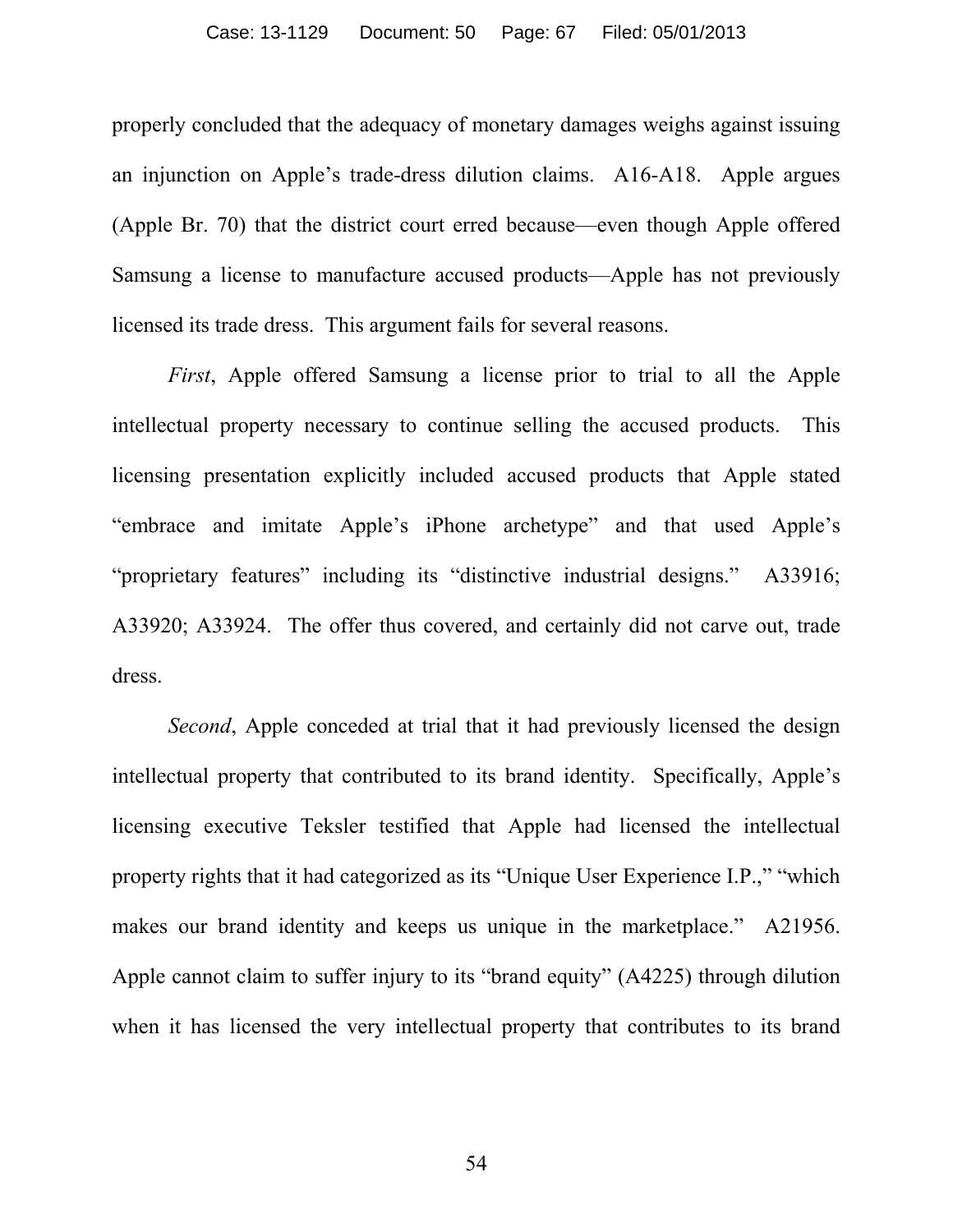identity. Indeed, Apple concedes (Apple Br. 70) that trade-dress licenses are inconsistent with trade dress protectability.

*Third*, even if Apple is correct that it has only licensed its design patents, every feature of Apple's trade dress is also claimed by one of Apple's design patents asserted in this case. *Compare* Apple Br. 9-10 (Apple's claimed trade dress) *with* A51014 (Apple's construction of D'677); A51014, A51017-A51018 (Apple's construction of D'087); Apple Br. 8 (Apple's construction of D'087); A20327, A20417, A20513-A20515, A21016-A21019 (same); A50890-A50900 (Apple's D'617,334 patent, voluntarily dismissed before trial). Because Apple's trade-dress claims precisely mimic its design patent claims, and because Apple was admittedly willing to license its "Unique User Experience" design patents, monetary remedies are adequate to compensate any trade-dress dilution just as much as they are to compensate any infringement of the same elements in Apple's design patents. The district court thus properly relied on Apple's licensing of its "unique user experience" design patents to conclude that Apple could be monetarily compensated for trade-dress dilution.<sup>26</sup>

 $\overline{a}$ 

 $26$  Apple's only argument (Apple Br. 68) on the balance of hardships is that Samsung will not be harmed because it has ceased selling diluting products. Samsung has addressed that argument in connection with the patent claims, and that reasoning is fully applicable here. *See supra*, at 37-39.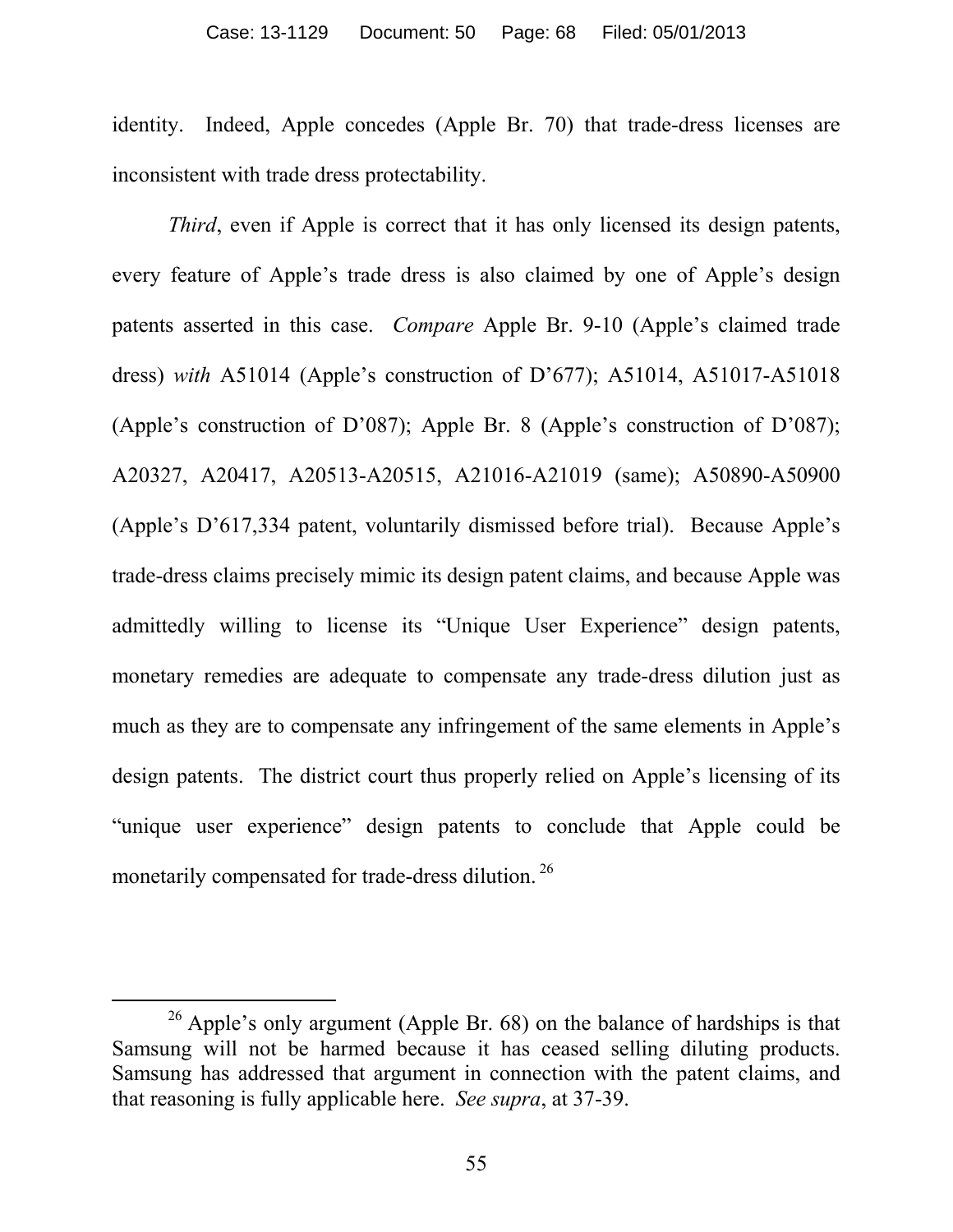## **C. The Public Interest Does Not Favor A Trade-Dress Dilution Injunction**

In light of evidence that Samsung discontinued the products found likely to dilute Apple's trade dress without any intent to reintroduce them (as supported by undisputed declarations), the district court properly ruled that an injunction on the trade-dress dilution claims was not in the public interest. A21; A52000-A52003; A52022-A52024.

Contrary to Apple's assertion (Apple Br. 69-71), this ruling follows wellsettled Ninth Circuit authority, which governs this non-patent issue. Although the voluntary cessation of diluting conduct may not *moot* a motion for an injunction in a trademark case, it nevertheless is a *factor* that a district court may consider in exercising its discretion. For example, in *Volkswagenwerk Aktiengesellchaft v. Church*, 411 F.2d 350, 352 (9th Cir. 1969), the Ninth Circuit affirmed the denial of a permanent injunction in a trademark case where there was "little or no evidence in the record casting doubt on [the defendant's] good faith abandonment of this infringement, or indicating that it will be resumed.<sup>327</sup> There is no dispute here that

<sup>27</sup> Decisions from other circuits similarly recognize the relevance of cessation of the offending conduct. *See, e.g.*, *Reader's Digest Ass'n, Inc. v. Conservative Digest, Inc*., 821 F.2d 800, 807 (D.C. Cir. 1987) ("When a defendant has ceased its infringing conduct and shows no inclination to repeat the offense, a court may not issue an injunction of the kind [plaintiff] has requested."); *M-F-G Corp. v. EMRA Corp*., 817 F.2d 410, 411 (7th Cir. 1987) ("Voluntary discontinuation of the offending conduct … may make entry of an injunction unnecessary if there is little likelihood of recurrence.").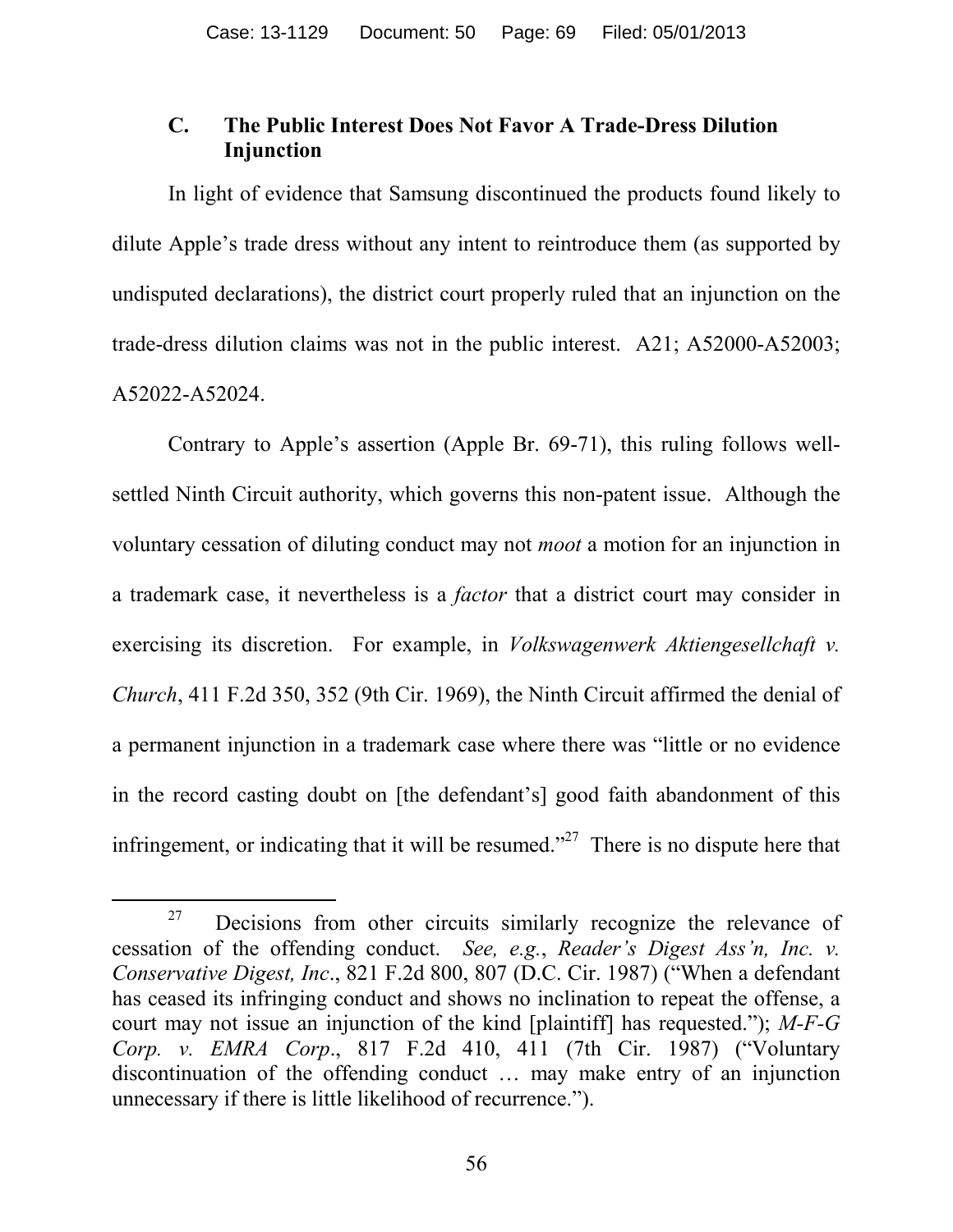any alleged dilution of Apple's trade dress has ceased, as Samsung submitted uncontroverted evidence that it had discontinued the products found likely to dilute Apple's trade dress and that it had no intent to resume (A52000-A52003; A52022- A52024), and Apple itself has conceded that it no longer sells products using the trade dress at issue (A4225).

None of the cases upon which Apple relies (Apple Br. 69) holds that a district court may not, in the exercise of its discretion, consider the defendant's discontinuance of accused products. *Allee v. Medrano*, 416 U.S. 802, 810-11 (1974), holds that a permanent injunction is not *mooted* by termination of the complained of conduct. But the district court did not rule otherwise here—it merely considered cessation as one factor in exercising its discretion. And neither *Gucci America, Inc. v. Guess?, Inc*., 868 F. Supp. 2d 207 (S.D.N.Y. 2012), nor *OBH, Inc. v. Spotlight Magazine, Inc*., 86 F. Supp. 2d 176 (W.D.N.Y. 2000), addresses whether a permanent injunction against dilution is in the public interest when no accused products remain on the market: *OBH* granted a preliminary injunction and cited cases in a footnote applying the mootness doctrine, which is not at issue here, 86 F. Supp. 2d at 186 n.8, and *Gucci*'s only relevant discussion is the conclusory statement that the public interest is served "by an injunction that eliminates the use of confusingly similar marks," 868 F. Supp. 2d at 255. Here, however, the dilution verdicts do not contain a finding of confusing similarity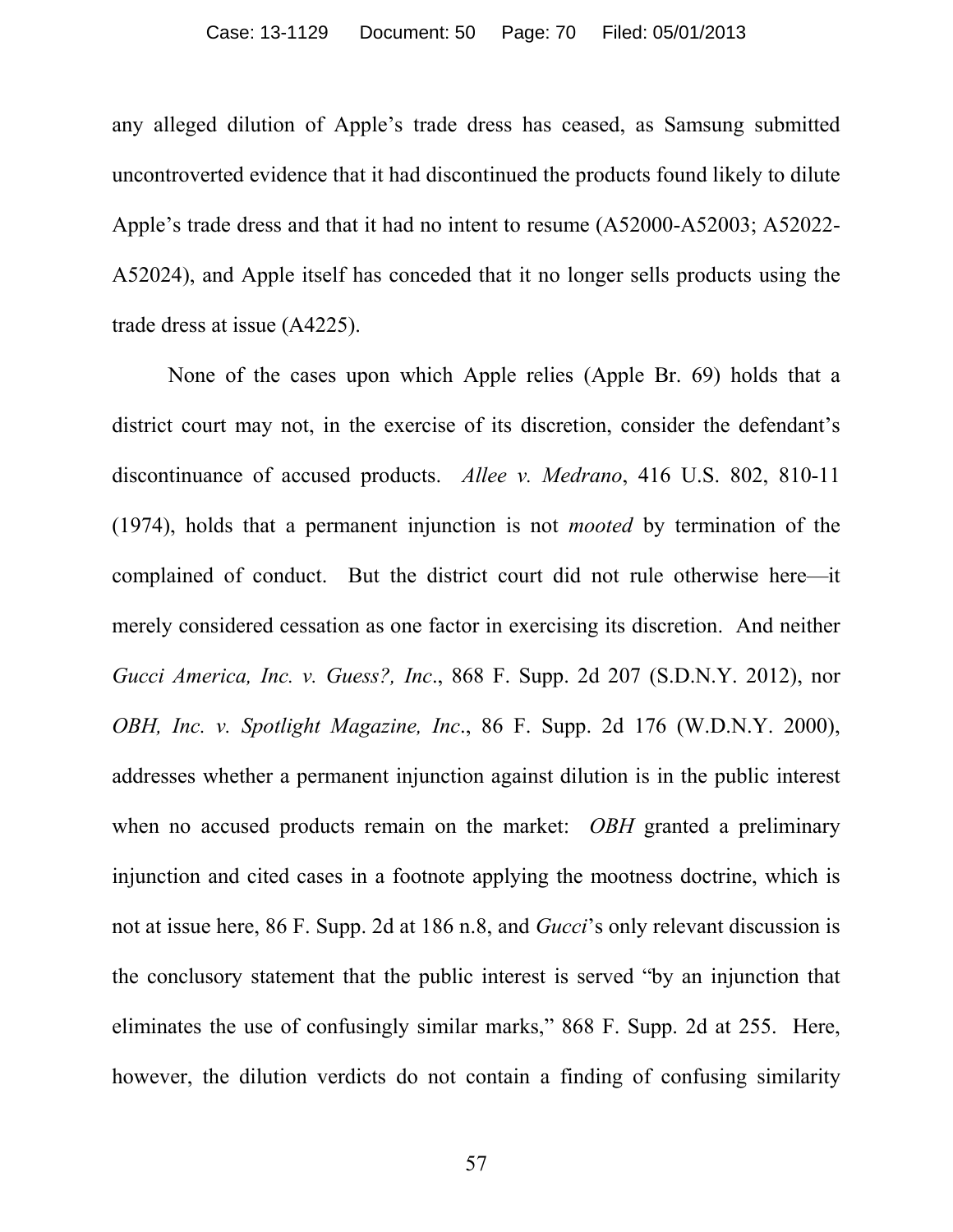(A4185-A4204), and Apple has conceded that there was no actual dilution (A21534).

Finally, *Polo Fashions, Inc. v. Dick Bruhn, Inc*., 793 F.2d 1132 (9th Cir. 1986), merely holds that a district court may not shift the burden to the plaintiff to prove "that the defendants intend to, or are likely to, engage in" trademark infringement. *Id*. at 1135-36. The district court did no such thing here, as Samsung introduced affirmative evidence that it had stopped selling the accused products and had no intent to resume. A52000-A52003; A52022-A52024. Nothing in *Polo Fashions* purports to overrule *Volkswagenwerk*'s holding that a district court may consider the defendant's cessation of wrongful conduct when considering whether to grant a permanent injunction.

The district court thus correctly ruled that the public interest factor does not support entry of a permanent injunction on the trade-dress dilution claims either.

### **CONCLUSION**

The district court's order denying a permanent injunction should be affirmed; alternatively, this Court's decision should be deferred until appeal from any final judgment as to liability.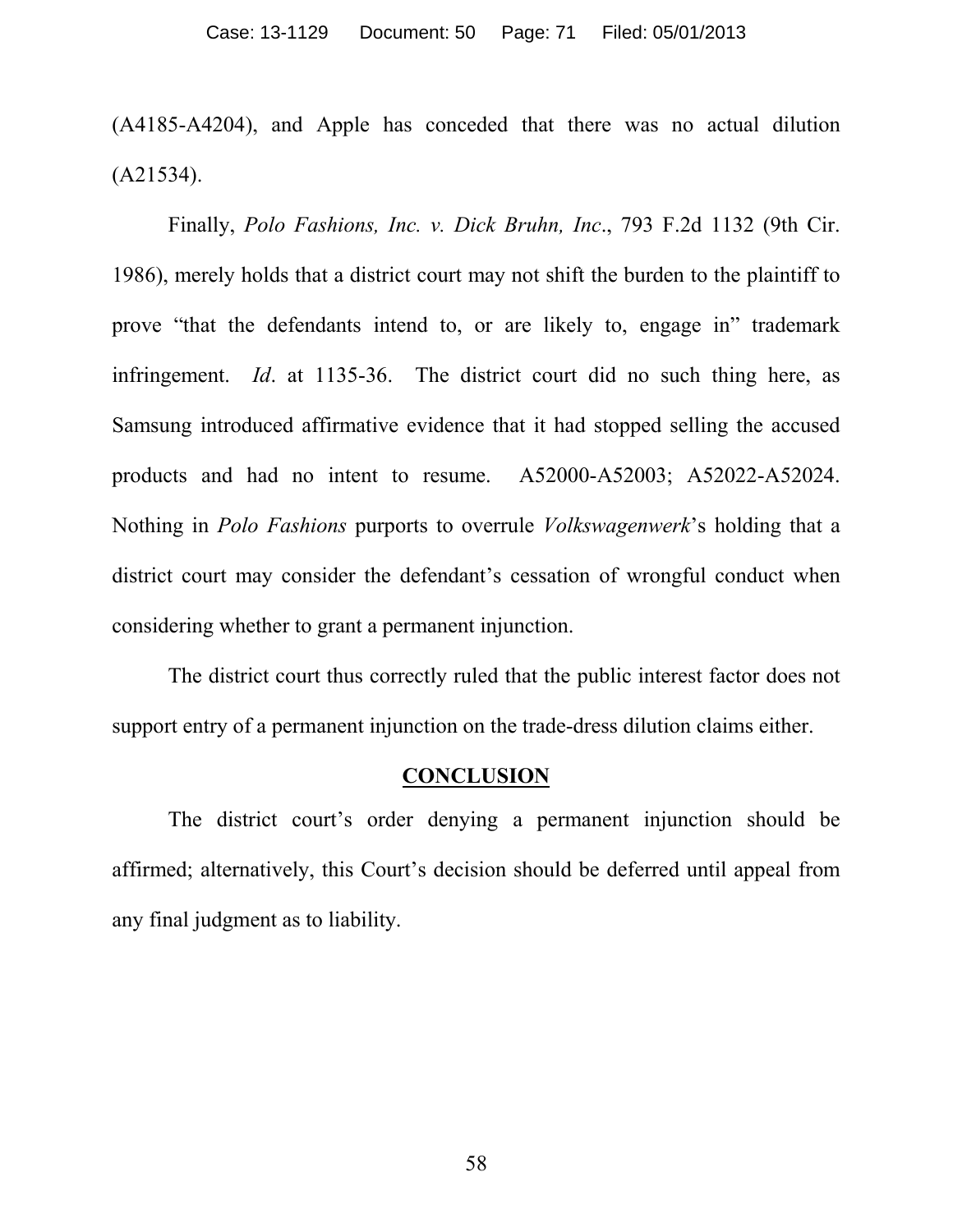Charles K. Verhoeven Kevin A. Smith QUINN EMANUEL URQUHART & SULLIVAN, LLP 50 California St., 22nd Floor San Francisco, CA 94111 Telephone: (415) 875-6600 Facsimile: (415) 875-6700

Kevin P.B. Johnson Victoria F. Maroulis QUINN EMANUEL URQUHART & SULLIVAN, LLP 555 Twin Dolphin Drive, 5th Floor Redwood Shores, CA 94065 Telephone: (650) 801-5000 Facsimile: (650) 801-5100

Dated: April 29, 2013 Respectfully submitted,

By: /s/ Kathleen M. Sullivan Kathleen M. Sullivan William B. Adams QUINN EMANUEL URQUHART & SULLIVAN, LLP 51 Madison Avenue, 22nd Floor New York, NY 10010 Telephone: (212) 849-7000 Facsimile: (212) 849-7100 kathleensullivan@quinnemanuel.com

> Susan R. Estrich Michael T. Zeller QUINN EMANUEL URQUHART & SULLIVAN, LLP 865 S. Figueroa St., 10th Floor Los Angeles, CA 90017 Telephone: (213) 443-3000 Facsimile: (213) 443-3100

*Attorneys for Defendants-Appellees*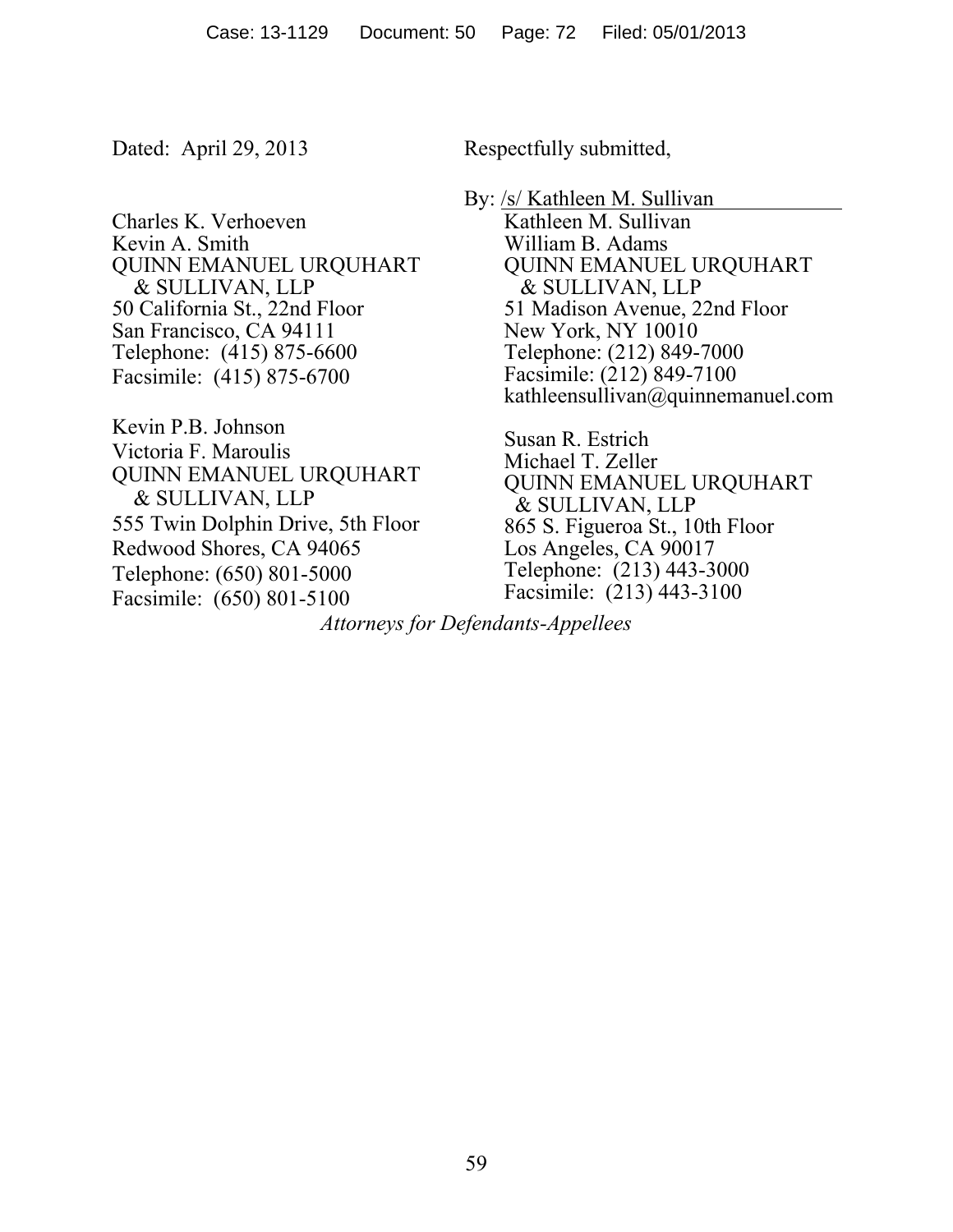## **CERTIFICATE OF COMPLIANCE**

Counsel for Defendants-Appellees hereby certifies that:

1. The brief complies with the type-volume limitation of Federal Rule of Appellate Procedure 32(a)(7)(B)(i) because exclusive of the exempted portions it contains 13,999 words as counted by the word processing program used to prepare the brief; and

2. The brief complies with the typeface requirements of Federal Rule of Appellate Procedure 32(a)(5) and the type-style requirements of Federal Rule of Appellate Procedure 32(a)(6) because it has been prepared using Microsoft Office Word 2007 in a proportionately spaced typeface: Times New Roman, font size 14.

Dated: April 29, 2013 /s/ Kathleen M. Sullivan Kathleen M. Sullivan *Attorney for Defendants-Appellees*